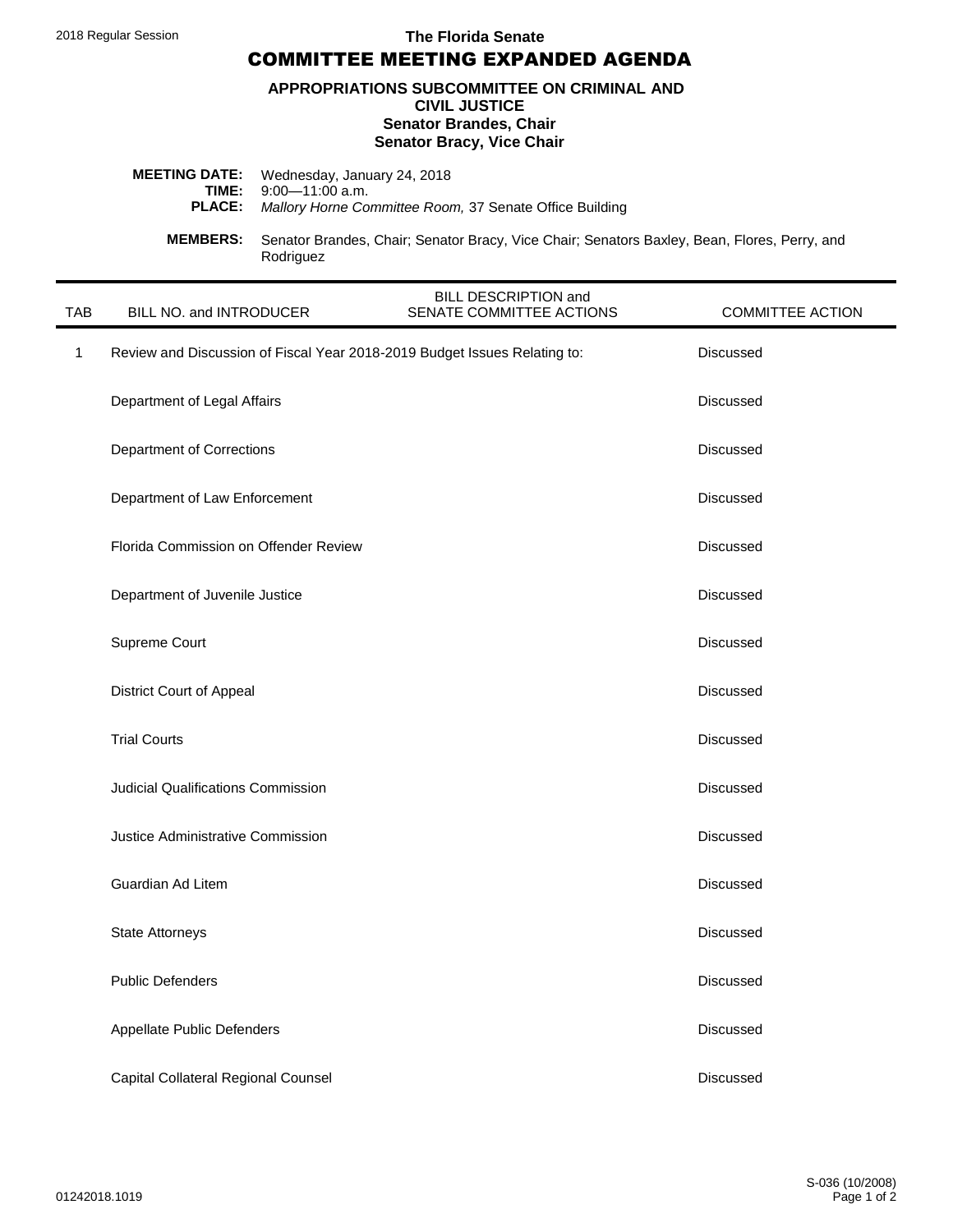#### **COMMITTEE MEETING EXPANDED AGENDA**

Appropriations Subcommittee on Criminal and Civil Justice Wednesday, January 24, 2018, 9:00-11:00 a.m.

| <b>TAB</b> | BILL NO. and INTRODUCER           | BILL DESCRIPTION and<br>SENATE COMMITTEE ACTIONS | <b>COMMITTEE ACTION</b> |
|------------|-----------------------------------|--------------------------------------------------|-------------------------|
|            | <b>Regional Conflict Counsels</b> |                                                  | Discussed               |

**Other Related Meeting Documents**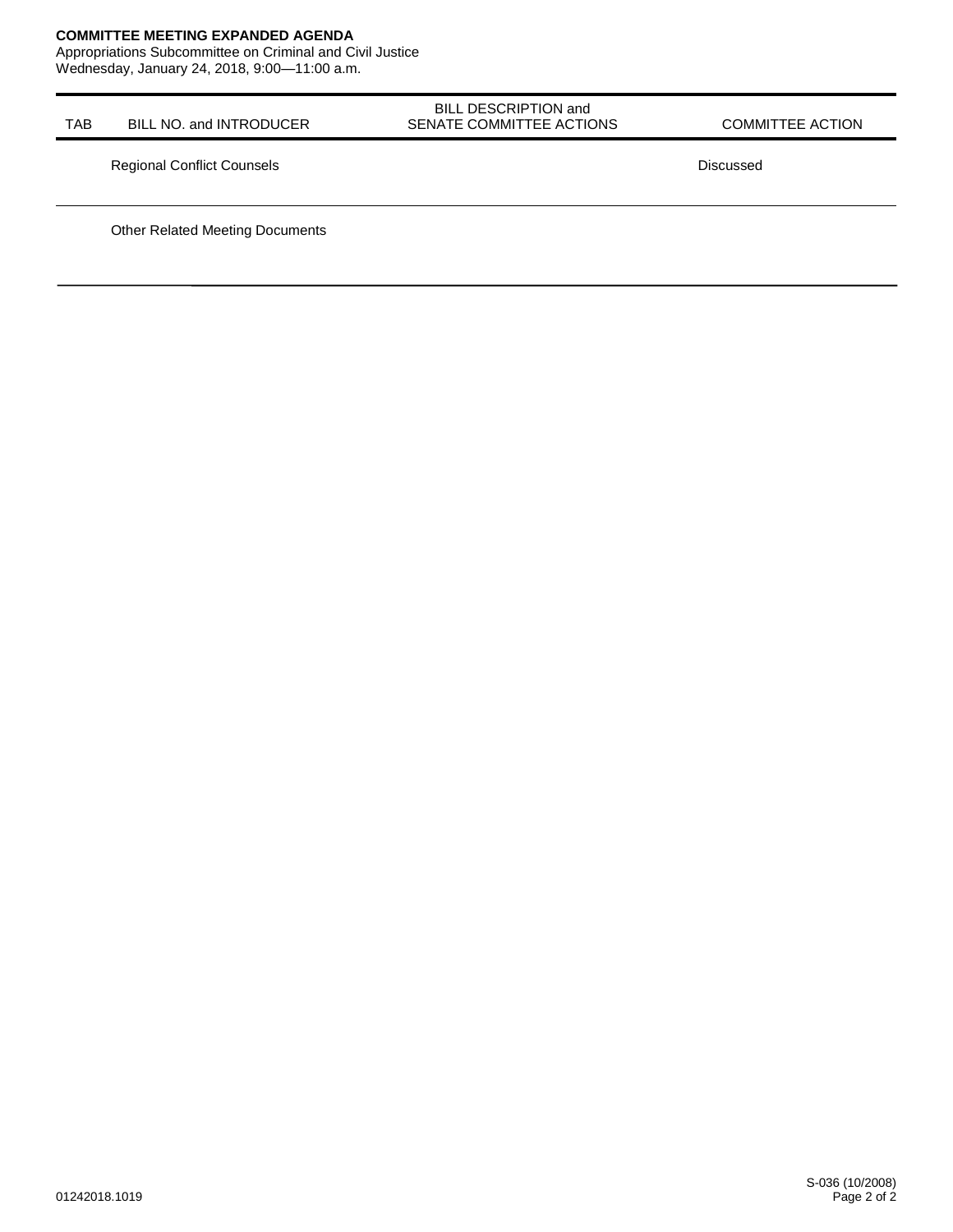| <b>LINE</b>    | <b>ISSUE#</b> | <b>ISSUE TITLE</b>                                                                          |            |                 | <b>CHAIRMAN'S PROPOSAL</b> |               |                    |                                                                                                                                                                                                                              | <b>LINE</b>     |
|----------------|---------------|---------------------------------------------------------------------------------------------|------------|-----------------|----------------------------|---------------|--------------------|------------------------------------------------------------------------------------------------------------------------------------------------------------------------------------------------------------------------------|-----------------|
| #              |               |                                                                                             | <b>FTE</b> | <b>TOTAL GR</b> | <b>RECUR GR</b>            | <b>N/R GR</b> | <b>TRUST FUNDS</b> | <b>COMMENTS</b>                                                                                                                                                                                                              | $\#$            |
| $\overline{1}$ |               | <b>DEPARTMENT OF LEGAL AFFAIRS</b>                                                          |            |                 |                            |               |                    |                                                                                                                                                                                                                              | $\overline{1}$  |
| $\overline{2}$ |               | START-UP 2018-19 (Recurring continuation of<br>current law and policy)                      | 1,396.50   | 52,515,876      | 52,515,876                 |               | 242,014,280        |                                                                                                                                                                                                                              | 2               |
| 3              | 2503080       | DIRECT BILLING FOR ADMINISTRATIVE HEARINGS                                                  |            |                 |                            |               |                    | 13,749 Allocates the agency's payments to the<br>Division of Administration Hearings. The<br>amount is based on the actual number of<br>hearing hours utilized by the agency in<br>FY 2016-17.                               | 3               |
|                | 4 3300000     | ELIMINATE FUNDING FOR THE CRISIS INTERVENTION<br>TEAMS                                      |            | (800,000)       | (800,000)                  |               |                    | Eliminates funding for law enforcement<br>officer mental health crisis intervention<br>training. This was a 3-year training<br>program funded by the Legislature since<br>FY 2015-16.                                        | $\overline{4}$  |
| 5              | 3300000       | REDUCE BUDGET BASED ON HISTORICAL<br>REVERSIONS.                                            |            | (529, 761)      | (529, 761)                 |               |                    | Reduces contracted services budget<br>based on the average reversion in this<br>category over the last 5 years.                                                                                                              | 5               |
| 6              | 36209C0       | AGENCY WIDE INFORMATION TECHNOLOGY<br>MODERNIZATION PROGRAM                                 |            |                 |                            |               |                    | 3,677,491 Provides funding to begin the<br>modernization of key IT applications and<br>processes used to carry out the agency's<br>mission. This is the first six months of a<br>three-year project totaling \$22.2 million. | $6\overline{6}$ |
| $\overline{7}$ | 4000389       | VIRGIL HAWKINS FLORIDA CHAPTER BAR<br>ASSOCIATION PRO BONO PROJECT                          |            | 120,000         |                            | 120.000       |                    | Local funding initiative.                                                                                                                                                                                                    | $\overline{7}$  |
| 8              | 4000300       | S.A.L.A.D PRO BONO EQUAL ACCESS TO JUSTICE                                                  |            | 250,000         |                            | 250,000       |                    | Local funding initiative.                                                                                                                                                                                                    | 8               |
| 9              | 4100224       | VOICES FOR FLORIDA, OPEN DOOR OUTREACH<br><b>NETWORK</b>                                    |            | 500,000         |                            | 500,000       |                    | 800,000 Local funding initiative.                                                                                                                                                                                            | 9               |
|                | 10 4100223    | SELAH FREEDOM SEX TRAFFICKING AND<br><b>EXPLOITATION VICTIMS PROGRAM</b>                    |            | 1,150,000       |                            | 1,150,000     |                    | Local funding initiative.                                                                                                                                                                                                    | 10              |
| 11             | 990G000       | SELAH FREEDOM SEX TRAFFICKING AND<br><b>EXPLOITATION VICTIMS PROGRAM - FCO</b>              |            | 350,000         |                            | 350,000       |                    | Local funding initiative.                                                                                                                                                                                                    | 11              |
| 12             |               |                                                                                             |            |                 |                            |               |                    |                                                                                                                                                                                                                              | 12              |
| 13             |               |                                                                                             |            |                 |                            |               |                    |                                                                                                                                                                                                                              | 13              |
| 14             |               | <b>TOTAL: DEPARTMENT OF LEGAL AFFAIRS</b>                                                   | 1,396.50   | 53,556,115      | 51,186,115                 | 2,370,000     | 246,505,520        |                                                                                                                                                                                                                              | 14              |
| 15             |               |                                                                                             |            |                 |                            |               |                    |                                                                                                                                                                                                                              | 15              |
| 16             |               | <b>DEPARTMENT OF CORRECTIONS</b>                                                            |            |                 |                            |               |                    |                                                                                                                                                                                                                              | 16              |
| 17             |               | START-UP 2018-19 (Recurring continuation of<br>current law and policy)                      | 24,238.00  | 2,397,012,640   | 2,397,012,640              |               | 77,329,931         |                                                                                                                                                                                                                              | $\overline{17}$ |
| 18             | 2003000       | TRANSFER STATE CRIMINAL ALIEN ASSISTANCE<br>PROGRAM FUNDING TO APPROPRIATE PROGRAM -<br>ADD |            |                 |                            |               |                    | 8,100,000 Technical Issue                                                                                                                                                                                                    | 18              |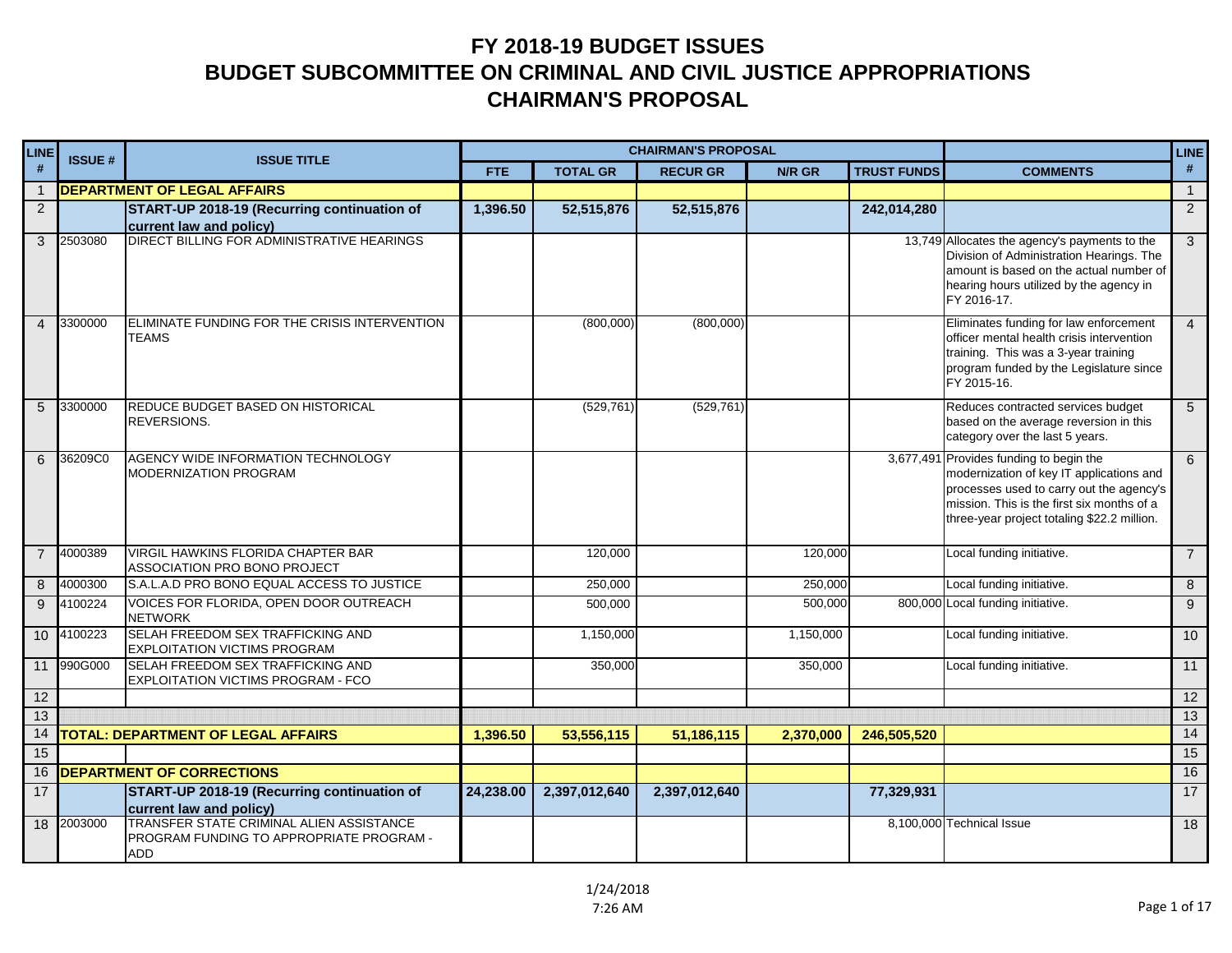| <b>LINE</b>     | <b>ISSUE#</b> | <b>ISSUE TITLE</b>                                                                                                    |            |                 | <b>CHAIRMAN'S PROPOSAL</b> |           |                    | LINE                                                                                                                                                                                                                                                                               |                 |
|-----------------|---------------|-----------------------------------------------------------------------------------------------------------------------|------------|-----------------|----------------------------|-----------|--------------------|------------------------------------------------------------------------------------------------------------------------------------------------------------------------------------------------------------------------------------------------------------------------------------|-----------------|
| #               |               |                                                                                                                       | <b>FTE</b> | <b>TOTAL GR</b> | <b>RECUR GR</b>            | N/R GR    | <b>TRUST FUNDS</b> | <b>COMMENTS</b>                                                                                                                                                                                                                                                                    | #               |
|                 | 19 2003100    | TRANSFER STATE CRIMINAL ALIEN ASSISTANCE<br>PROGRAM FUNDING TO APPROPRIATE PROGRAM -<br><b>DEDUCT</b>                 |            |                 |                            |           |                    | $(8,100,000)$ Technical Issue                                                                                                                                                                                                                                                      | 19              |
| $\overline{20}$ | 2300015       | PRIVATE PRISON PRICE LEVEL INCREASE                                                                                   |            | 4,000,000       | 4,000,000                  |           |                    | Provides funding for salary increases for<br>correctional officers employed by private<br>prisons creating salary parity with those<br>correctional officers employed by the<br>department at state-operated facilities.                                                           | 20              |
| $\overline{21}$ | 2300090       | HEALTH SERVICES DRUG COSTS                                                                                            |            | 5,000,000       | 3,500,000                  | 1,500,000 |                    | Provides for a price level increase in<br>medications due to increases in drug<br>costs to treat Multiple Sclerosis, Crohn's<br>Disease, HIV and commonly prescribed<br>medication such as insulin, flu vaccine,<br>thyroid medications, and older anti-<br>psychotic medications. | $\overline{21}$ |
| $\overline{22}$ | 2503080       | DIRECT BILLING FOR ADMINISTRATIVE HEARINGS                                                                            |            | 9,825           | 9,825                      |           |                    | Allocates the agency's payments to the<br>Division of Administrative Hearings. The<br>amount is based on the actual number of<br>hearing hours utilized by the agency in<br>FY 2016-17.                                                                                            | $\overline{22}$ |
| $\overline{23}$ | 3000270       | ACTIVE ELECTRONIC MONITORING FOR COUNTY JAIL<br>INMATES AND STATE INMATES WITH 90 DAYS LEFT TO<br><b>EOS - SB 484</b> |            | 5,000,000       | 2,000,000                  | 3,000,000 |                    | Provides funding to cover the cost of<br>additional electronic monitoring devices<br>necessary to monitory inmates released<br>from prison on community control with 90<br>days left to serve.                                                                                     | 23              |
| 24              | 3000270       | ELECTRONIC MONITORING FOR WORK RELEASE<br><b>CENTERS</b>                                                              |            | 1,888,556       | 1,888,556                  |           |                    | Completes the funding for electronic<br>monitoring for inmates on work release.                                                                                                                                                                                                    | 24              |
|                 | 25 4000010    | <b>IMPLEMENTATION OF SENATE BILL 484</b>                                                                              |            | 10,000,000      | 10,000,000                 |           |                    | Provides funding to implement the<br>provisions of CS/SB 484, which<br>authorizes the courts to sentence<br>offenders to a term of imprisonment in<br>the county jail when the primary offense<br>is not subject to a term of more than 24<br>months, among other requirements.    | 25              |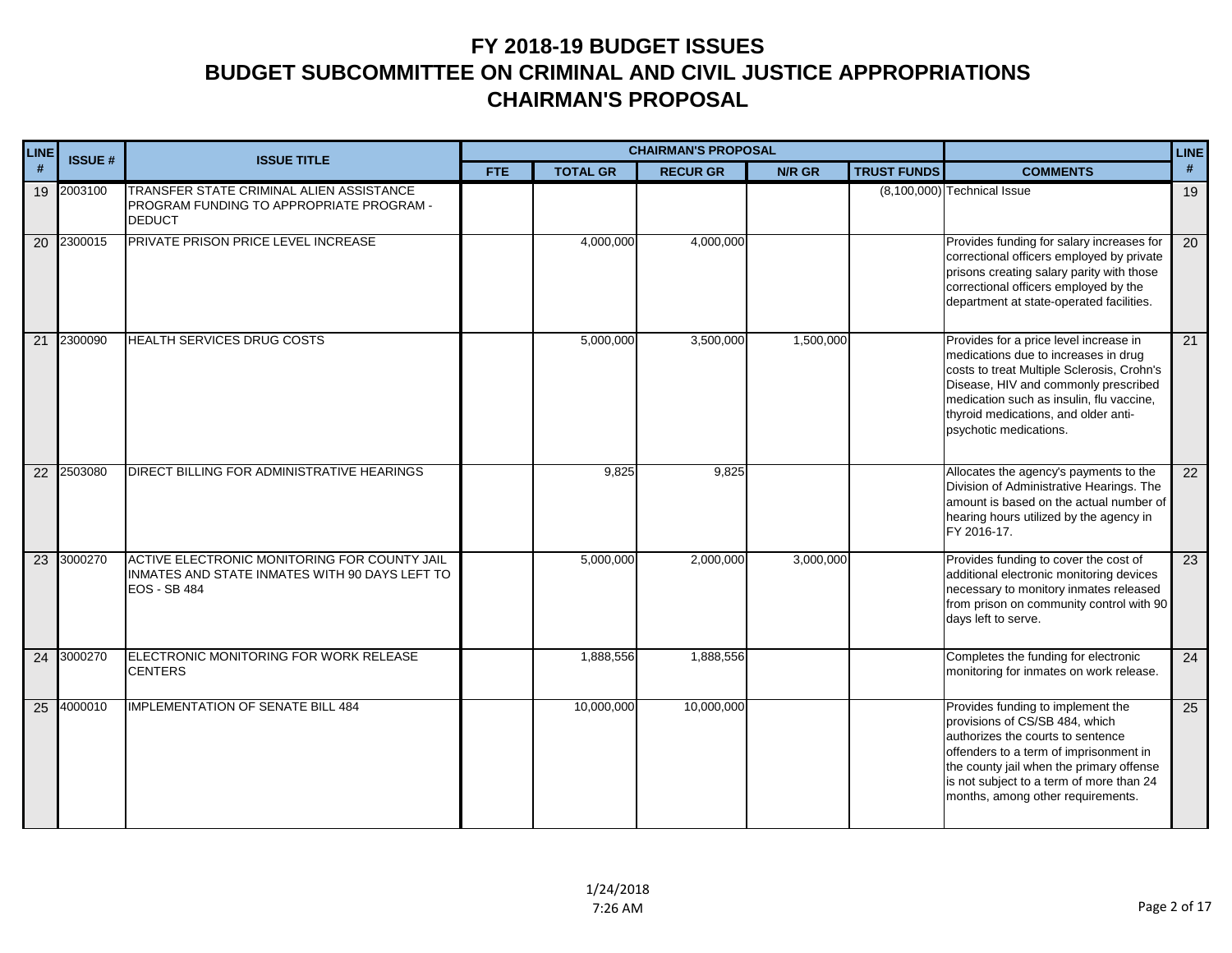| LINE | <b>ISSUE#</b> | <b>ISSUE TITLE</b>                                                                                 |            |                 | <b>CHAIRMAN'S PROPOSAL</b> |           |                    | <b>LINE</b>                                                                                                                                                                                                                                                      |    |
|------|---------------|----------------------------------------------------------------------------------------------------|------------|-----------------|----------------------------|-----------|--------------------|------------------------------------------------------------------------------------------------------------------------------------------------------------------------------------------------------------------------------------------------------------------|----|
| #    |               |                                                                                                    | <b>FTE</b> | <b>TOTAL GR</b> | <b>RECUR GR</b>            | N/R GR    | <b>TRUST FUNDS</b> | <b>COMMENTS</b>                                                                                                                                                                                                                                                  | #  |
| 26   | 4700020       | DEPARTMENT OF CORRECTIONS CAREER SOURCE<br><b>FUNDING</b>                                          |            | 2,000,000       | 2,000,000                  |           |                    | Provides funding for the department for<br>postsecondary education of inmates<br>through CareerSource Florida.                                                                                                                                                   | 26 |
| 27   | 3300145       | ELIMINATE RECURRING FUNDING FOR MOTOR<br><b>VEHICLES</b>                                           |            | (3,468,653)     | (3,468,653)                |           |                    | Reduces recurring funding for motor<br>vehicles in the base, including funding to<br>replace prisoner transport buses and<br>vans.                                                                                                                               | 27 |
| 28   | 3300000       | REDUCE DOC'S DEPARTMENT-WIDE EXPENSE BUDGET                                                        |            | (16,000,000)    | (16,000,000)               |           |                    | Reduces the department's expense base<br>of \$136 million by \$16 million.                                                                                                                                                                                       | 28 |
| 29   | 33V0270       | ADJUST CRIMINAL JUSTICE ESTIMATING CONFERENCE<br>FOR MOST RECENT CONFERENCE RESULTS                |            | (15, 478, 066)  | (15, 478, 066)             |           |                    | Based on the latest CJEC, prison<br>population is expected to decrease in FY<br>2018-19 by 1,331 inmates from current<br>year population funding. At the dorm per<br>diem of \$31.86, this represents a cost<br>savings of \$15.5 million in general<br>revenue. | 29 |
| 30   | 4000200       | DISABILITY RIGHTS FLORIDA - MENTAL HEALTH                                                          |            | 13,032,000      | 12,629,000                 | 403,000   |                    | Provides additional funding for the<br>increased per diem of \$59.35 to operate<br>the 2,000-bed Blackwater River<br>Correctional Facility as a mental health<br>prison and provides \$403K for startup<br>costs.                                                | 30 |
| 31   | 4700330       | <b>HOME BUILDERS INSTITUTE</b>                                                                     |            | 500,000         |                            | 500,000   |                    | Local funding initiative.                                                                                                                                                                                                                                        | 31 |
|      | 32 4700370    | ENHANCED OFFENDER REHABILITATION PROGRAM                                                           |            | 2,962,578       |                            | 2,962,578 |                    | Provides funding for the Continuum of<br>Care rehabilitation and re-entry program<br>at the Blackwater, Bay, Moore Haven and<br>South Bay correctional facilities.                                                                                               | 32 |
| 33   | 4700344       | CHILDREN OF INMATES - SOUTH DADE                                                                   |            | 250,000         |                            | 250,000   |                    | Local funding initiative.                                                                                                                                                                                                                                        | 33 |
| 34   | 4700345       | CHILDREN OF INMATES - STATEWIDE                                                                    |            | 350,000         |                            | 350,000   |                    | Local funding initiative.                                                                                                                                                                                                                                        | 34 |
| 35   | 4700349       | BETHEL READY4WORK - TALLAHASSEE REENTRY<br>PROGRAM                                                 |            | 150,000         |                            | 150,000   |                    | Local funding initiative.                                                                                                                                                                                                                                        | 35 |
| 36   | 4700360       | RESTORE EX-OFFENDER REENTRY PROGRAM - PALM<br><b>BEACH COUNTY</b>                                  |            | 250,000         |                            | 250,000   |                    | Local funding initiative.                                                                                                                                                                                                                                        | 36 |
| 37   | 4700522       | TAMPA BAY CAREER PATHWAYS COLLABORATIVE<br>MANUFACTURING, EMPLOYMENT AND REENTRY<br><b>PROGRAM</b> |            | 400,000         |                            | 400,000   |                    | Local funding initiative.                                                                                                                                                                                                                                        | 37 |
| 38   | 5100179       | OPERATION NEW HOPE RE-ENTRY INITIATIVE<br><b>PROGRAM</b>                                           |            | 500,000         |                            | 500,000   |                    | Local funding initiative.                                                                                                                                                                                                                                        | 38 |
|      | 39 5100000    | <b>BREVARD REENTRY PORTAL</b>                                                                      |            | 300,000         |                            | 300,000   |                    | Local funding initiative.                                                                                                                                                                                                                                        | 39 |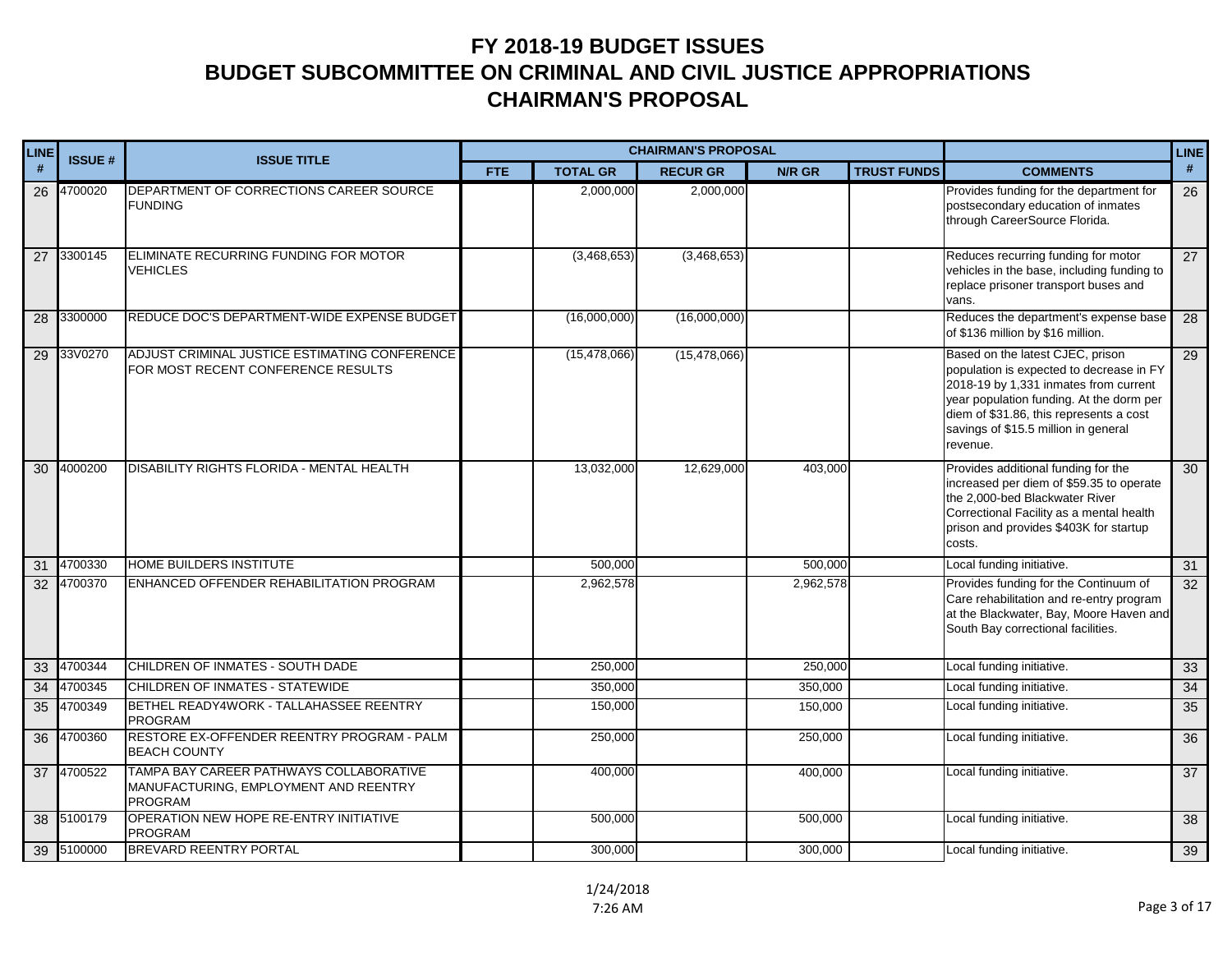| LINE | <b>ISSUE#</b> | <b>ISSUE TITLE</b>                                                     |            |                 | <b>CHAIRMAN'S PROPOSAL</b> |            |                    | <b>LINE</b>                                                                                                                                                                                                                                                                                                                                                                                                  |      |
|------|---------------|------------------------------------------------------------------------|------------|-----------------|----------------------------|------------|--------------------|--------------------------------------------------------------------------------------------------------------------------------------------------------------------------------------------------------------------------------------------------------------------------------------------------------------------------------------------------------------------------------------------------------------|------|
| $\#$ |               |                                                                        | <b>FTE</b> | <b>TOTAL GR</b> | <b>RECUR GR</b>            | N/R GR     | <b>TRUST FUNDS</b> | <b>COMMENTS</b>                                                                                                                                                                                                                                                                                                                                                                                              | $\#$ |
| 40   | 5100030       | CANINE LIFECYCLE MANAGEMENT                                            |            | 175,000         |                            | 175,000    |                    | Local funding initiative.                                                                                                                                                                                                                                                                                                                                                                                    | 40   |
| 41   | 5100040       | BUSINESS INTELLIGENCE AND VISUAL ANALYTICS                             |            | 350,000         |                            | 350,000    |                    | Local funding initiative.                                                                                                                                                                                                                                                                                                                                                                                    | 41   |
| 42   | 5100050       | LEARNING MANAGEMENT SYSTEM PILOT PROJECT                               |            | 175,000         |                            | 175,000    |                    | Local funding initiative.                                                                                                                                                                                                                                                                                                                                                                                    | 42   |
| 43   | 5100060       | <b>CHARACTER SPEAKS</b>                                                |            | 140,000         |                            | 140,000    |                    | Local funding initiative.                                                                                                                                                                                                                                                                                                                                                                                    | 43   |
| 44   | 4700342       | A VISION OF REDEMPTION'S FAMILY RECONNECTION<br><b>PROGRAM</b>         |            | 250,000         |                            | 250,000    |                    | Local funding initiative.                                                                                                                                                                                                                                                                                                                                                                                    | 44   |
| 45   | 5100201       | BROWARD COUNTY SHERIFF'S INMATE PORTAL                                 |            | 400,000         |                            | 400,000    |                    | Local funding initiative.                                                                                                                                                                                                                                                                                                                                                                                    | 45   |
| 46   | 4800110       | <b>INFECTIOUS DISEASE DRUG TREATMENT</b>                               |            | 19,329,495      | 7,467,688                  | 11,861,807 |                    | DOC revised its clinical quidance on the<br>treatment of Hep. C to reflect Federal<br>Bureau of Prisons standards, Current<br>cost of a 12-week regimen is \$37,533.<br>Funding would provide treatment for 500<br>highest risk inmates. An additional \$26.4<br>million is included in the back of the bill to<br>cover FY 2017-18 costs incurred by the<br>preliminary injunction imposed by the<br>court. | 46   |
| 47   | 4800140       | CONTRACTED INMATE HEALTH SERVICES                                      |            | 17,100,000      | 17,100,000                 |            |                    | This issue will fund 4 health services<br>ITNs (Medical, Dental, Mental Health and<br>Reception and Medical Center).                                                                                                                                                                                                                                                                                         | 47   |
| 48   | 4800170       | RECURRING FUNDING FOR WAKULLA MENTAL HEALTH<br><b>TREATMENT UNIT</b>   |            | 10,000,000      | 10,000,000                 |            |                    | Provides funds to replace \$8,714,098 in<br>nonrecurring funds that were provided in<br>FY 2017-18 for the Health Services<br>component of the Wakulla Residential<br>Mental Health Treatment Unit.                                                                                                                                                                                                          | 48   |
|      | 49 990D000    | <b>DEBT SERVICE</b>                                                    |            | (2,386,489)     | (2,386,489)                |            |                    | Reduction is based on savings generated<br>from the retirement of debt service<br>contracts during FY 2017-18 associated<br>with the Demilly Corrections and Sago<br>Palms facilities. The last payment was<br>made in August, 2017.                                                                                                                                                                         | 49   |
| 50   |               |                                                                        |            |                 |                            |            |                    |                                                                                                                                                                                                                                                                                                                                                                                                              | 50   |
| 51   |               |                                                                        |            |                 |                            |            |                    |                                                                                                                                                                                                                                                                                                                                                                                                              | 51   |
| 52   |               | <b>TOTAL: DEPARTMENT OF CORRECTIONS</b>                                | 24,238.00  | 2,454,191,886   | 2,430,274,501              | 23,917,385 | 77,329,931         |                                                                                                                                                                                                                                                                                                                                                                                                              | 52   |
| 53   |               |                                                                        |            |                 |                            |            |                    |                                                                                                                                                                                                                                                                                                                                                                                                              | 53   |
| 54   |               | <b>DEPARTMENT OF LAW ENFORCEMENT</b>                                   |            |                 |                            |            |                    |                                                                                                                                                                                                                                                                                                                                                                                                              | 54   |
| 55   |               | START-UP 2018-19 (Recurring continuation of<br>current law and policy) | 1,890.00   | 98,447,832      | 98,447,832                 |            | 182,647,704        |                                                                                                                                                                                                                                                                                                                                                                                                              | 55   |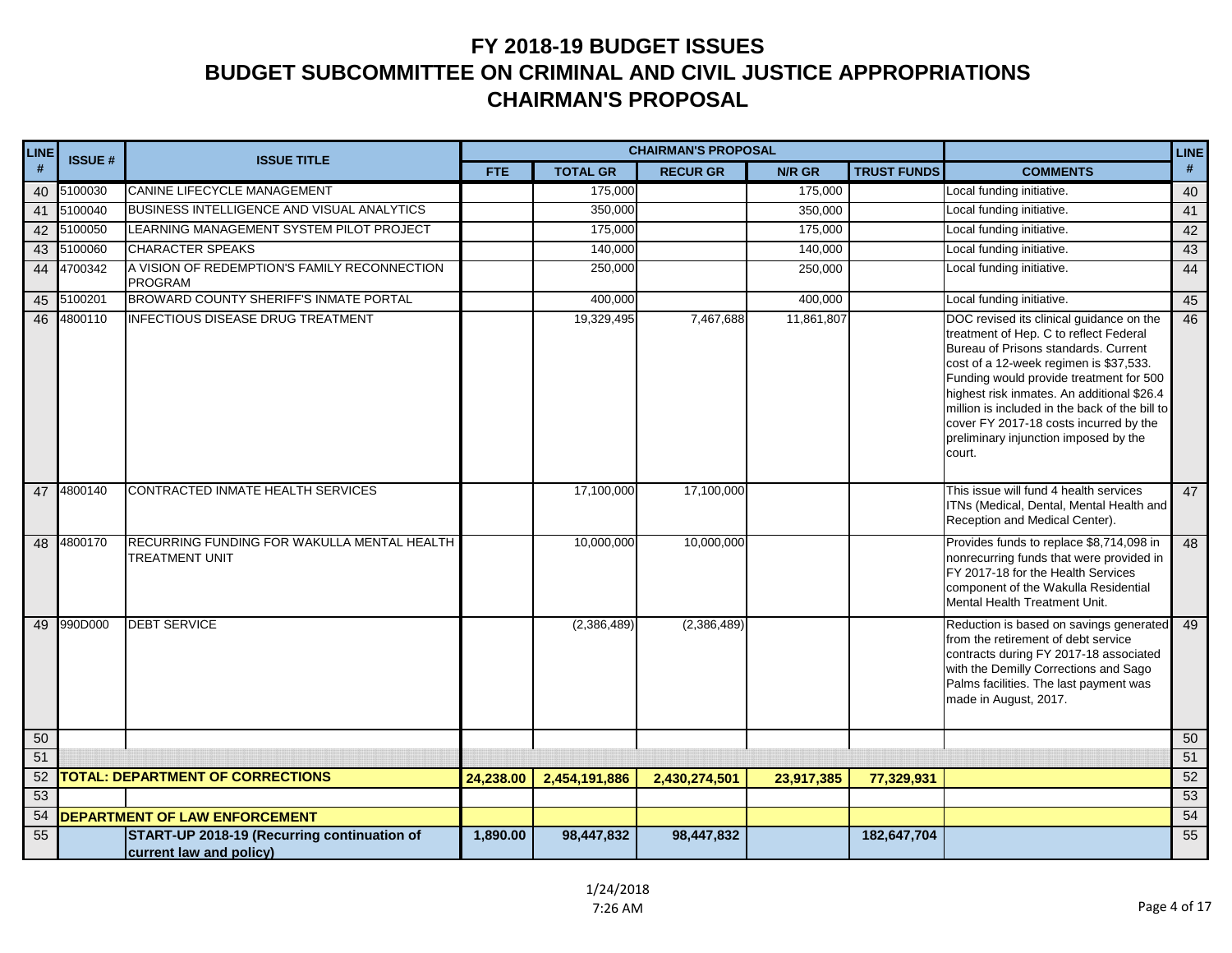| LINE | <b>ISSUE#</b> | <b>ISSUE TITLE</b>                                                    |            |                 | <b>CHAIRMAN'S PROPOSAL</b> |        |                    | <b>LINE</b>                                                                                                                                                                                                               |    |
|------|---------------|-----------------------------------------------------------------------|------------|-----------------|----------------------------|--------|--------------------|---------------------------------------------------------------------------------------------------------------------------------------------------------------------------------------------------------------------------|----|
| #    |               |                                                                       | <b>FTE</b> | <b>TOTAL GR</b> | <b>RECUR GR</b>            | N/R GR | <b>TRUST FUNDS</b> | <b>COMMENTS</b>                                                                                                                                                                                                           | #  |
| 56   | 2000020       | REALIGNMENT OF EXPENDITURES - ADD                                     | 12.00      | 362,633         | 362,633                    |        |                    | 913,853 Transfers 12 FTEs between budget<br>entities to realign existing resources to<br>meet operational demands.                                                                                                        | 56 |
| 57   | 2000100       | REALIGNMENT OF EXPENDITURES - DEDUCT                                  | (12.00)    | (362, 633)      | (362, 633)                 |        |                    | (913,853) See above.                                                                                                                                                                                                      | 57 |
|      | 58 24010C0    | INFORMATION TECHNOLOGY INFRASTRUCTURE<br><b>REPLACEMENT</b>           | 1.00       |                 |                            |        |                    | 5,697,995 Completes the five year replacement of<br>FDLE's Computerized Criminal History<br>(CCH) system. CCH is the state's<br>repository for criminal history records that<br>are used by criminal justice agencies.    | 58 |
| 59   | 2503080       | DIRECT BILLING FOR ADMINISTRATIVE HEARINGS                            |            |                 |                            |        |                    | (27,981) Allocates the agency's payments to the<br>Division of Administration Hearings. The<br>amount is based on the actual number of<br>hearing hours utilized by the agency in<br>FY 2016-17.                          | 59 |
|      | 60 3200010    | REDUCE EXCESS APPROPRIATION IN FEDERAL<br><b>GRANTS TRUST FUND</b>    |            |                 |                            |        |                    | (1,020,169) Technical issue. Reduces excess<br>budget authority in the Federal Grants<br>Trust Fund.                                                                                                                      | 60 |
| 61   | 3400010       | FUND-SHIFT GENERAL REVENUE TO OPERATING<br>TRUST FUND - DEDUCT        |            | (4,000,000)     | (4,000,000)                |        |                    | Fund-shifts \$4.0 million in general<br>revenue that is used to fund FDLE's<br>operations to their Operating Trust Fund.                                                                                                  | 61 |
| 62   | 3400011       | FUND-SHIFT GENERAL REVENUE TO OPERATING<br><b>TRUST FUND - ADD</b>    |            |                 |                            |        |                    | 4,000,000 See above.                                                                                                                                                                                                      | 62 |
| 63   | 36118C0       | <b>IMPROVE SEXUAL OFFENDER AND PREDATOR</b><br>REGISTRY DATABASE      |            |                 |                            |        |                    | 2,220,680 Provides funds to complete Year Two of<br>three-year project to rebuild the database<br>infrastructure and begin development of<br>the core functionality of the Sexual<br>Offender/Predator Registry database. | 63 |
|      | 64 4100600    | INCREASE TRUST FUND AUTHORITY FOR TENANT<br><b>BROKER COMMISSIONS</b> |            |                 |                            |        |                    | 53,800 Increases trust fund budget authority to<br>allow FDLE to engage a tenant broker to<br>facilitate existing private leases which are<br>up for renewal or re-procurement in FY<br>2018-19.                          | 64 |
| 65   | 4400110       | <b>INCREASE MYFLORIDA NETWORK COSTS</b>                               |            | 398,000         | 398,000                    |        |                    | Provides funds to cover increased costs<br>for network services related to the<br>Myflorida Network.                                                                                                                      | 65 |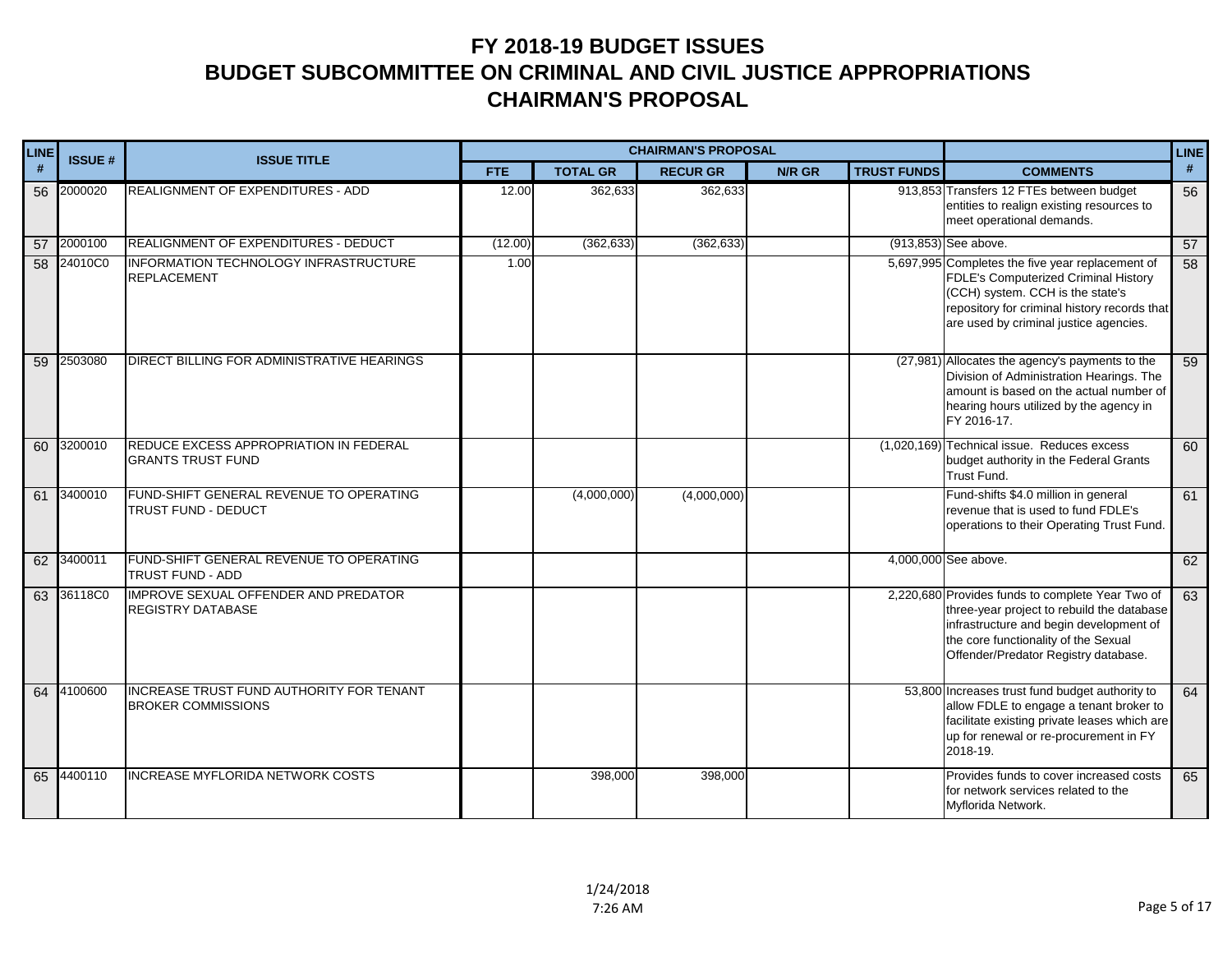| LINE            | <b>ISSUE#</b> | <b>ISSUE TITLE</b>                                                                             |            |                 | <b>CHAIRMAN'S PROPOSAL</b> |               |                    | <b>LINE</b>                                                                                                                                                                                                                                                                                    |                 |
|-----------------|---------------|------------------------------------------------------------------------------------------------|------------|-----------------|----------------------------|---------------|--------------------|------------------------------------------------------------------------------------------------------------------------------------------------------------------------------------------------------------------------------------------------------------------------------------------------|-----------------|
| #               |               |                                                                                                | <b>FTE</b> | <b>TOTAL GR</b> | <b>RECUR GR</b>            | <b>N/R GR</b> | <b>TRUST FUNDS</b> | <b>COMMENTS</b>                                                                                                                                                                                                                                                                                | #               |
| 66              | 44002C0       | PREPARE FLORIDA FOR NATIONAL INCIDENT-BASED<br><b>REPORTING SYSTEM</b>                         |            |                 |                            |               |                    | 870,200 Provides funds to create the Florida<br>Incident Based Reporting System<br>(FIBRS) to collect and submit crime<br>statistics that meet the FBI's requirement<br>for the National Incident-Based Reporting<br>System. The project is projected to cost<br>\$30 million over five years. | 66              |
| 67              | 4600100       | REPLACE HAZARDOUS DEVICE/EMERGENCY<br>ORDNANCE DISPOSAL VEHICLES                               |            |                 |                            |               |                    | 98,000 Provides funds to purchase diesel trucks<br>that meet the requirements to pull 12,500<br>pound trailers used during critical incident<br>responses.                                                                                                                                     | 67              |
| 68              | 5010025       | FLORIDA STATE UNIVERSITY PANAMA CITY<br>UNDERWATER CRIME SCENE INVESTIGATION<br><b>PROGRAM</b> |            | 650,274         |                            | 650,274       |                    | Local funding initiative.                                                                                                                                                                                                                                                                      | 68              |
| 69              | 5100211       | MARTIN COUNTY SHERIFF'S OFFICE CRISIS RESPONSE<br>UNIT - BOB REAPPROPRIATIONS                  |            |                 |                            |               |                    | Local funding initiative.                                                                                                                                                                                                                                                                      | 69              |
|                 | 70 5010030    | PROJECT COLD CASE                                                                              |            | 75,000          |                            | 75,000        |                    | Local funding initiative.                                                                                                                                                                                                                                                                      | 70              |
| $\overline{71}$ | 5010221       | LAW ENFORCEMENT COMMUNITY OUTREACH<br><b>PROGRAM</b>                                           |            | 250,000         |                            | 250,000       |                    | Local funding initiative.                                                                                                                                                                                                                                                                      | $\overline{71}$ |
|                 | 72 5010222    | CITY OF LARGO PORTABLE POLICE RADIO<br><b>REPLACEMENTS</b>                                     |            | 250,000         |                            | 250,000       |                    | Local funding initiative.                                                                                                                                                                                                                                                                      | $\overline{72}$ |
|                 | 73 5010223    | THINKING 4 CHANGE - SEMINOLE COUNTY JAIL<br><b>PROGRAM</b>                                     |            | 186,300         |                            | 186,300       |                    | Local funding initiative.                                                                                                                                                                                                                                                                      | 73              |
| 74              | 5010024       | COPS MATCHING GRANT PROGRAM - JACKSONVILLE                                                     |            | 200,000         |                            | 200,000       |                    | Local funding initiative.                                                                                                                                                                                                                                                                      | 74              |
|                 | 75 5010224    | NORTH MIAMI POLICE ATHLETIC LEAGUE                                                             |            | 50,000          |                            | 50,000        |                    | Local funding initiative.                                                                                                                                                                                                                                                                      | 75              |
|                 | 76 5010225    | CAPE CORAL MOBLE COMMAND CENTER                                                                |            | 176,250         |                            | 176,250       |                    | Local funding initiative.                                                                                                                                                                                                                                                                      | 76              |
|                 | 77 5010226    | ENHANCING CRITICAL INCIDENT REPONSE CAPABILITY<br>WEST PALM BEACH                              |            | 250,000         |                            | 250,000       |                    |                                                                                                                                                                                                                                                                                                | 77              |
|                 | 78 990G000    | LIBERTY COUNTY JAIL SECURITY UPGRADES                                                          |            | 200,000         |                            | 200,000       |                    | Local funding initiative.                                                                                                                                                                                                                                                                      | 78              |
| 79              | 990G000       | CITY OF PLANTATION POLICE GUN RANGE AND<br>TRAINING FACILITY REFERBLISHMENT                    |            | 500,000         |                            | 500,000       |                    | Local funding initiative.                                                                                                                                                                                                                                                                      | 79              |
| 80              | 990G000       | <b>HOLMES COUNTY JAIL REFURBLISHMENT</b>                                                       |            | 400,000         |                            | 400,000       |                    | Local funding initiative.                                                                                                                                                                                                                                                                      | 80              |
| 81              | 990G000       | JACKSON COUNTY SHERIFF'S OFFICE DISPATCH<br><b>CENTER REFURBLISHMENT</b>                       |            | 300,000         |                            | 300,000       |                    | Local funding initiative.                                                                                                                                                                                                                                                                      | 81              |
| 82              | 990G000       | GILCHRIST COUNTY JAIL REFURISHMENT                                                             |            | 400,000         |                            | 400,000       |                    | Local funding initiative.                                                                                                                                                                                                                                                                      | 82              |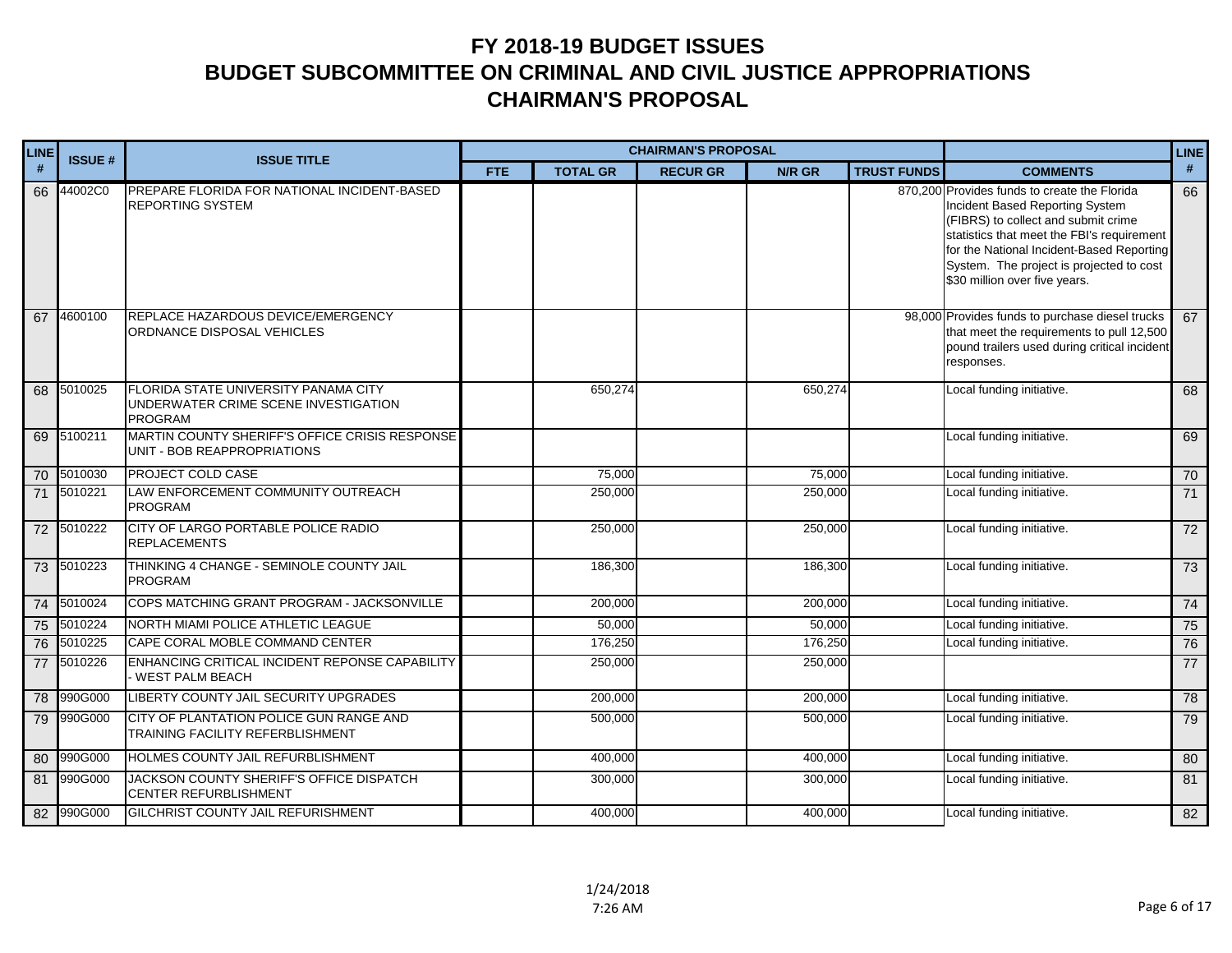| <b>LINE</b> | <b>ISSUE#</b> | <b>ISSUE TITLE</b>                                                       |            |                 | <b>CHAIRMAN'S PROPOSAL</b> |           |                    |                                                                                                                                                                                                                                                                                                                            | <b>LINE</b> |
|-------------|---------------|--------------------------------------------------------------------------|------------|-----------------|----------------------------|-----------|--------------------|----------------------------------------------------------------------------------------------------------------------------------------------------------------------------------------------------------------------------------------------------------------------------------------------------------------------------|-------------|
| #           |               |                                                                          | <b>FTE</b> | <b>TOTAL GR</b> | <b>RECUR GR</b>            | N/R GR    | <b>TRUST FUNDS</b> | <b>COMMENTS</b>                                                                                                                                                                                                                                                                                                            | #           |
| 83          | 990M000       | <b>MAINTENANCE AND REPAIR</b>                                            |            | 1,000,000       |                            | 1,000,000 |                    | Funds architectural and design services<br>to develop a plan to correct deficiencies<br>and code compliance at FDLE's Tampa<br>Bay Regional Operations Center.                                                                                                                                                             | 83          |
| 84          |               |                                                                          |            |                 |                            |           |                    |                                                                                                                                                                                                                                                                                                                            | 84          |
| 85          |               |                                                                          |            |                 |                            |           |                    |                                                                                                                                                                                                                                                                                                                            | 85          |
| 86          |               | TOTAL: DEPARTMENT OF LAW ENFORCEMENT                                     | 1,891.00   | 99,733,656      | 94,845,832                 | 4,887,824 | 194,540,229        |                                                                                                                                                                                                                                                                                                                            | 86          |
| 87          |               |                                                                          |            |                 |                            |           |                    |                                                                                                                                                                                                                                                                                                                            | 87          |
| 88          |               | <b>FLORIDA COMMISSION ON OFFENDER REVIEW</b>                             |            |                 |                            |           |                    |                                                                                                                                                                                                                                                                                                                            | 88          |
| 89          |               | START-UP 2018-19 (Recurring continuation of<br>current law and policy)   | 132.00     | 10,354,129      | 10,354,129                 |           | 118,338            |                                                                                                                                                                                                                                                                                                                            | 89          |
| 90          | 3000100       | GOVERNOR AND CLEMENCY BOARD'S CLEMENCY<br><b>INVESTIGATIONS WORKLOAD</b> |            | 500,000         |                            | 500,000   |                    | Funds OPS positions to address<br>clemency investigation backlog of cases.                                                                                                                                                                                                                                                 | 90          |
| 91          |               |                                                                          |            |                 |                            |           |                    |                                                                                                                                                                                                                                                                                                                            | 91          |
| 92          |               |                                                                          |            |                 |                            |           |                    |                                                                                                                                                                                                                                                                                                                            | 92          |
| 93          |               |                                                                          |            |                 |                            |           |                    |                                                                                                                                                                                                                                                                                                                            | 93          |
| 94          |               | <b>TOTAL: FLORIDA COMMISSION ON OFFENDER REVIEW</b>                      | 132.00     | 10,854,129      | 10,354,129                 | 500,000   | 118,338            |                                                                                                                                                                                                                                                                                                                            | 94          |
| 95          |               |                                                                          |            |                 |                            |           |                    |                                                                                                                                                                                                                                                                                                                            | 95          |
| 96          |               | <b>DEPARTMENT OF JUVENILE JUSTICE</b>                                    |            |                 |                            |           |                    |                                                                                                                                                                                                                                                                                                                            | 96          |
| 97          |               | START-UP 2018-19 (Recurring continuation of<br>current law and policy)   | 3,269.50   | 398,709,582     | 398,709,582                |           | 152,641,264        |                                                                                                                                                                                                                                                                                                                            | 97          |
| 98          | 2000110       | REALIGNMENT OF EXPENDITURES BETWEEN BUDGET<br><b>ENTITIES - ADD</b>      |            | 650,000         | 650,000                    |           |                    | Realigns the Legislative Initiatives to<br>Reduce and Prevent Juvenile Crime<br>appropriation category to the Community<br>Interventions and Services Contracted<br>Services appropriation category to fund a<br>substance abuse program at the Juvenile<br>Assessment Center and Pasco<br>Adolescent Intervention Center. | 98          |
| 99          | 2000120       | REALIGNMENT OF EXPENDITURES BETWEEN BUDGET<br><b>ENTITIES - DEDUCT</b>   |            | (650,000)       | (650,000)                  |           |                    | See above.                                                                                                                                                                                                                                                                                                                 | 99          |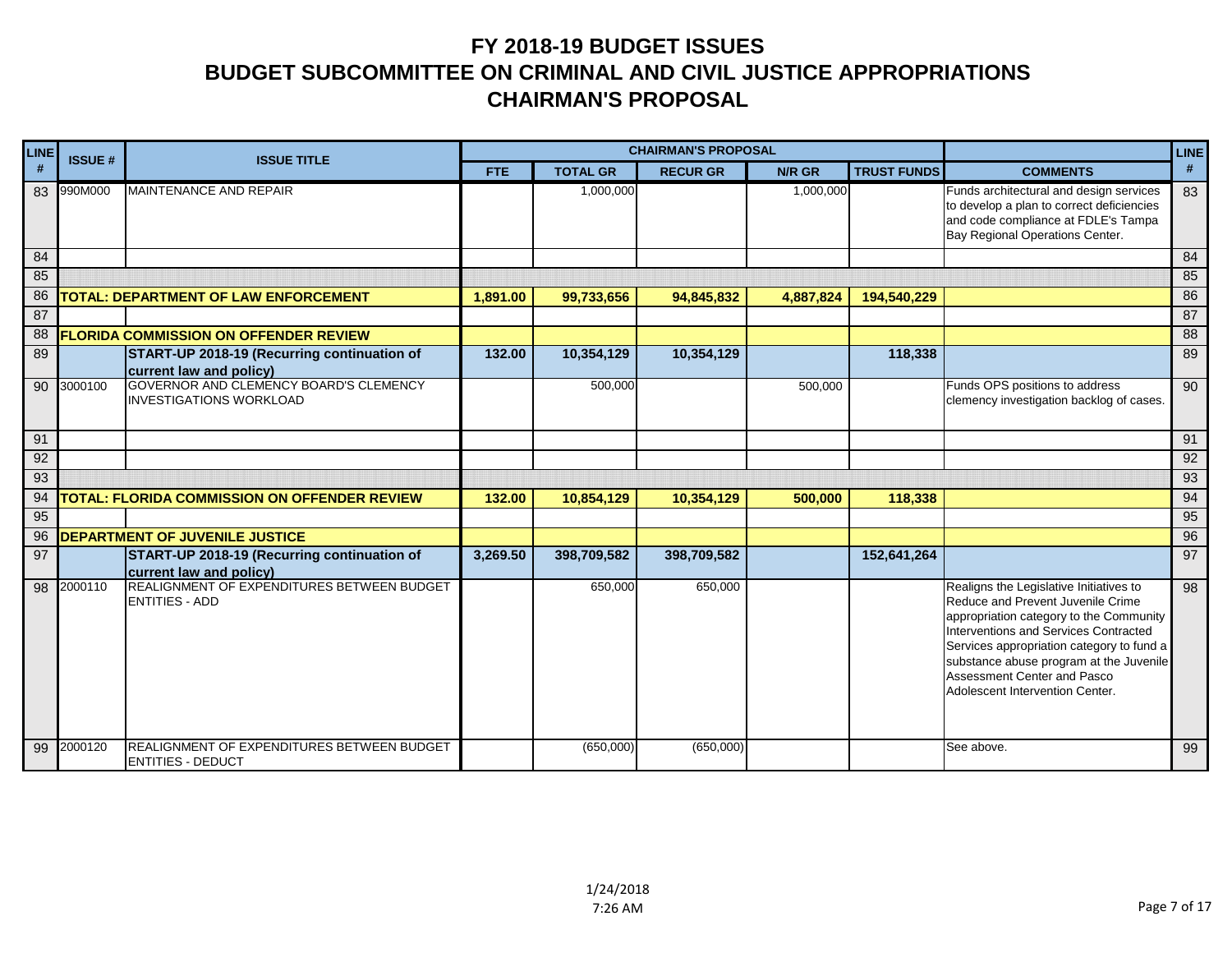| LINE | <b>ISSUE#</b> | <b>ISSUE TITLE</b>                                                               |            |                 | <b>CHAIRMAN'S PROPOSAL</b> |         |                    | <b>LINE</b>                                                                                                                                                                                                                                                                                                                                                                                                 |     |
|------|---------------|----------------------------------------------------------------------------------|------------|-----------------|----------------------------|---------|--------------------|-------------------------------------------------------------------------------------------------------------------------------------------------------------------------------------------------------------------------------------------------------------------------------------------------------------------------------------------------------------------------------------------------------------|-----|
| #    |               |                                                                                  | <b>FTE</b> | <b>TOTAL GR</b> | <b>RECUR GR</b>            | N/R GR  | <b>TRUST FUNDS</b> | <b>COMMENTS</b>                                                                                                                                                                                                                                                                                                                                                                                             | #   |
|      | 100 2000130   | REALIGNMENT OF EXPENDITURES BETWEEN<br><b>APPROPRIATION CATEGORIES - ADD</b>     |            | 59,032          | 59,032                     |         |                    | 2,939 Realigns the Deferred-Payment<br>Commodity Contracts appropriation<br>category to the Expenses appropriation<br>category. Also, transfers trust fund<br>authority in the Social Services Block<br><b>Grant Trust Fund to the Federal Grants</b><br>Trust Fund within the Delinguency<br>Prevention and Diversion budget entity to<br>support additional costs for building rent<br>and copier leases. | 100 |
|      | 101 2000140   | REALIGNMENT OF EXPENDITURES BETWEEN<br>APPROPRIATION CATEGORIES - DEDUCT         |            | (59,032)        | (59,032)                   |         |                    | $(2,939)$ See above.                                                                                                                                                                                                                                                                                                                                                                                        | 101 |
|      | 102 2300000   | RESIDENTIAL PROGRAM PRICE LEVEL INCREASE                                         |            | 4,500,000       | 4,500,000                  |         |                    | Provides a five-percent pay increase for<br>direct care workers in DJJ's residential<br>programs.                                                                                                                                                                                                                                                                                                           | 102 |
|      | 103 24010C0   | INFORMATION TECHNOLOGY INFRASTRUCTURE<br><b>REPLACEMENT</b>                      |            | 804,000         |                            | 804,000 |                    | Provides funds for the second year of a<br>two-year IT project to enhance the<br>Positive Achievement Change Tool<br>(PACT) and the Residential PACT. This<br>system determines the appropriate<br>placement of youth in the juvenile justice<br>system.                                                                                                                                                    | 103 |
|      | 104 24020C0   | INCREASE MYFLORIDA NETWORK (MFN) COSTS                                           |            | 188,245         | 188,245                    |         |                    | Provides funds to cover increased costs<br>for network services related to the<br>Myflorida Network.                                                                                                                                                                                                                                                                                                        | 104 |
|      | 105 2503080   | DIRECT BILLING FOR ADMINISTRATIVE HEARINGS                                       |            | 8,269           | 8,269                      |         |                    | Allocates the agency's payments to the<br>Division of Administration Hearings. The<br>amount is based on the actual number of<br>hearing hours utilized by the agency in<br>FY 2016-17.                                                                                                                                                                                                                     | 105 |
|      | 106 33B0160   | REDUCE GRANTS AND AIDS - CONTRACTED SERVICES                                     |            |                 |                            |         |                    | (115,049) Eliminates funding for one contracted<br>Instructional System Designer in the<br>contract with the Florida Public Safety<br>Institute.                                                                                                                                                                                                                                                            | 106 |
|      | 107 3300050   | REDUCE EXCESS SALARIES AND BENEFITS AND<br>OTHER PERSONAL SERVICES (OPS) FUNDING |            | (700,000)       | (700,000)                  |         |                    | Reduces excess salaries and benefits<br>and OPS funding in Secure Residential<br>Services and excess OPS funding in Non-<br>Secure Residential Services based on<br>past reversions.                                                                                                                                                                                                                        | 107 |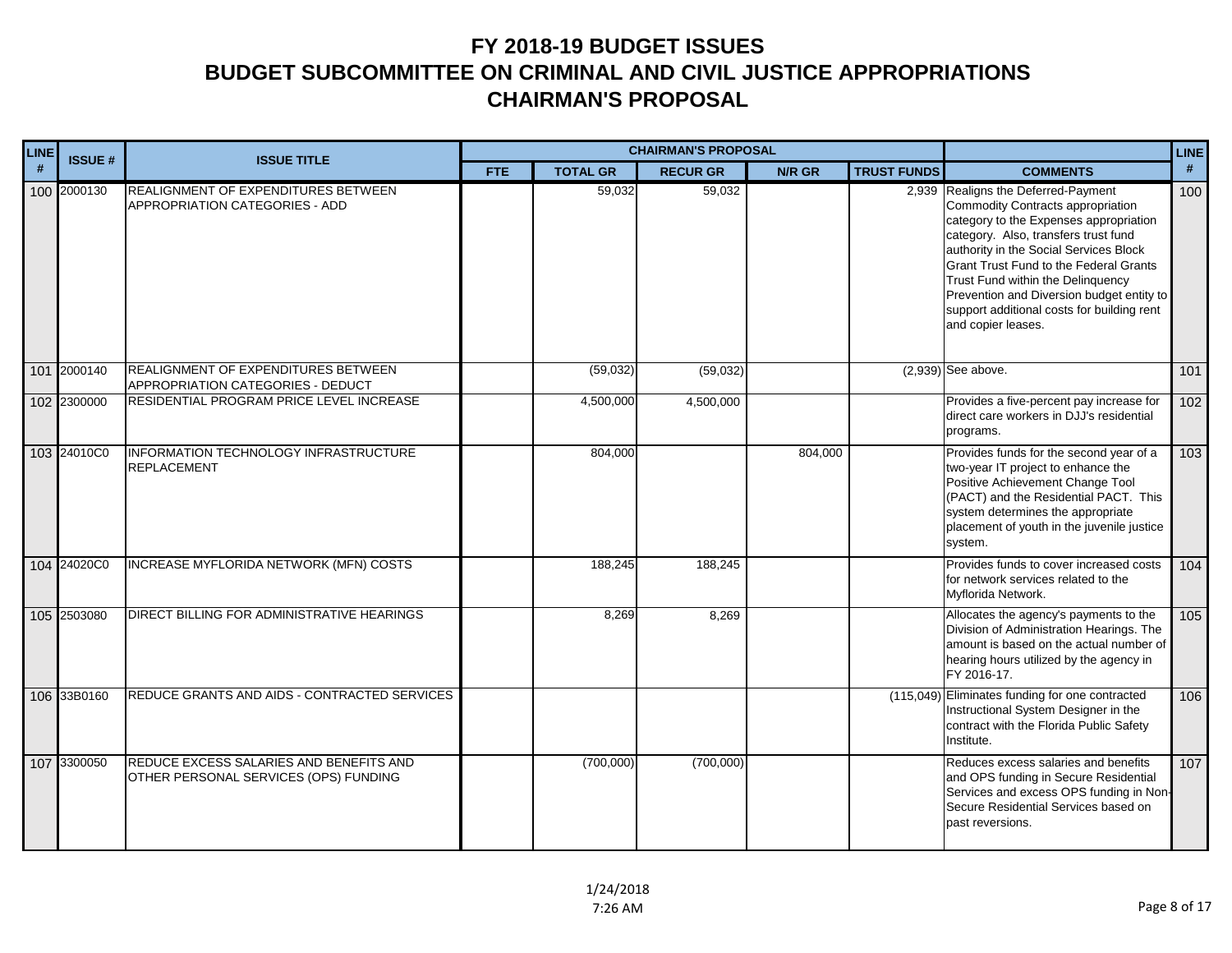| <b>LINE</b> | <b>ISSUE#</b> | <b>ISSUE TITLE</b>                                                                    |            |                 | <b>CHAIRMAN'S PROPOSAL</b> |           |                    | <b>LINE</b>                                                                                                                                    |                   |
|-------------|---------------|---------------------------------------------------------------------------------------|------------|-----------------|----------------------------|-----------|--------------------|------------------------------------------------------------------------------------------------------------------------------------------------|-------------------|
| #           |               |                                                                                       | <b>FTE</b> | <b>TOTAL GR</b> | <b>RECUR GR</b>            | N/R GR    | <b>TRUST FUNDS</b> | <b>COMMENTS</b>                                                                                                                                | #                 |
|             | 108 3300400   | REDUCE EXCESS TRUST AUTHORITY                                                         |            |                 |                            |           |                    | (200,000) Technical issue. Reduces excess budget<br>authority in the Administrative Trust<br>Fund.                                             | 108               |
|             | 109 3400000   | FUND-SHIFT NON-SECURE RESIDENTIAL BEDS FROM<br>GENERAL REVENUE TO TRUST FUND - DEDUCT |            | (7,000,000)     | (7,000,000)                |           |                    | Fund-shifts DJJ's residential beds from<br>general revenue to the Social Services<br><b>Block Grant.</b>                                       | 109               |
|             | 110 3400000   | FUND-SHIFT NON-SECURE RESIDENTIAL BEDS FROM<br>GENERAL REVENUE TO TRUST FUND - ADD    |            |                 |                            |           |                    | 7,000,000 See above.                                                                                                                           | 110               |
|             | 111 5202110   | CONTINUATION AND EXPANSION OF PREVENTION AND<br>EARLY INTERVENTION PROGRAMS           |            | 3,900,000       | 3,900,000                  |           | 5,271,291          | Provides funds for the continuation and<br>expansion of various prevention and<br>intervention programs for at-risk youth<br>(i.e. CINS/FINS). | $\overline{111}$  |
|             | 112 5001395   | BOYS AND GIRLS CLUBS - GANG PREVENTION TROUGH<br>TARGETED OUTREACH                    |            | 500,000         |                            | 500,000   |                    | Local funding initiative.                                                                                                                      | $112$             |
|             | 113 5001396   | BIG BROTHERS BIG SISTERS OF FLORIDA                                                   |            | 1,000,000       |                            | 1,000,000 |                    | Local funding initiative.                                                                                                                      | $\overline{113}$  |
|             | 114 5001399   | <b>PRODIGY PROGRAM</b>                                                                |            | 500,000         |                            | 500,000   |                    | Local funding initiative.                                                                                                                      | $114$             |
|             | 115 5001423   | CITY OF RIVIERA BEACH SUMMER YOUTH<br><b>EMPLOYMENT PROGRAM</b>                       |            | 250,000         |                            | 250,000   |                    | Local funding initiative.                                                                                                                      | $\frac{115}{115}$ |
|             | 116 5001473   | CLAY COUNTY YOUTH ALTERNATIVE TO SECURED<br>DETENTION (SWEAT PROGRAM)                 |            | 250,000         |                            | 250,000   |                    | Local funding initiative.                                                                                                                      | 116               |
|             | 117 5001402   | YOUTH ADVOCATE PROGRAM                                                                |            | 350,000         |                            | 350,000   |                    | Local funding initiative.                                                                                                                      | 117               |
|             | 118 5001406   | PARENTING WITH LOVE AND LIMITS                                                        |            | 500,000         |                            | 500,000   |                    | Local funding initiative.                                                                                                                      | $\overline{118}$  |
|             | 119 5001491   | DELORES BARR WEAVER POLICY CENTER                                                     |            | 375,000         |                            | 375,000   |                    | Local funding initiative.                                                                                                                      | 119               |
|             | 120 5001492   | FRESH PATH - HIGH RISK INTERVENTION YOUTH<br>PROGRAM - FRESH FUTURES                  |            |                 |                            |           |                    | 500,000 Local funding initiative.                                                                                                              | 120               |
|             | 121 5001494   | NORTHWEST JACKSONVILLE YMCA TEEN<br><b>PROGRAMMING</b>                                |            | 250,000         |                            | 250,000   |                    | Local funding initiative.                                                                                                                      | 121               |
|             | 122 5001495   | SAFE HARBOR BOYS HOME DOCK REPLACEMENT                                                |            | 350,000         |                            | 350,000   |                    | Local funding initiative.                                                                                                                      | $\overline{122}$  |
|             | 123 5001506   | FLORIDA CHILDREN'S INITIATIVE                                                         |            | 600,000         |                            | 600,000   |                    | Local funding initiative.                                                                                                                      | $\overline{123}$  |
|             | 124 5001508   | <b>VISION OF ARTS, INC.</b>                                                           |            | 300,000         |                            | 300,000   |                    | Local funding initiative.                                                                                                                      | 124               |
|             | 125 5001509   | DIAMONDS IN THE RUFF ALL GIRLS MENTORING<br><b>PROGRAM</b>                            |            | 100,000         |                            | 100,000   |                    | Local funding initiative.                                                                                                                      | 125               |
|             | 126 5001510   | FRED G. MINMIS PILOT JUVENILE OFFENDER<br>BETTERMENT SERVICES (JOBS)                  |            | 30,000          |                            | 30,000    |                    | Local funding initiative.                                                                                                                      | 126               |
|             | 127 990G000   | CINS/FINS YOUTH SHELTER REPLACEMENT - ALACHUA                                         |            | 400,000         |                            | 400,000   |                    | Local funding initiative.                                                                                                                      | 127               |
|             | 128 5001496   | YOUTH DIRECTORS CONFERENCE AND LIFE AFTER<br><b>HIGH SCHOOL PROGRAMS</b>              |            | 300,000         |                            | 300,000   |                    | Local funding initiative.                                                                                                                      | 128               |
|             | 129 5001497   | MIDTOWN MIRACLES CULTURE CHANGE PROGRAM                                               |            | 127,000         |                            | 127,000   |                    | Local funding initiative.                                                                                                                      | 129               |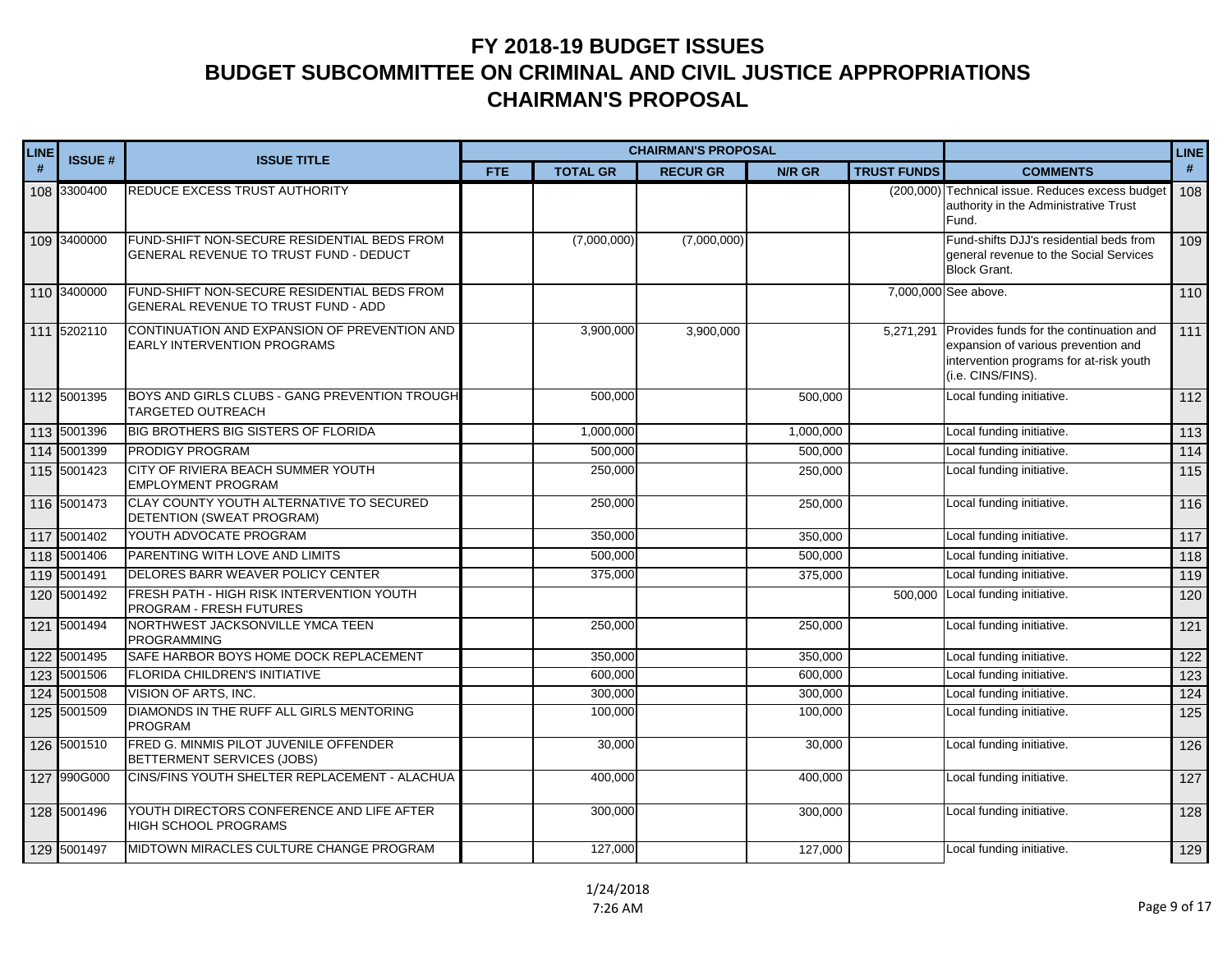| <b>LINE</b> | <b>ISSUE#</b>     | <b>ISSUE TITLE</b>                                                                                                   |            | <b>CHAIRMAN'S PROPOSAL</b> |                 |               | <b>LINE</b>        |                                                                                                                                                                         |                  |
|-------------|-------------------|----------------------------------------------------------------------------------------------------------------------|------------|----------------------------|-----------------|---------------|--------------------|-------------------------------------------------------------------------------------------------------------------------------------------------------------------------|------------------|
| #           |                   |                                                                                                                      | <b>FTE</b> | <b>TOTAL GR</b>            | <b>RECUR GR</b> | <b>N/R GR</b> | <b>TRUST FUNDS</b> | <b>COMMENTS</b>                                                                                                                                                         | #                |
|             | 130 5001498       | CITY OF NORTH MIAMI BEACH POLICE ATHLETIC<br><b>LEAGUE</b>                                                           |            | 200,000                    |                 | 200,000       |                    | Local funding initiative.                                                                                                                                               | 130              |
|             | 131 6101A60       | ESTABLISHMENT OF THE OFFICE OF YOUTH AND<br><b>FAMILY ADVOCACY</b>                                                   | 3.00       | 158,575                    | 152,942         | 5,633         |                    | 158,575 Provides funds to establish the Office of<br>Youth and Family Advocacy within the<br>Department of Juvenile Justice.                                            | 131              |
|             | 132 990M000       | PURCHASE CAMERAS FOR RESIDENTIAL FACILITIES                                                                          |            | 8,000,000                  |                 | 8,000,000     |                    | Provides funds for the department to<br>purchase camera equipment for their<br>residential facilities statewide.                                                        | 132              |
| 133         |                   |                                                                                                                      |            |                            |                 |               |                    |                                                                                                                                                                         | 133              |
| 134         |                   |                                                                                                                      |            |                            |                 |               |                    |                                                                                                                                                                         | 134              |
| 135         |                   | TOTAL: DEPARTMENT OF JUVENILE JUSTICE                                                                                | 3,272.50   | 414,950,671                | 399,759,038     | 15,191,633    | 165,256,081        |                                                                                                                                                                         | 135              |
| 136         |                   |                                                                                                                      |            |                            |                 |               |                    |                                                                                                                                                                         | 136<br>137       |
| 138         | 137 SUPREME COURT | START-UP 2018-19 (Recurring continuation of                                                                          | 287.50     | 18,345,013                 | 18,345,013      |               | 16,463,272         |                                                                                                                                                                         | 138              |
|             |                   | current law and policy)                                                                                              |            |                            |                 |               |                    |                                                                                                                                                                         |                  |
|             | 139 33 V6200      | ELIMINATE UNFUNDED POSITIONS                                                                                         | (9.00)     |                            |                 |               |                    | Reduces FTE vacant over 180 days.                                                                                                                                       | 139              |
|             | 140 36330C0       | FLORIDA'S PROBLEM-SOLVING COURTS / DRUG COURT                                                                        | 2.00       | 372,174                    | 364,574         | 7,600         |                    | Funds 1 FTE and enhancement of<br>Florida Drug Court Case Management<br>System and 1 treatment/medical<br>professional to manage drug/opioid<br>courts.                 | 140              |
|             | 141 4800500       | CHILD SUPPORT ENFORCEMENT HEARING OFFICER<br><b>PROGRAM</b>                                                          |            |                            |                 |               |                    | 120,380 Funds trust authority for additional staff<br>dedicated to support child support<br>hearing officers.                                                           | $141$            |
|             | 142 4800840       | INFORMATION TECHNOLOGY SECURITY ASSESSMENT                                                                           |            | 250,000                    |                 | 250,000       |                    | Funds an IT Security Assessment and<br>Remediation Project in the Supreme<br>Court, OSCA, and DCAs as part of a<br>cybersecurity initiative for the judicial<br>branch. | 142              |
|             | 143 5001500       | EARLY CHILDHOOD COURT PROGRAM - EVALUATION<br>(FLORIDA INSTITUTE FOR CHILD WELFARE)                                  |            | 94,104                     |                 | 94,104        |                    | Funds an evaluation of the early<br>childhood courts to assess effectiveness.<br>Local funding initiative.                                                              | 143              |
|             | 144 5001550       | EARLY CHILDHOOD COURT PROGRAM - TECHNICAL<br>ASSISTANCE (FSU CENTER FOR PREVENTION AND<br>EARLY INTERVENTION POLICY) |            | 386,120                    |                 | 386,120       |                    | Funds clinical director to provide training<br>and technical assistance related to<br>clinical services at early childhood court<br>sites. Local funding initiative.    | 144              |
|             | 145 5200200       | SUPREME COURT JUSTICE REIMBURSEMENT FOR<br><b>TRAVEL EXPENSES</b>                                                    |            | 209,930                    | 209,930         |               |                    | Provides funds for implementing bill<br>provision related to reimbursement of SC<br>justices for travel expenses.                                                       | $\overline{145}$ |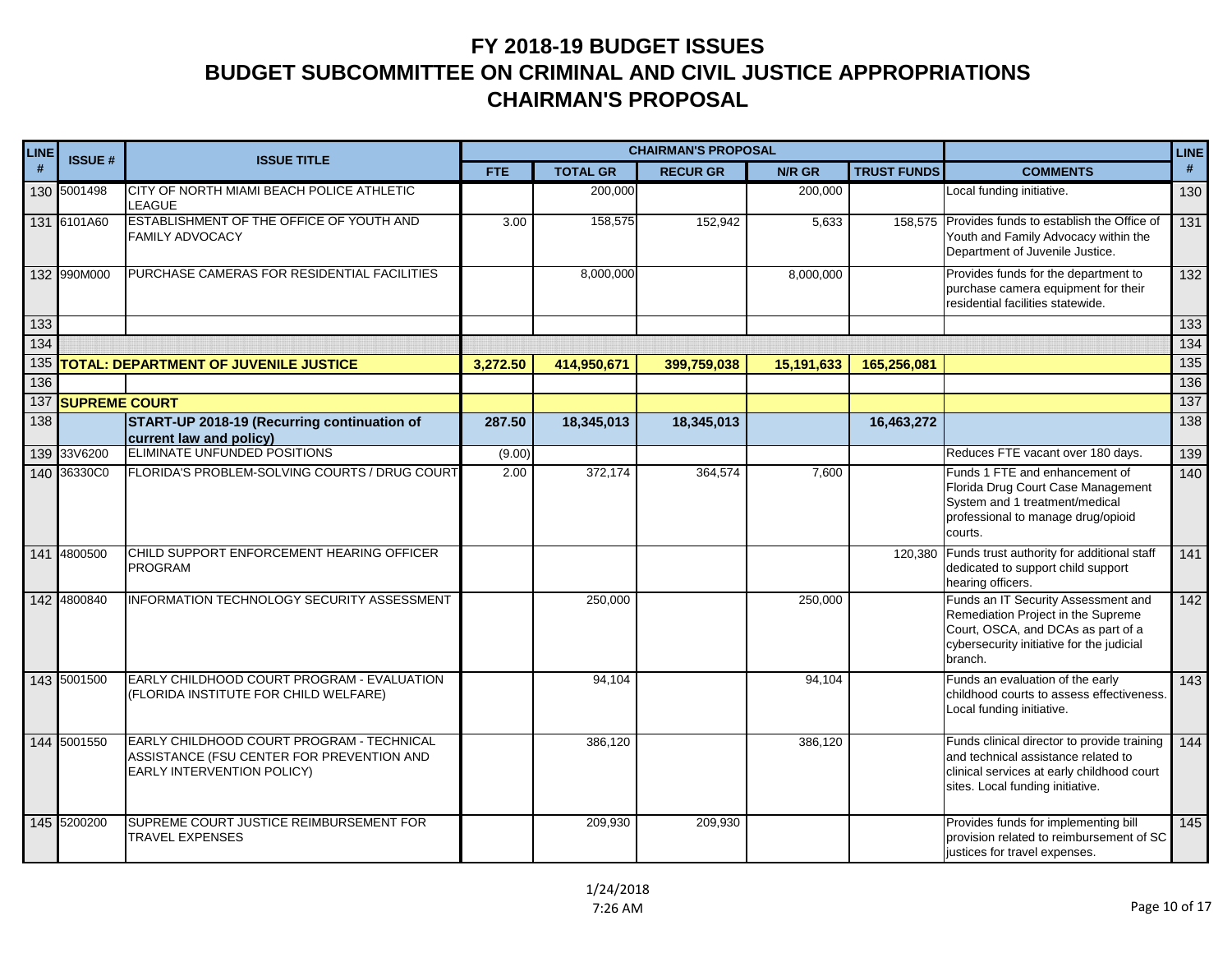| <b>LINE</b> | <b>ISSUE#</b><br><b>ISSUE TITLE</b> |                                                                                 |            |                 | <b>CHAIRMAN'S PROPOSAL</b> |           |                    |                                                                                                                      | <b>LINE</b>       |
|-------------|-------------------------------------|---------------------------------------------------------------------------------|------------|-----------------|----------------------------|-----------|--------------------|----------------------------------------------------------------------------------------------------------------------|-------------------|
| #           |                                     |                                                                                 | <b>FTE</b> | <b>TOTAL GR</b> | <b>RECUR GR</b>            | N/R GR    | <b>TRUST FUNDS</b> | <b>COMMENTS</b>                                                                                                      | #                 |
|             | 146 5402040                         | <b>RISK ASSESSMENT INSTRUMENT</b>                                               |            | 2,000,000       |                            | 2,000,000 |                    | Provides funding to develop a pre-trial<br>risk assessment tool.                                                     | 146               |
| 147         |                                     |                                                                                 |            |                 |                            |           |                    |                                                                                                                      | $\frac{147}{147}$ |
| 148         |                                     |                                                                                 |            |                 |                            |           |                    |                                                                                                                      | 148               |
|             |                                     | 149 TOTAL: SUPREME COURT                                                        | 280.50     | 21,657,341      | 18,919,517                 | 2,737,824 | 16,583,652         |                                                                                                                      | 149               |
| 150         |                                     |                                                                                 |            |                 |                            |           |                    |                                                                                                                      | 150               |
| 151         |                                     | <b>JUDICIAL ADMINISTERED FUNDS</b>                                              |            |                 |                            |           |                    |                                                                                                                      | 151               |
| 152         |                                     | START-UP 2018-19 (Recurring continuation of<br>current law and policy)          | 9.00       | $\mathbf{0}$    | $\mathbf{0}$               | $\bf{0}$  | $\mathbf{0}$       |                                                                                                                      | 152               |
|             | 153 5401234                         | LIBERTY COUNTY COURTHOUSE REFURBISHMENT                                         |            | 100,000         |                            | 100,000   |                    | Local funding initiative.                                                                                            | 153               |
|             | 154 5401234                         | CALHOUN COUNTY COURTHOUSE REFURBISHMENT                                         |            | 200,000         |                            | 200,000   |                    | Local funding initiative.                                                                                            | 154               |
| 155         |                                     |                                                                                 |            |                 |                            |           |                    |                                                                                                                      | 155               |
| 156         |                                     |                                                                                 |            |                 |                            |           |                    |                                                                                                                      | 156               |
| 157         |                                     |                                                                                 |            |                 |                            |           |                    |                                                                                                                      | 157               |
|             |                                     | 158 TOTAL: JUDICIAL ADMINISTERED FUNDS                                          | 9.00       | 300,000         | $\mathbf{0}$               | 300,000   | $\bf{0}$           |                                                                                                                      | 158               |
| 159         |                                     |                                                                                 |            |                 |                            |           |                    |                                                                                                                      | 159               |
|             |                                     | 160 DISTRICT COURT OF APPEALS                                                   |            |                 |                            |           |                    |                                                                                                                      | 160               |
| 161         |                                     | <b>START-UP 2018-19 (Recurring continuation of</b><br>current law and policy)   | 445.00     | 34,720,244      | 34,720,244                 |           | 14,431,182         |                                                                                                                      | 161               |
|             | 162 33V6200                         | ELIMINATE UNFUNDED POSITIONS                                                    | (15.50)    |                 |                            |           |                    | Reduces FTE vacant over 180 days.                                                                                    | 162               |
| 163         |                                     |                                                                                 |            |                 |                            |           |                    |                                                                                                                      | 163               |
| 164         |                                     |                                                                                 |            |                 |                            |           |                    |                                                                                                                      | 164               |
|             |                                     | 165 TOTAL: DISTRICT COURT OF APPEALS                                            | 429.50     | 34,720,244      | 34,720,244                 | $\bf{0}$  | 14,431,182         |                                                                                                                      | 165               |
| 166         |                                     |                                                                                 |            |                 |                            |           |                    |                                                                                                                      | 166               |
| 167         | <b>TRIAL COURTS</b>                 |                                                                                 |            |                 |                            |           |                    |                                                                                                                      | 167               |
| 168         |                                     | START-UP 2018-19 (Recurring continuation of<br>current law and policy)          | 3,559.00   | 387,326,986     | 387,326,986                |           | 62,423,451         |                                                                                                                      | 168               |
|             | 169 2000400                         | <b>TRANSFER CONTRACTED SERVICES TO PROBLEM-</b><br>SOLVING COURT CATEGORY - ADD |            | 5,000,000       | 5,000,000                  |           |                    | Transfers post-adjudicatory drug court<br>money from contracted services to a new<br>problem-solving court category. | 169               |
|             | 170 2000450                         | TRANSFER CONTRACTED SERVICES TO PROBLEM-<br>SOLVING COURT CATEGORY - DEDUCT     |            | (5,000,000)     | (5,000,000)                |           |                    | Transfers post-adjudicatory drug court<br>money from contracted services to a<br>problem solving court category.     | 170               |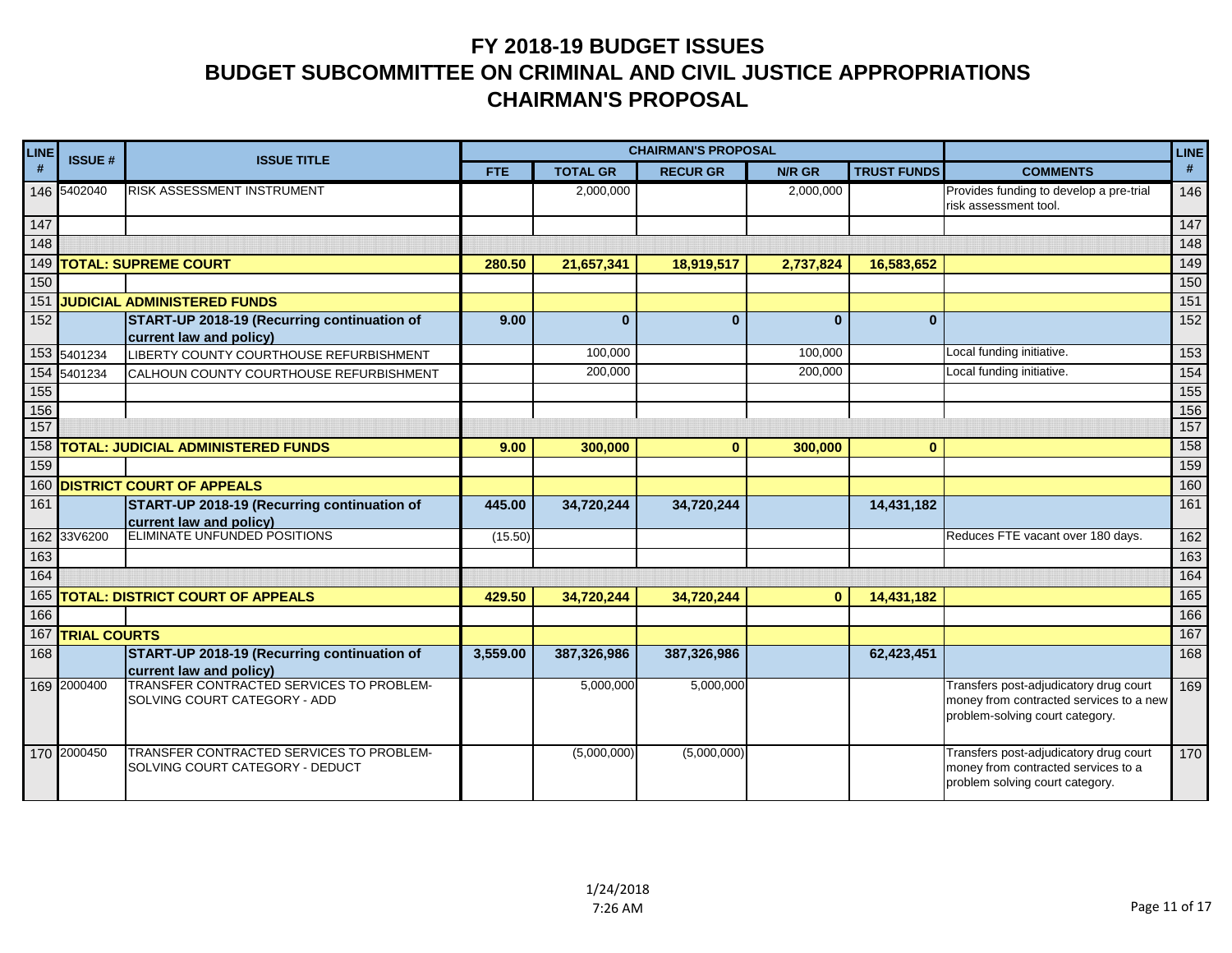| LINE       | <b>CHAIRMAN'S PROPOSAL</b><br><b>ISSUE#</b><br><b>ISSUE TITLE</b> |                                                                        |            |                 |                |              | <b>LINE</b>        |                                                                                                                                                         |                  |
|------------|-------------------------------------------------------------------|------------------------------------------------------------------------|------------|-----------------|----------------|--------------|--------------------|---------------------------------------------------------------------------------------------------------------------------------------------------------|------------------|
| #          |                                                                   |                                                                        | <b>FTE</b> | <b>TOTAL GR</b> | <b>RECURGR</b> | N/R GR       | <b>TRUST FUNDS</b> | <b>COMMENTS</b>                                                                                                                                         | #                |
|            | 171 3000135                                                       | PROBLEM SOLVING COURTS FUNDING                                         |            | 4,600,000       | 4,000,000      | 600,000      |                    | Funds treatment, drug testing, case<br>management and other ancillary services<br>in order to expand problem-solving court<br>dockets across the state. | 171              |
|            | 172 3004110                                                       | CHILDREN'S ADVOCACY CENTERS                                            |            | 350,000         |                | 350,000      |                    | Local funding initiative.                                                                                                                               | $\frac{172}{ }$  |
|            | 173 33V6200                                                       | ELIMINATE UNFUNDED POSITIONS                                           | (18.00)    |                 |                |              |                    | Reduces FTE vacant over 180 days.                                                                                                                       | 173              |
|            | 174 36250C0                                                       | TRIAL COURT STRATEGIC MANAGEMENT PLAN                                  |            | 8,229,279       |                | 8,229,279    |                    | Funds nonrecurring IT equipment - CAPS<br>viewers, digital court reporting, court<br>interpreting and bandwidth.                                        | 174              |
|            | 175 4400A40                                                       | RESTORATION OF TRIAL COURT SALARY BUDGET<br><b>REDUCTION</b>           |            | 2,000,000       | 2,000,000      |              |                    | Restores \$2 million in salary lapse cut<br>from court's budget during the 2017<br>Session.                                                             | $\frac{175}{ }$  |
|            | 176 4800500                                                       | CHILD SUPPORT ENFORCEMENT HEARING OFFICER<br><b>PROGRAM</b>            |            |                 |                |              |                    | 75,000 Funds trust authority for additional staff<br>176<br>dedicated to support child support<br>hearing officers.                                     |                  |
|            | 177 5001720                                                       | PROJECT CLEAN SLATE                                                    |            | 300,000         |                | 300,000      |                    | Local funding initiative.                                                                                                                               | $\overline{177}$ |
|            | 178 5404010                                                       | <b>COUNTY LAW LIBRARIES</b>                                            |            | 3,545,000       |                | 3,545,000    |                    | Funds county public law libraries in<br>counties that don't currently have them.                                                                        | 178              |
|            | 179 5406020                                                       | NALTREXONE (VIVITROL) DRUG TREATMENT                                   |            | 100,000         |                | 100,000      |                    | Provides nonrecurring funds for<br>naltrexone (Vivitrol) to address opioid<br>addiction. Local funding initiative.                                      | 179              |
| 180        |                                                                   |                                                                        |            |                 |                |              |                    |                                                                                                                                                         | 180              |
| 181        |                                                                   |                                                                        |            |                 |                |              |                    |                                                                                                                                                         | 181              |
| 182        |                                                                   | <b>TOTAL: TRIAL COURTS</b>                                             | 3,541.00   | 406,451,265     | 393,326,986    | 13,124,279   | 62,498,451         |                                                                                                                                                         | 182              |
| 183        |                                                                   |                                                                        |            |                 |                |              |                    |                                                                                                                                                         | 183              |
| 184<br>185 |                                                                   | <b>JUDICIAL QUALIFCATIONS COMMISSION</b>                               | 4.00       |                 |                | $\mathbf{0}$ | $\mathbf{0}$       |                                                                                                                                                         | 184<br>185       |
|            |                                                                   | START-UP 2018-19 (Recurring continuation of<br>current law and policy) |            | 1,012,525       | 1,012,525      |              |                    |                                                                                                                                                         |                  |
| 186        |                                                                   |                                                                        |            |                 |                |              |                    |                                                                                                                                                         | 186              |
| 187        |                                                                   |                                                                        |            |                 |                |              |                    |                                                                                                                                                         | 187              |
| 188        |                                                                   | <b>TOTAL: JUDICIAL QUALIFCATIONS COMMISSION</b>                        | 4.00       | 1,012,525       | 1,012,525      | $\mathbf{0}$ | $\mathbf{0}$       |                                                                                                                                                         | 188              |
| 189        |                                                                   |                                                                        |            |                 |                |              |                    |                                                                                                                                                         | 189              |
| 190        |                                                                   | <b>JUSTICE ADMINISTRATIVE COMMISSION</b>                               |            |                 |                |              |                    |                                                                                                                                                         | 190              |
| 191        |                                                                   | START-UP 2018-19 (Recurring continuation of<br>current law and policy) | 120.00     | 108,140,251     | 108,140,251    | $\mathbf{0}$ | 1,300,498          |                                                                                                                                                         | 191              |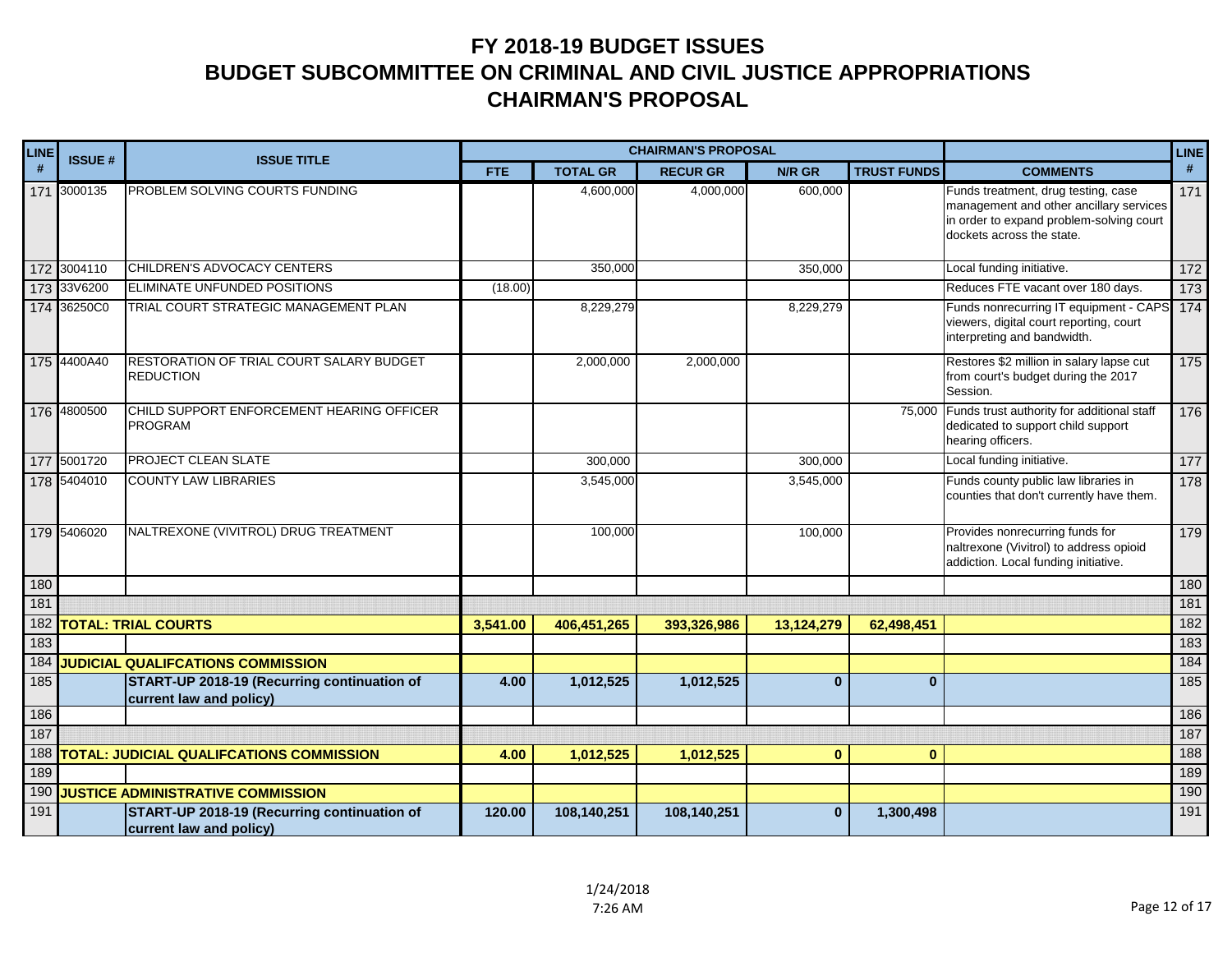| <b>LINE</b> | <b>ISSUE#</b><br><b>ISSUE TITLE</b> |                                                                                |            |                 | <b>CHAIRMAN'S PROPOSAL</b> |              |                    |                                                                                                                    | <b>LINE</b> |
|-------------|-------------------------------------|--------------------------------------------------------------------------------|------------|-----------------|----------------------------|--------------|--------------------|--------------------------------------------------------------------------------------------------------------------|-------------|
| #           |                                     |                                                                                | <b>FTE</b> | <b>TOTAL GR</b> | <b>RECUR GR</b>            | N/R GR       | <b>TRUST FUNDS</b> | <b>COMMENTS</b>                                                                                                    | #           |
|             | 192 2000150                         | <b>REALIGNMENT OF FUNDS - DEDUCT</b>                                           |            | (225,000)       | (225,000)                  |              |                    | Realigns budget authority from JAC to<br>the Guardian ad Litem; nets to zero.                                      | 192         |
|             | 193 33 V0240                        | REDUCE DUE PROCESS FUNDING                                                     |            | (10, 761, 795)  | (10, 761, 795)             |              |                    | Reduces recurring due process funds by<br>approximately 12.5% (total due process<br>\$85.9 million in FY 2017-18). | 193         |
| 194         |                                     |                                                                                |            |                 |                            |              |                    |                                                                                                                    | 194         |
| 195         |                                     |                                                                                |            |                 |                            |              |                    |                                                                                                                    | 195         |
| 196         |                                     | <b>TOTAL: JUSTICE ADMINISTRATIVE COMMISSION</b>                                | 120.00     | 97, 153, 456    | 97,153,456                 | $\mathbf{0}$ | 1,300,498          |                                                                                                                    | 196         |
| 197         |                                     |                                                                                |            |                 |                            |              |                    |                                                                                                                    | 197         |
|             |                                     | 198 GUARDIAN AD LITEM                                                          |            |                 |                            |              |                    |                                                                                                                    | 198         |
| 199         |                                     | START-UP 2018-19 (Recurring continuation of<br>current law and policy)         | 726.00     | 50,296,866      | 50,296,866                 | $\mathbf{0}$ | 457,024            |                                                                                                                    | 199         |
|             | 200 2000100                         | REALIGNMENT OF ADMINISTRATIVE EXPENDITURES -<br>ADD                            |            | 646,560         | 646,560                    |              |                    | Realigns contracted services dollars into<br>OPS in accordance with IRS audit.                                     | 200         |
|             | 201 2000140                         | <b>REALIGNMENT OF FUNDS - ADD</b>                                              |            | 225,000         | 225,000                    |              |                    | Realigns budget authority from JAC to<br>the Guardian ad Litem; nets to zero.                                      | 201         |
|             | 202 2000200                         | REALIGNMENT OF ADMINISTRATIVE EXPENDITURES -<br><b>DEDUCT</b>                  |            | (646, 560)      | (646, 560)                 |              |                    | Realigns contracted services dollars into<br>OPS in accordance with IRS audit.                                     | 202         |
| 203         |                                     |                                                                                |            |                 |                            |              |                    |                                                                                                                    | 203         |
| 204         |                                     |                                                                                |            |                 |                            |              |                    |                                                                                                                    | 204         |
|             |                                     | 205 TOTAL: GUARDIAN AD LITEM                                                   | 726.00     | 50,521,866      | 50,521,866                 | $\mathbf{0}$ | 457,024            |                                                                                                                    | 205         |
| 206         |                                     |                                                                                |            |                 |                            |              |                    |                                                                                                                    | 206         |
|             | 207 STATE ATTORNEYS                 |                                                                                |            |                 |                            |              |                    |                                                                                                                    | 207         |
| 208         |                                     | START-UP 2018-19 (Recurring continuation of<br>current law and policy)         | 6,036.50   | 348,199,978     | 348,199,978                | $\mathbf{0}$ | 104,474,097        |                                                                                                                    | 208         |
|             | 209 160F030                         | TRANSFER TRUST FUND BUDGET TO COVER<br>ANTICIPATED GRANT EXPENDITURES - ADD    |            |                 |                            |              |                    | 49.789 Reapproves a FY 2017-18 budget<br>amendment for the SAO17.                                                  | 209         |
|             | 210 160F040                         | TRANSFER TRUST FUND BUDGET TO COVER<br>ANTICIPATED GRANT EXPENDITURES - DEDUCT |            |                 |                            |              |                    | (49,789) Reapproves a FY 2017-18 budget<br>amendment for the SAO17.                                                | 210         |
|             | 211 1600170                         | REAPPROVAL OF PRIOR YEAR BUDGET AMENDMENT                                      |            |                 |                            |              | 200,851            | Reapproves FY 2017-18 budget<br>amendments for SAO 8, SAO 14 and<br>SAO20.                                         | 211         |
|             | 212 1605050                         | REAPPROVAL OF VICTIMS OF CRIME ACT (VOCA)<br><b>GRANT</b>                      |            |                 |                            |              |                    | 95,402 Reapproves VOCA grant for SAO8.                                                                             | 212         |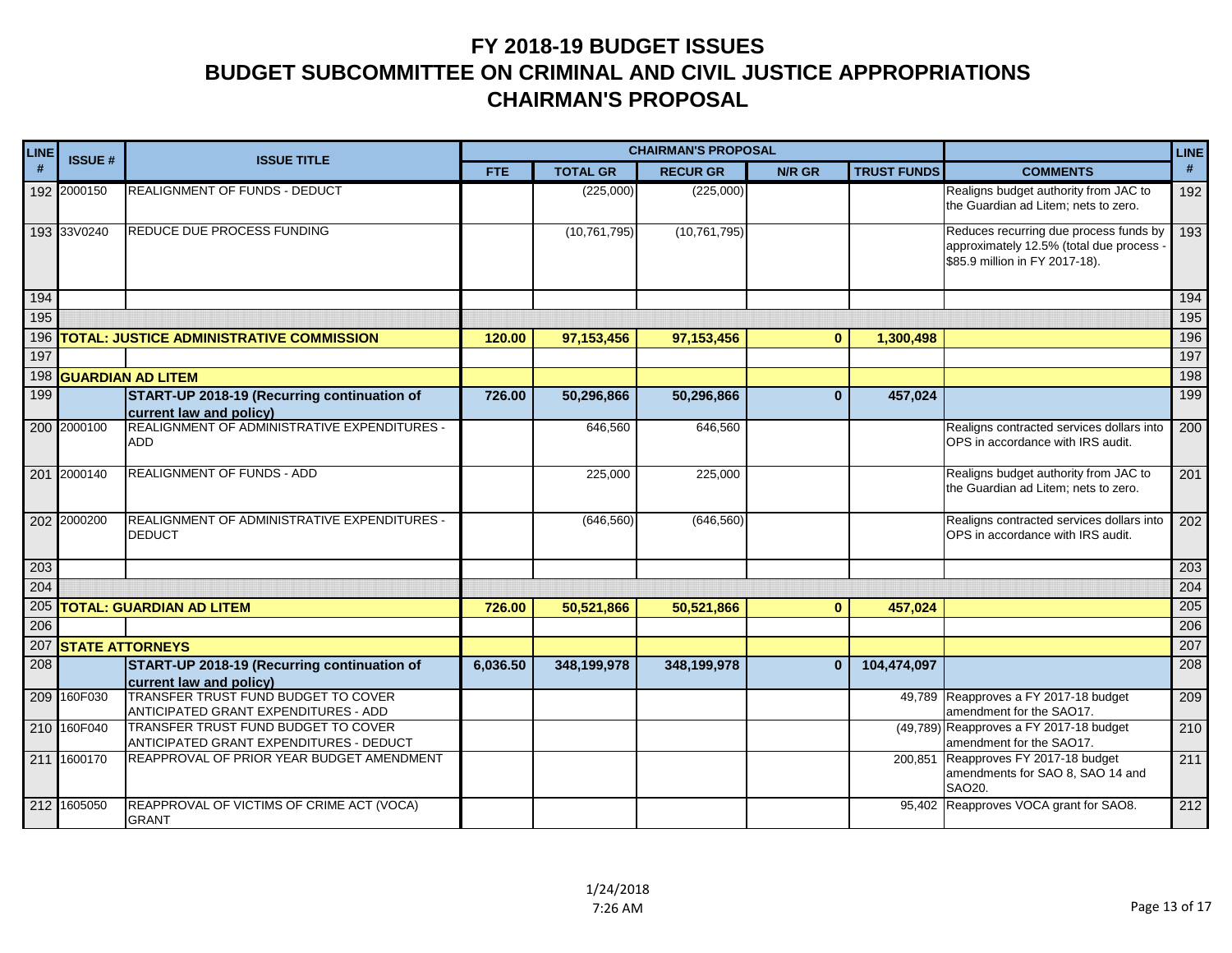| <b>LINE</b> |               |                                                                                                                   |            | <b>CHAIRMAN'S PROPOSAL</b> |                 |         | <b>LINE</b>        |                                                                                                                                                                            |     |
|-------------|---------------|-------------------------------------------------------------------------------------------------------------------|------------|----------------------------|-----------------|---------|--------------------|----------------------------------------------------------------------------------------------------------------------------------------------------------------------------|-----|
| #           | <b>ISSUE#</b> | <b>ISSUE TITLE</b>                                                                                                | <b>FTE</b> | <b>TOTAL GR</b>            | <b>RECUR GR</b> | N/R GR  | <b>TRUST FUNDS</b> | <b>COMMENTS</b>                                                                                                                                                            | #   |
|             | 213 2000100   | REALIGNMENT OF ADMINISTRATIVE EXPENDITURES -<br><b>ADD</b>                                                        |            | 485,530                    | 485,530         |         |                    | 91,000 Realigns estimated expenditures across<br>categories; nets to zero (SAO1, SAO13,<br>SAO15, SAO17).                                                                  | 213 |
|             | 214 2000200   | REALIGNMENT OF ADMINISTRATIVE EXPENDITURES -<br><b>DEDUCT</b>                                                     |            | (485, 530)                 | (485, 530)      |         |                    | (91,000) Realigns estimated expenditures across<br>categories; nets to zero (SAO1, SAO13,<br>SAO15, SAO17).                                                                | 214 |
|             | 215 2401000   | <b>REPLACEMENT EQUIPMENT</b>                                                                                      |            |                            |                 |         |                    | 75,000 Funds replacement of computer<br>equipment for SAO2.                                                                                                                | 215 |
|             | 216 2401500   | <b>REPLACEMENT OF MOTOR VEHICLES</b>                                                                              |            |                            |                 |         |                    | 805,000 Funds replacement of vehicles which<br>have exceeded 150,000 miles / 12-years<br>during FY 2018-19, per Gov's recs.<br>(SAO2, 3, 6, 7, 10, 11, 12, 13, 14, 15 20). | 216 |
|             | 217 2600130   | ANNUALIZATION OF VICTIMS OF CRIME ACT (VOCA)<br><b>PROGRAM</b>                                                    |            |                            |                 |         |                    | 31,800 Annualization of VOCA grant funds for<br>SAO <sub>8</sub>                                                                                                           | 217 |
|             | 218 2600210   | ANNUALIZATION OF GRANTS AND DONATIONS TRUST<br><b>FUND</b>                                                        |            |                            |                 |         |                    | 33,447 Annualization of G&D TF for SAO14 and<br>SAO20.                                                                                                                     | 218 |
|             | 219 3001250   | STATE ATTORNEY WORKLOAD INCREASE                                                                                  |            | 2,000,000                  | 2,000,000       |         |                    | Funds workload for all 20 SAs based on<br>local priorities - Graham/Miller re-<br>sentencings, body camera workload, or<br>post-conviction workload.                       | 219 |
|             | 220 3009630   | DOMESTIC VIOLENCE COURT DIVISION                                                                                  | 9.00       | 547,746                    | 525,315         | 22,431  |                    | Funds DV court funding for SAO9.<br>Program was cut last session to fund<br>death penalty workload.                                                                        | 220 |
|             | 221 3009950   | INVESTIGATION AND PROSECUTION OF HUMAN<br><b>TRAFFICKING CRIMES</b>                                               | 12.00      | 834,527                    | 802,667         | 31,860  |                    | Funds HT division for SAO9. Program<br>was cut last session to fund death<br>penalty workload.                                                                             | 221 |
|             | 222 3301510   | REDUCE TRUST FUND AUTHORITY                                                                                       |            |                            |                 |         |                    | (411,488) Reduces budget authority for SAO18.                                                                                                                              | 222 |
|             | 223 3402900   | TRANSFER STATE ATTORNEYS REVENUE TRUST FUND<br>AUTHORITY TO GRANTS AND DONATIONS TRUST FUND<br>ADD                |            |                            |                 |         |                    | 551,978 Funds TF shift from SARTF to Grants<br>and Donations TF to allow SAO7 to<br>expend VOCA and VAWA Grants and<br>correct error in FY 2017-18 for SAO8.               | 223 |
|             | 224 3402910   | TRANSFER STATE ATTORNEYS REVENUE TRUST FUND<br>AUTHORITY TO GRANTS AND DONATIONS TRUST FUND<br>DELETE             |            |                            |                 |         |                    | (551,978) Funds TF shift from SARTF to Grants<br>and Donations TF to allow SAO7 to<br>expend VOCA and VAWA Grants and<br>correct error in FY 2017-18 for SAO8.             | 224 |
|             | 225 5000160   | CRIME DATA CONSOLIDATION PILOT PROJECT - MIAMI-<br>DADE STATE ATTORNEY'S OFFICE DATA MANAGEMENT<br><b>PROJECT</b> |            | 300,000                    |                 | 300,000 |                    | Local funding initiative.                                                                                                                                                  | 225 |
| 226         |               |                                                                                                                   |            |                            |                 |         |                    |                                                                                                                                                                            | 226 |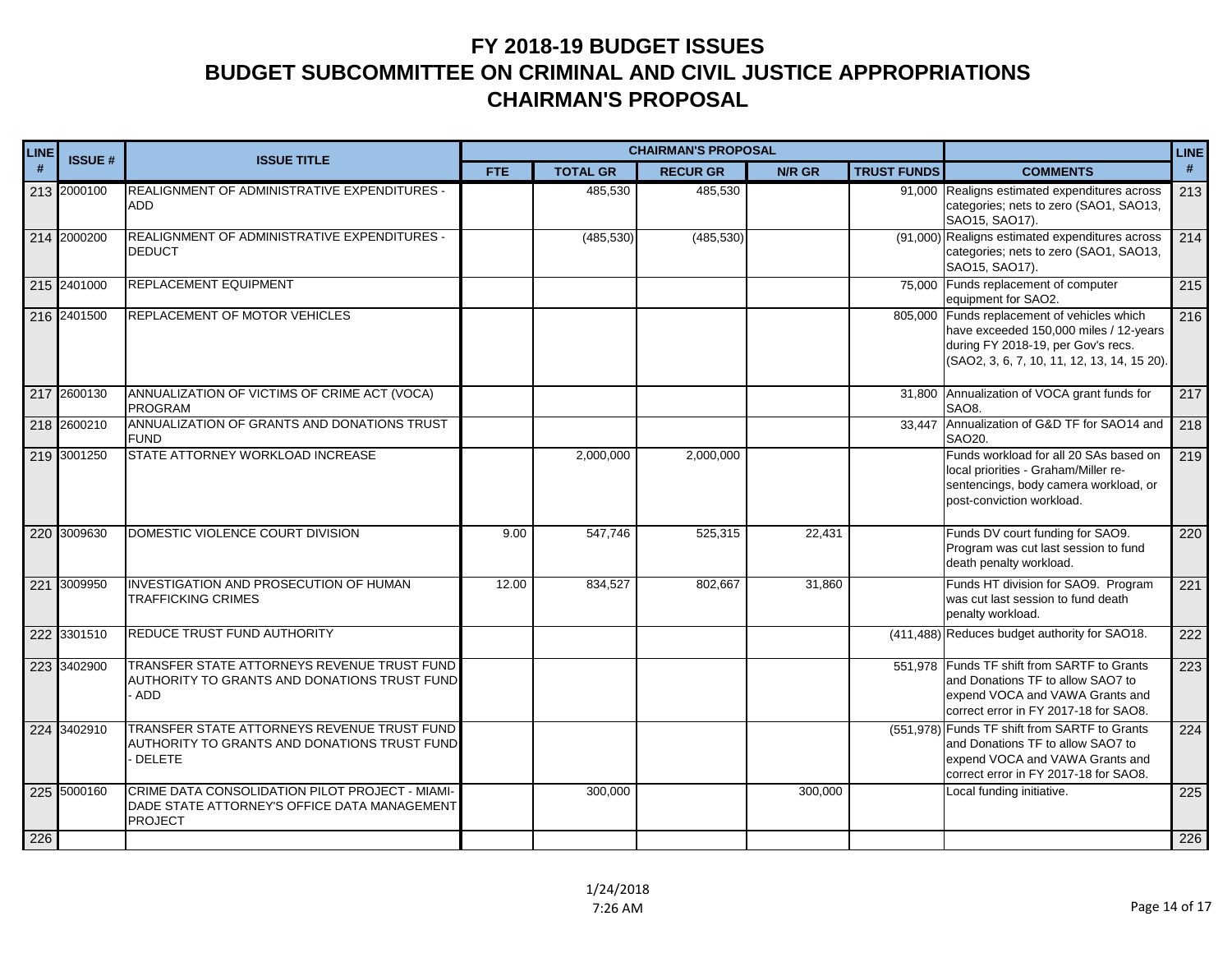| LINE | <b>ISSUE#</b> | <b>ISSUE TITLE</b>                                                                                           |            | <b>CHAIRMAN'S PROPOSAL</b> |                 |          | <b>LINE</b>        |                                                                                                                                                                                                      |     |
|------|---------------|--------------------------------------------------------------------------------------------------------------|------------|----------------------------|-----------------|----------|--------------------|------------------------------------------------------------------------------------------------------------------------------------------------------------------------------------------------------|-----|
| #    |               |                                                                                                              | <b>FTE</b> | <b>TOTAL GR</b>            | <b>RECUR GR</b> | N/R GR   | <b>TRUST FUNDS</b> | <b>COMMENTS</b>                                                                                                                                                                                      | #   |
| 227  |               |                                                                                                              |            |                            |                 |          |                    |                                                                                                                                                                                                      | 227 |
| 228  |               |                                                                                                              |            |                            |                 |          |                    |                                                                                                                                                                                                      | 228 |
| 229  |               | <b>TOTAL: STATE ATTORNEYS</b>                                                                                | 6,057.50   | 351,882,251                | 351,527,960     | 354,291  | 105,304,109        |                                                                                                                                                                                                      | 229 |
| 230  |               |                                                                                                              |            |                            |                 |          |                    |                                                                                                                                                                                                      | 230 |
|      |               | 231 PUBLIC DEFENDERS                                                                                         |            |                            |                 |          |                    |                                                                                                                                                                                                      | 231 |
| 232  |               | START-UP 2018-19 (Recurring continuation of<br>current law and policy)                                       | 2,798.00   | 187, 122, 431              | 187, 122, 431   | $\bf{0}$ | 32,671,692         |                                                                                                                                                                                                      | 232 |
|      | 233 1600170   | REAPPROVAL OF PRIOR YEAR BUDGET AMENDMENT                                                                    |            |                            |                 |          |                    | 60,000 Reapproves FY 2017-18 budget<br>amendment for PD6.                                                                                                                                            | 233 |
|      | 234 2000100   | REALIGNMENT OF ADMINISTRATIVE EXPENDITURES -<br>ADD                                                          |            | 527,858                    | 527,858         |          |                    | 70,000 Realigns estimated expenditures across<br>categories; nets to zero (PD17, PD18).                                                                                                              | 234 |
|      | 235 2000200   | <b>REALIGNMENT OF ADMINISTRATIVE EXPENDITURES -</b><br><b>DEDUCT</b>                                         |            | (527, 858)                 | (527, 858)      |          |                    | (70,000) Realigns estimated expenditures across<br>categories; nets to zero (PD17, PD18).                                                                                                            | 235 |
|      | 236 2401500   | <b>REPLACEMENT OF MOTOR VEHICLES</b>                                                                         |            |                            |                 |          |                    | 284,000 Funds replacement of vehicles which<br>have exceeded 150,000 miles / 12-years<br>during FY 2018-19, per Gov's recs.<br>(PD5, 10, 12, 13, 20) and restores<br>recurring TF authority to PD13. | 236 |
|      | 237 3001350   | PUBLIC DEFENDER WORKLOAD INCREASE                                                                            |            | 1,000,000                  | 1,000,000       |          |                    | Funds workload for all 20 PDs based on<br>local priorities.                                                                                                                                          | 237 |
|      | 238 3005610   | MENTAL HEALTH PROFESSIONAL                                                                                   | 1.00       | 96,253                     | 93.476          | 2,777    |                    | Funds mental health professional to<br>assist with diversion courts for the PD19.                                                                                                                    | 238 |
|      | 239 33 V6200  | ELIMINATE UNFUNDED POSITIONS                                                                                 | (0.72)     |                            |                 |          |                    | Eliminates 0.72 FTE vacant more than<br>180 days.                                                                                                                                                    | 239 |
|      | 240 3301510   | REDUCE TRUST FUND AUTHORITY                                                                                  |            |                            |                 |          |                    | (49,858) Reduces budget authority for PD11 and<br>PD15.                                                                                                                                              | 240 |
|      | 241 3402940   | TRANSFER GRANTS AND DONATIONS TRUST FUND<br>AUTHORITY TO THE PUBLIC DEFENDERS REVENUE<br>TRUST FUND - ADD    |            |                            |                 |          |                    | 50,000 Shifts Grants & Donations TF authority to<br>PD Revenue TF authority for PD2.                                                                                                                 | 241 |
|      | 242 3402950   | TRANSFER GRANTS AND DONATIONS TRUST FUND<br>AUTHORITY TO THE PUBLIC DEFENDERS REVENUE<br>TRUST FUND - DEDUCT |            |                            |                 |          |                    | (50,000) Shifts Grants & Donations TF authority to<br>PD Revenue TF authority for PD2.                                                                                                               | 242 |
|      | 243 36224C0   | COUNTY AGREEMENT FOR INFORMATION<br>TECHNOLOGY PERSONNEL SERVICES                                            |            |                            |                 |          | 28.431             | Increases trust fund authority for PD18<br>for three IT support positions.                                                                                                                           | 243 |
|      | 244 4300200   | MAXIMIZE USE OF INDIGENT CRIMINAL DEFENSE<br>TRUST FUNDS FOR OPERATING EXPENDITURES                          |            |                            |                 |          |                    | 300,000 Increases trust fund authority for PD18 to<br>support available cash.                                                                                                                        | 244 |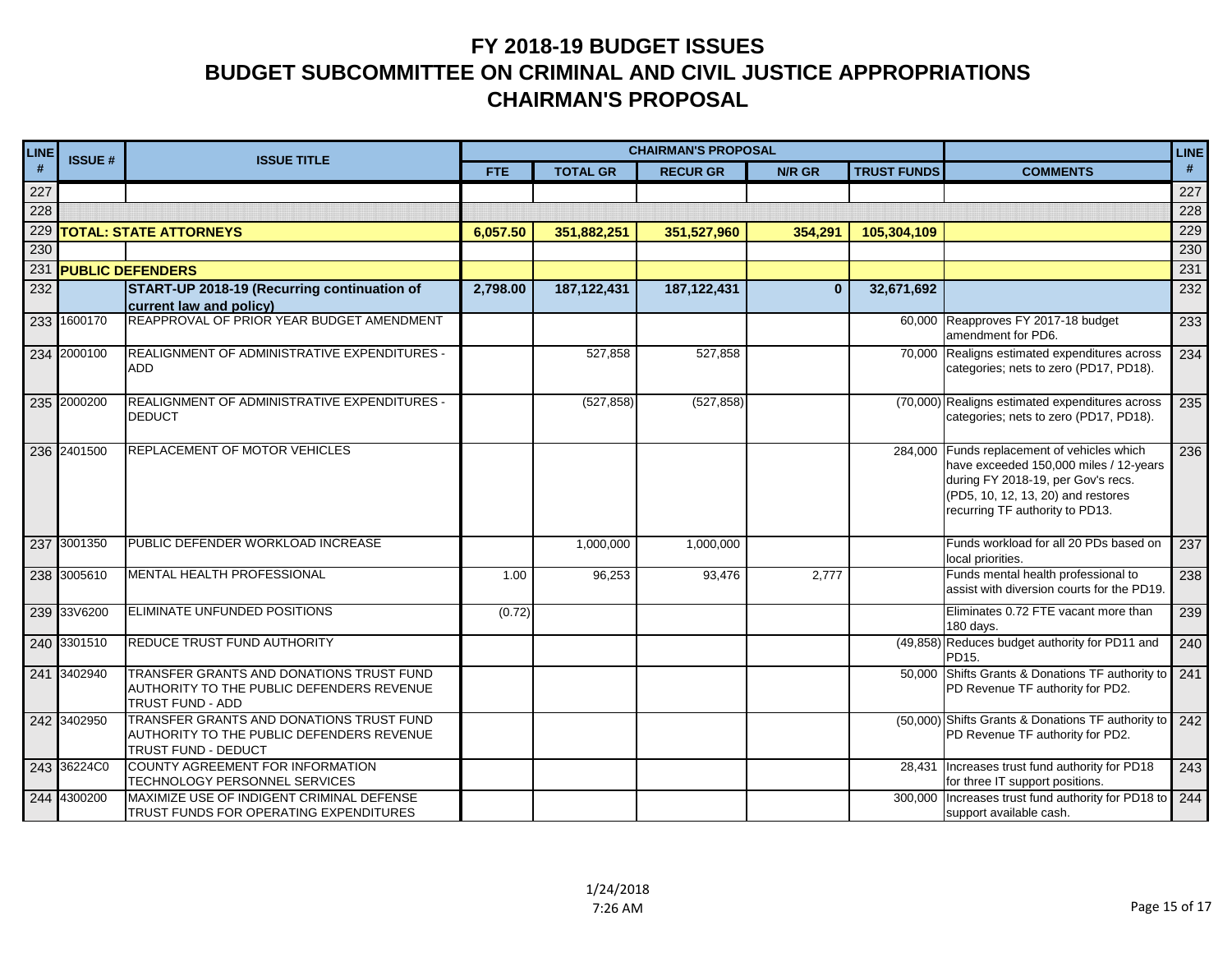| <b>LINE</b> | <b>CHAIRMAN'S PROPOSAL</b><br><b>ISSUE#</b><br><b>ISSUE TITLE</b> |                                                                               |            | <b>LINE</b>     |                 |              |                    |                                                                                                                          |     |
|-------------|-------------------------------------------------------------------|-------------------------------------------------------------------------------|------------|-----------------|-----------------|--------------|--------------------|--------------------------------------------------------------------------------------------------------------------------|-----|
| #           |                                                                   |                                                                               | <b>FTE</b> | <b>TOTAL GR</b> | <b>RECUR GR</b> | N/R GR       | <b>TRUST FUNDS</b> | <b>COMMENTS</b>                                                                                                          | #   |
|             | 245 4303030                                                       | COUNTY AGREEMENT FOR PERSONNEL SERVICES                                       |            |                 |                 |              |                    | 62,391 Provides trust authority for PD20 to<br>expend funds received from Collier<br>County in order to expand services. | 245 |
| 246         |                                                                   |                                                                               |            |                 |                 |              |                    |                                                                                                                          | 246 |
| 247         |                                                                   |                                                                               |            |                 |                 |              |                    |                                                                                                                          | 247 |
|             |                                                                   | 248 TOTAL: PUBLIC DEFENDERS                                                   | 2,798.28   | 188,218,684     | 188,215,907     | 2,777        | 33,356,656         |                                                                                                                          | 248 |
| 249         |                                                                   |                                                                               |            |                 |                 |              |                    |                                                                                                                          | 249 |
|             |                                                                   | 250 APPELLATE PUBLIC DEFENDERS                                                |            |                 |                 |              |                    |                                                                                                                          | 250 |
| 251         |                                                                   | <b>START-UP 2018-19 (Recurring continuation of</b><br>current law and policy) | 175.00     | 16,229,693      | 16,229,693      | $\mathbf{0}$ | 322,432            |                                                                                                                          | 251 |
|             | 252 3301030                                                       | REDUCE GENERAL REVENUE APPROPRIATIONS                                         |            | (1,684)         | (1,684)         |              |                    | Reduces GR in lease/purchase category<br>as requested by agency.                                                         | 252 |
| 253         |                                                                   |                                                                               |            |                 |                 |              |                    |                                                                                                                          | 253 |
| 254         |                                                                   |                                                                               |            |                 |                 |              |                    |                                                                                                                          | 254 |
|             |                                                                   | 255 TOTAL: APPELLATE PUBLIC DEFENDERS                                         | 175.00     | 16,228,009      | 16,228,009      | $\bf{0}$     | 322,432            |                                                                                                                          | 255 |
| 256         |                                                                   |                                                                               |            |                 |                 |              |                    |                                                                                                                          | 256 |
| 257         |                                                                   | <b>CAPITAL COLLATERAL REGIONAL COUNSELS</b>                                   |            |                 |                 |              |                    |                                                                                                                          | 257 |
| 258         |                                                                   | START-UP 2018-19 (Recurring continuation of<br>current law and policy)        | 92.00      | 10,023,103      | 10,023,103      | $\mathbf{0}$ | 637,853            |                                                                                                                          | 258 |
|             | 259 2301900                                                       | <b>BUILDING RENTAL FOR PRIVATELY OWNED OFFICE</b><br><b>SPACE</b>             |            | 41,615          | 41,615          |              |                    | Provides additional funds for increased<br>building rental costs.                                                        | 259 |
| 260         |                                                                   |                                                                               |            |                 |                 |              |                    |                                                                                                                          | 260 |
| 261         |                                                                   |                                                                               |            |                 |                 |              |                    |                                                                                                                          | 261 |
| 262         |                                                                   | TOTAL: CAPITAL COLLATERAL REGIONAL COUNSELS                                   | 92.00      | 10,064,718      | 10,064,718      | $\bf{0}$     | 637,853            |                                                                                                                          | 262 |
| 263         |                                                                   |                                                                               |            |                 |                 |              |                    |                                                                                                                          | 263 |
|             |                                                                   | <b>264 REGIONAL CONFLICT COUNSEL</b>                                          |            |                 |                 |              |                    |                                                                                                                          | 264 |
| 265         |                                                                   | START-UP 2018-19 (Recurring continuation of<br>current law and policy)        | 436.00     | 44,459,310      | 44,459,310      | $\mathbf{0}$ | 568,374            |                                                                                                                          | 265 |
|             | 266 2000100                                                       | <b>REALIGNMENT OF ADMINISTRATIVE EXPENDITURES -</b><br><b>ADD</b>             |            | 3,663,895       | 3,663,895       |              |                    | Realigns OPS and contracted services<br>dollars into S&B to fund FTEs in<br>accordance with IRS audit.                   | 266 |
|             | 267 2000200                                                       | REALIGNMENT OF ADMINISTRATIVE EXPENDITURES -<br><b>DEDUCT</b>                 |            | (3,663,895)     | (3,663,895)     |              |                    | Realigns OPS and contracted services<br>dollars into S&B to fund FTEs in<br>accordance with IRS audit.                   | 267 |
|             | 268 2301900                                                       | <b>BUILDING RENTAL FOR PRIVATELY OWNED OFFICE</b><br><b>SPACE</b>             |            | 330,000         | 330,000         |              |                    | Provides some relief for rental space<br>increases for RCC offices.                                                      | 268 |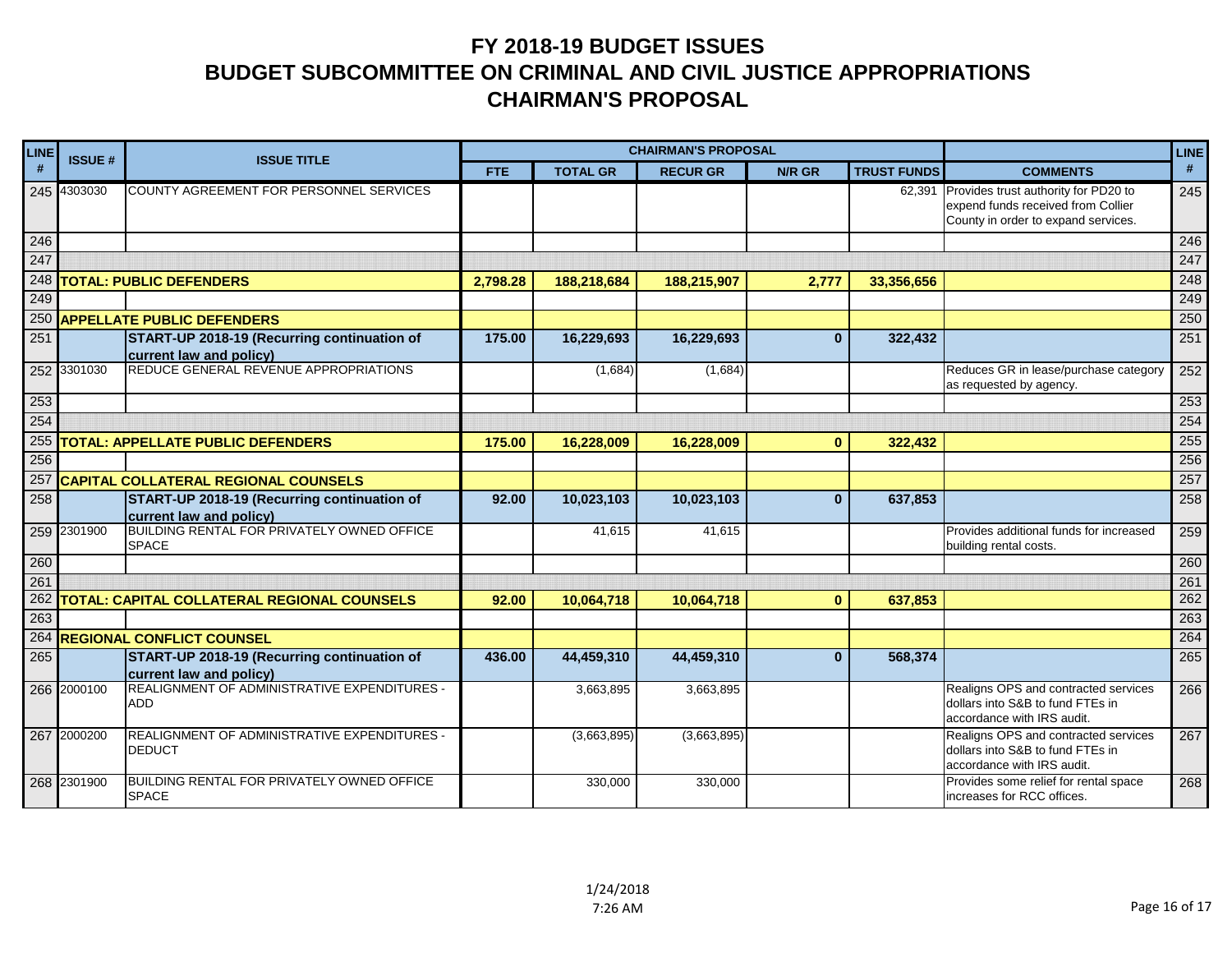| <b>LINE</b> | <b>ISSUE#</b>                      | <b>ISSUE TITLE</b>                                                                                      |           |                 | <b>CHAIRMAN'S PROPOSAL</b> |            |                    |                                                                                                                                                                          | <b>LINE</b> |
|-------------|------------------------------------|---------------------------------------------------------------------------------------------------------|-----------|-----------------|----------------------------|------------|--------------------|--------------------------------------------------------------------------------------------------------------------------------------------------------------------------|-------------|
| #           |                                    |                                                                                                         | FTE.      | <b>TOTAL GR</b> | <b>RECUR GR</b>            | N/R GR     | <b>TRUST FUNDS</b> | <b>COMMENTS</b>                                                                                                                                                          | #           |
|             | 269 3001360                        | SALARY AND OPERATIONAL COSTS TO SUPPORT<br>CONVERSION OF OPS AND CONTRACTED EMPLOYEES<br><b>TO FTES</b> | 28.00     | 2,014,000       | 1,870,382                  | 143,618    |                    | With IC 2000100 and 2000200, provides<br>additional funds to partially fund<br>conversion of OPS/contractors to FTE.                                                     | 269         |
|             | 270 33V6200                        | ELIMINATE UNFUNDED POSITIONS                                                                            | (1.00)    |                 |                            |            |                    | Eliminates 1.00 FTE vacant more than<br>180 days.                                                                                                                        | 270         |
|             | 271 3301510                        | <b>REDUCE TRUST FUND AUTHORITY</b>                                                                      |           |                 |                            |            |                    | (10,000) Reduces budget authority for the 4th<br>RCC.                                                                                                                    | 271         |
|             | 272 4202A70                        | <b>FUND SALARY ADJUSTMENT FOR REGIONAL</b><br><b>COUNSELS</b>                                           |           | 58,000          | 58,000                     |            |                    | The 2017 Legislature increased the<br>salaries for the 5 RCCs from \$105K to<br>\$115K but did not fund the increase. This<br>issue provides the funds for the increase. | 272         |
|             | 273 51R0100                        | INCREASE CURRENT AUTHORIZED RATE (RATE =<br>115,221                                                     |           |                 |                            |            |                    | Increases rate for RC1 for three existing<br>vacant positions.                                                                                                           | 273         |
| 274         |                                    |                                                                                                         |           |                 |                            |            |                    |                                                                                                                                                                          | 274         |
| 275         |                                    |                                                                                                         |           |                 |                            |            |                    |                                                                                                                                                                          | 275         |
| 276         |                                    | <b>TOTAL: REGIONAL CONFLICT COUNSEL</b>                                                                 | 463.00    | 46,861,310      | 46,717,692                 | 143,618    | 558,374            |                                                                                                                                                                          | 276         |
| 277         |                                    |                                                                                                         |           |                 |                            |            |                    |                                                                                                                                                                          | 277         |
|             | 278 TOTAL: JA COMMITTEE FY 2018-19 |                                                                                                         | 45,625.78 | 4,258,358,126   | 4,194,828,495              | 63,529,631 | 919,200,330        |                                                                                                                                                                          | 278         |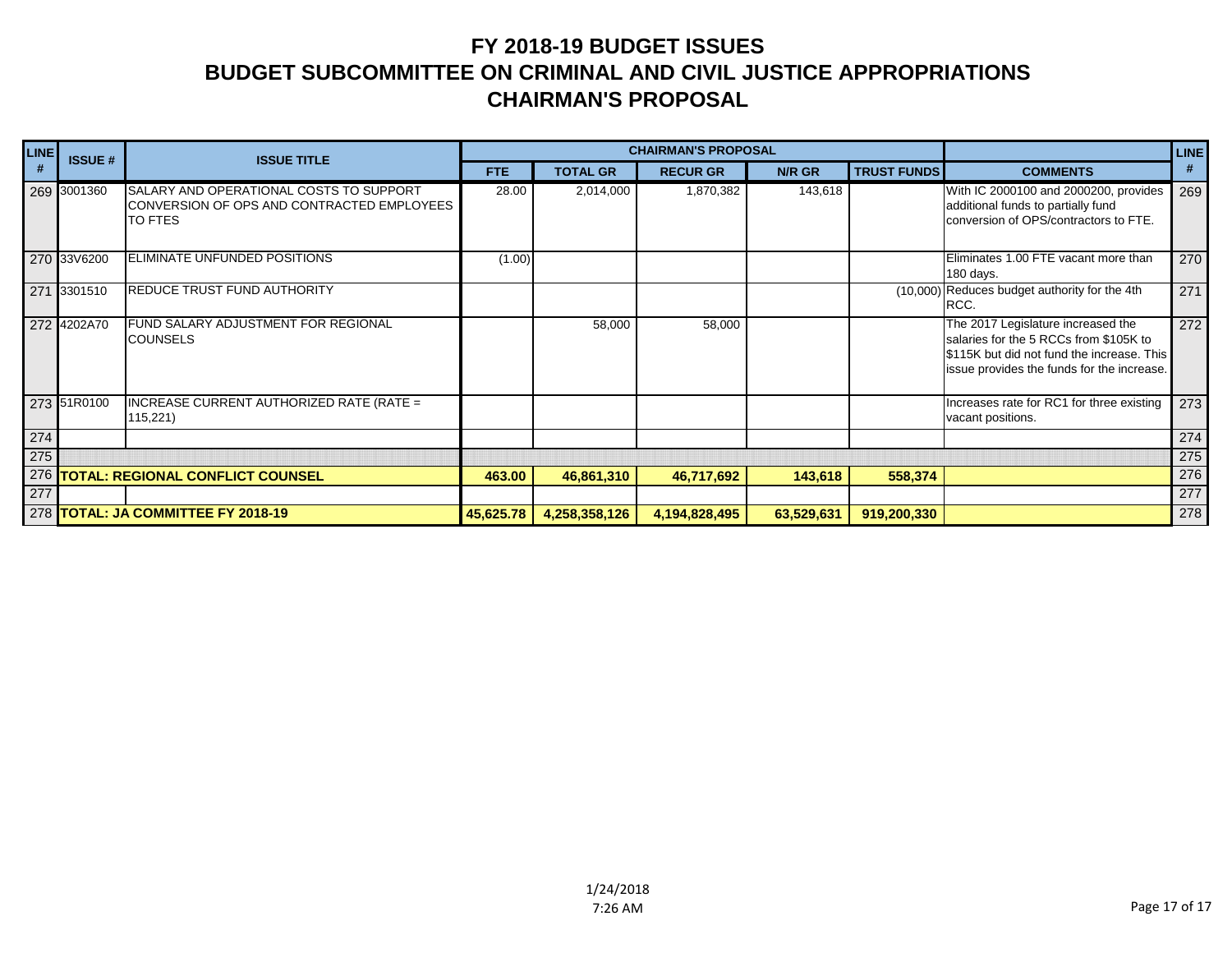|    | <b>PROVISO</b>                                                                                                                                                                                                                                                                                                                                                                                                                                                                                                                                                                                                                                                                                                                                                                                                                                                                                                                                           | KEEP/DELETE/REVISE |
|----|----------------------------------------------------------------------------------------------------------------------------------------------------------------------------------------------------------------------------------------------------------------------------------------------------------------------------------------------------------------------------------------------------------------------------------------------------------------------------------------------------------------------------------------------------------------------------------------------------------------------------------------------------------------------------------------------------------------------------------------------------------------------------------------------------------------------------------------------------------------------------------------------------------------------------------------------------------|--------------------|
| 1. | DEPARTMENT OF CORRECTIONS<br>From the funds in Specific Appropriations 582 through 756, the Department of Corrections shall, before closing,<br>substantially reducing the use of, or changing the purpose of any state correctional institution as defined in<br>section 944.02, Florida Statutes, submit its proposal to the Governor's Office of Policy and Budget, the chair of<br>the Senate Appropriations Committee, and the chair of the House Appropriations Committee for review.                                                                                                                                                                                                                                                                                                                                                                                                                                                              | Keep               |
| 2. | From the funds in Specific Appropriations 582 through 756, the Department of Corrections may work within its<br>existing budget, including applicable grants, to implement any corrective action plan that is developed as the<br>result of a Prison Rape Elimination Act audit conducted in accordance with Title 23, Part 115 of the Code of<br>Federal Regulations. The department may request additional resources required through the Legislative Budget<br>Request process as defined in chapter 216, Florida Statutes.                                                                                                                                                                                                                                                                                                                                                                                                                           | Keep               |
| 3. | Funds in Specific Appropriation 582 through 756 shall not be used to pay for unoccupied space currently being<br>leased by the Department of Corrections in the event the leases are vacant on or after July 1, 2017, and for<br>which it has been determined by the Secretary of the department that there is no longer a need.                                                                                                                                                                                                                                                                                                                                                                                                                                                                                                                                                                                                                         | Keep               |
| 4. | From the funds provided in Specific Appropriations 582 through 756, the Department of Corrections shall submit<br>quarterly reports on all travel related to training, seminars, workshops, conferences, or similarly purposed travel<br>that was completed by senior management employees and division or program directors. Each quarterly report<br>shall include the following information: (a) employee name, (b) position title, (c) purpose of travel, (d) dates and<br>location of travel, (e) confirmation of agency head authorization if required by SB 2502, and (f) total travel cost.<br>The report shall be submitted to the chair of the Senate Committee on Appropriations, the chair of the House of<br>Representatives Appropriations Committee, and the Executive Office of the Governor. The first report shall be<br>submitted on July 15, 2017, for the period of April 1, 2017, through June 30, 2017, and quarterly thereafter. | Delete             |
| 5. | Funds in Specific Appropriation 588 are from reimbursements from the United States Government for<br>incarcerating aliens in Florida's prisons. If total reimbursements exceed \$8,100,000, the Department of<br>Corrections shall submit a budget amendment in accordance with all applicable provisions of chapter 216,<br>Florida Statutes, requesting additional budget authority to transfer the balance to the General Revenue Fund.                                                                                                                                                                                                                                                                                                                                                                                                                                                                                                               | Revise             |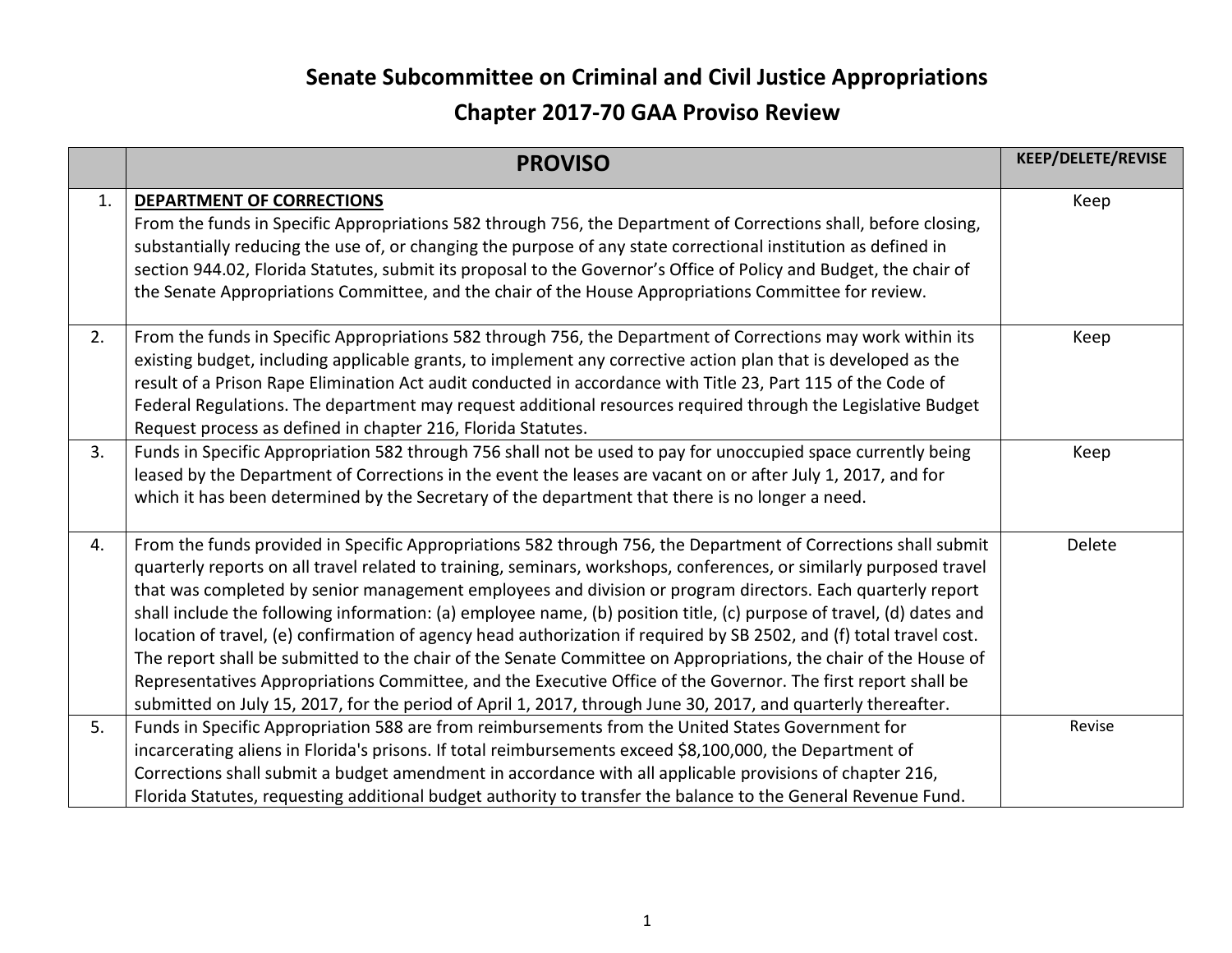| 6.  | From the funds provided in Specific Appropriations 613, 626 and 639, a total of \$1,217,262 is provided as<br>payment in lieu of ad valorem taxation for distribution to local government taxing authorities (recurring base<br>appropriations projects). Funding is provided as follows:<br>Moore Haven Correctional Facility 339,242<br>South Bay Correctional Facility 275,560<br>Gadsden Correctional Facility 100,000<br>Lake City Correctional Facility 90,236                                                                                                                                                                                                     | Keep   |
|-----|--------------------------------------------------------------------------------------------------------------------------------------------------------------------------------------------------------------------------------------------------------------------------------------------------------------------------------------------------------------------------------------------------------------------------------------------------------------------------------------------------------------------------------------------------------------------------------------------------------------------------------------------------------------------------|--------|
| 7.  | From the funds provided in Specific Appropriations 613, 626 and 639, a total of \$150,000 from recurring general<br>revenue funds is provided to the Bureau of Private Prison Monitoring within the Department of Management<br>Services to pay for subject matter experts to conduct medical and mental health site visits of the medical<br>departments of private prisons and perform quality management audits no longer performed by the Department<br>of Corrections. Funding is provided as follows:<br>Adult Male Custody Operations 109,350<br>Adult and Youthful Offender Female Custody Operations 22,800<br>Male Youthful Offender Custody Operations 17,850 | Keep   |
| 8.  | Funds and positions in Specific Appropriations 582 through 706 and 722 through 756 support the state's inmate<br>population. These funds and positions are sufficient to provide housing and security for 97,617 inmates when<br>fully annualized. Variable expenses, maintenance, and health services funds are provided for an average daily<br>population of 97,537 inmates.                                                                                                                                                                                                                                                                                          | Revise |
| 9.  | Funds and positions in Specific Appropriations 582 through 706 and 722 through 756 are provided to address<br>security needs for the prison population expected in Fiscal Year 2017-2018, as projected by the Criminal Justice<br><b>Estimating Conference.</b>                                                                                                                                                                                                                                                                                                                                                                                                          | Keep   |
| 10. | From funds in Specific Appropriation 608, \$350,000 in nonrecurring general revenue funds is provided for the<br>Children of Inmates Program to support children of incarcerated inmates by expanding research-based programs<br>to mitigate the traumas and challenges for Florida's children that result from parental incarceration (Senate<br>Form 2199).                                                                                                                                                                                                                                                                                                            | Delete |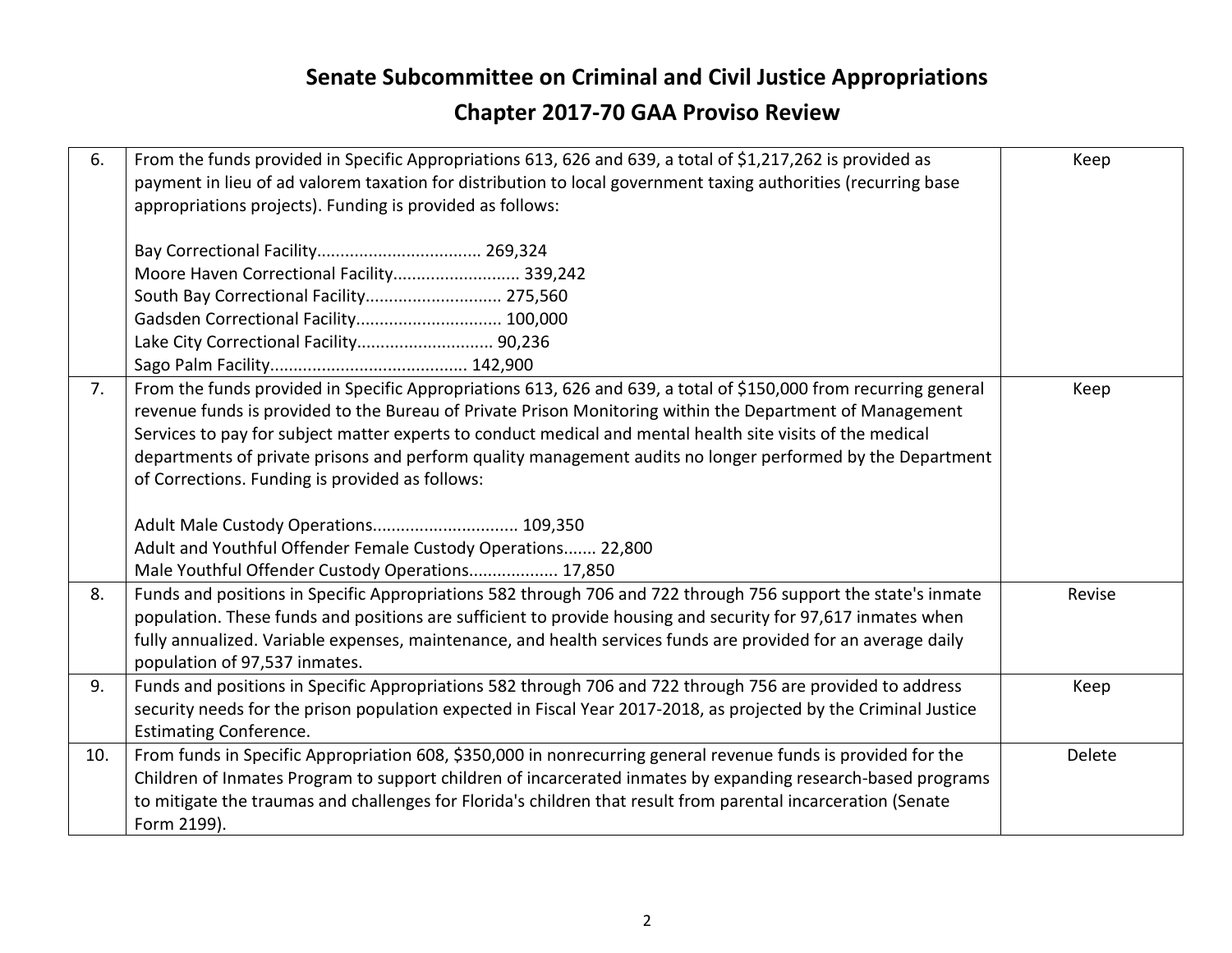| 11. | From funds in Specific Appropriation 608, \$250,000 in nonrecurring general revenue funds is provided for the<br>Children of Inmates Program to support children of incarcerated inmates in south Miami-Dade County (Senate<br>Form 2200).                                                                                                                                                                                                                                                                                                                                                                   | Delete |
|-----|--------------------------------------------------------------------------------------------------------------------------------------------------------------------------------------------------------------------------------------------------------------------------------------------------------------------------------------------------------------------------------------------------------------------------------------------------------------------------------------------------------------------------------------------------------------------------------------------------------------|--------|
| 12. | From funds in Specific Appropriation 608, \$300,000 in nonrecurring general revenue funds is provided for the<br>Children of Inmates - Enhanced Learning Experience Program to provide comprehensive case management<br>services for children throughout the state impacted by parental incarceration, focusing on mental health and<br>developmental outcomes for children with an incarcerated parent to ensure children are progressing toward<br>their appropriate developmental milestones (HB 2685).                                                                                                   | Delete |
| 13. | From funds in specific appropriation 613, \$2,962,578 from nonrecurring general revenue funds is provided to the<br>Florida Department of Management Services for the provision of enhanced in-prison and post-release recidivism<br>reduction programs at the Bay, Moore Haven, South Bay and Blackwater River Correctional Facilities (HB 4199)<br>based on the "Continuum of Care Program" currently being provided to inmates at, and who are released from,<br>the Graceville Correctional Facility.                                                                                                    | Delete |
| 14. | The general revenue funds provided in Specific Appropriation 666 are provided to the Department of Corrections<br>to ensure all public worksquads currently funded with general revenue funds are maintained. The department<br>shall, before eliminating any general revenue funded public worksquad officer positions, submit its proposal to<br>the Governor's Office of Policy and Budget, the chair of the Senate Appropriations Committee, and the chair of<br>the House Appropriations Committee for review and approval.                                                                             | Keep   |
| 15. | Funds and positions in Specific Appropriation 670 from the Correctional Work Program Trust Fund are provided<br>for interagency contracted services funded by state agencies or local governments. These positions and funds<br>shall be released as needed upon execution of interagency community service work squad contracts.                                                                                                                                                                                                                                                                            | Keep   |
| 16. | From the funds in Specific Appropriation 671, no privately operated work release center may house more than<br>200 inmates at any given time. In addition, each facility with 100 or more inmates in its work release program<br>must have at least one certified correctional officer on premises at all times. A person who was a certified<br>correctional officer at the time of separating or retiring from the Department of Corrections in good standing is<br>considered to be a certified correctional officer for this purpose unless his or her certification has been revoked<br>for misconduct. | Keep   |
| 17. | From the funds provided in Specific Appropriation 676, \$1,500,657 from recurring general revenue funds is<br>provided for the Department of Corrections to provide electronic monitoring for inmates in privately operated<br>work release facilities while in the community under work release assignment. From such funds, the department                                                                                                                                                                                                                                                                 | Keep   |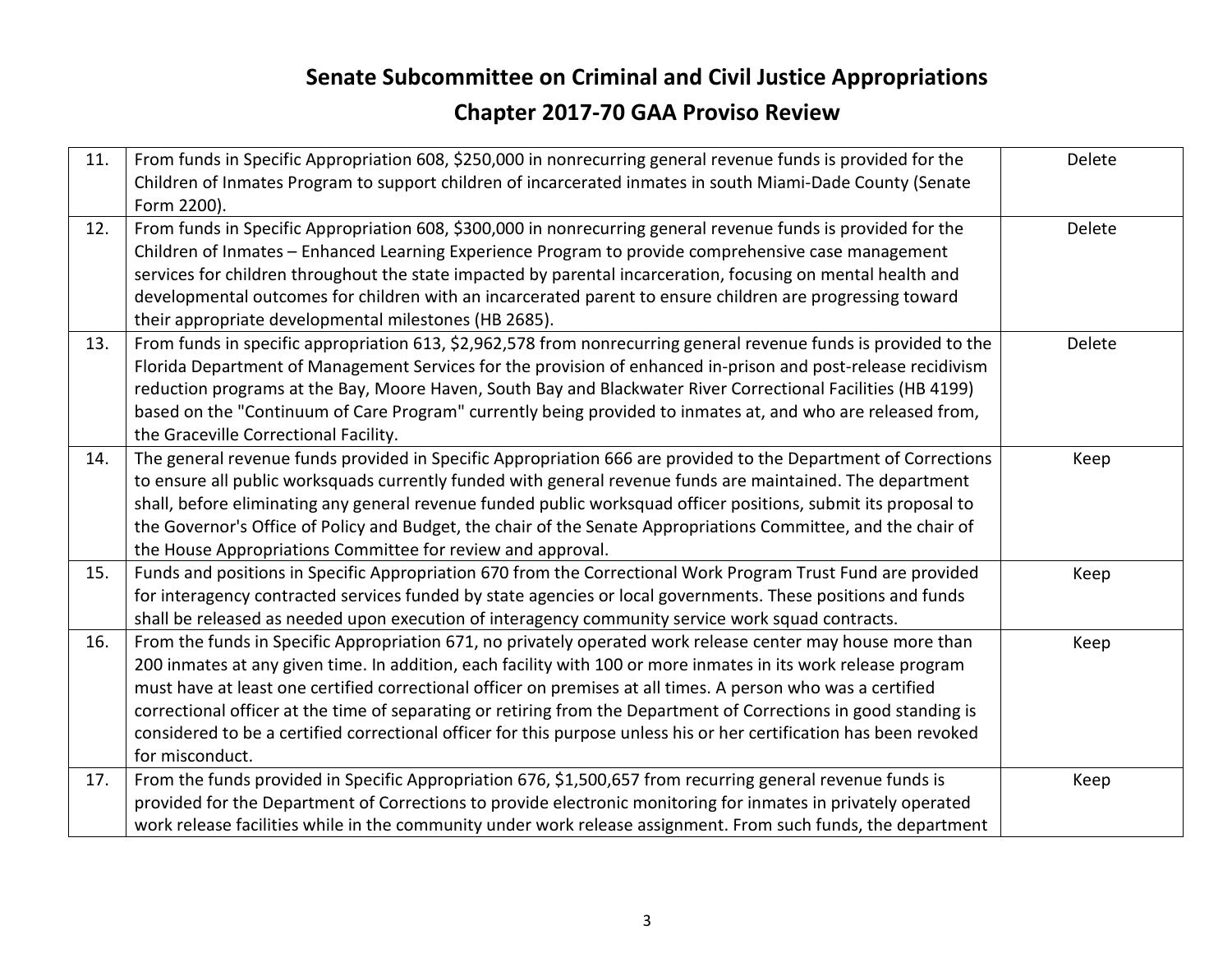|     | shall also provide electronic monitoring for inmates in as many department-operated work release facilities as | Keep |
|-----|----------------------------------------------------------------------------------------------------------------|------|
|     | possible while such inmates are in the community under work release assignment.                                |      |
| 18. | From the funds in Specific Appropriation 691, \$1,000,000 from recurring general revenue funds is provided to  | Keep |
|     | continue the victim notification system (VINE).                                                                |      |
| 19. | From the funds in Specific Appropriation 691, the Department of Corrections shall continue to implement a      | Keep |
|     | statewide-automated time and attendance system in all correctional facilities.                                 |      |
|     |                                                                                                                |      |
| 20. | Funds in Specific Appropriation 703 are provided for payments required under the master lease purchase         | Keep |
|     | agreement used to secure the certificates of participation issued to finance or refinance the following        |      |
|     | correctional facilities:                                                                                       |      |
|     |                                                                                                                |      |
|     |                                                                                                                |      |
|     | Moore Haven Correctional Facility (Glades County) 1,058,580                                                    |      |
|     | South Bay Correctional Facility (Palm Beach County) 2,035,875                                                  |      |
|     | Graceville Correctional Facility (Jackson County) 6,849,320                                                    |      |
|     | Blackwater River Correctional Facility (Santa Rosa County) 10,715,119                                          |      |
|     | Gadsden Correctional Facility 1,302,060                                                                        |      |
|     | Lake City Correctional Facility (Columbia County) 1,455,250                                                    |      |
|     | Demilly Correctional Institution (Polk County) 635,875                                                         |      |
|     | Sago Palm Work Camp (Palm Beach County) 799,875                                                                |      |
|     | Various DOC Facility Projects - Series 2009 B and C Bonds 29,933,077                                           |      |
| 21. | Series 2009 B and C Bonds include various facility construction projects for the following Department of       | Keep |
|     | <b>Corrections facilities:</b>                                                                                 |      |
|     |                                                                                                                |      |
|     | Mayo Annex (Lafayette County), Suwannee Annex (Suwannee County), Lowell                                        |      |
|     | Reception Center (Marion County), Lancaster Secure Housing Unit                                                |      |
|     | (Gilchrist County), Liberty Work Camp (Liberty County), Franklin Work                                          |      |
|     | Camp (Franklin County), Cross City Work Camp (Dixie County), Okeechobee                                        |      |
|     | Work Camp (Okeechobee County), New River Work Camp (Bradford County),                                          |      |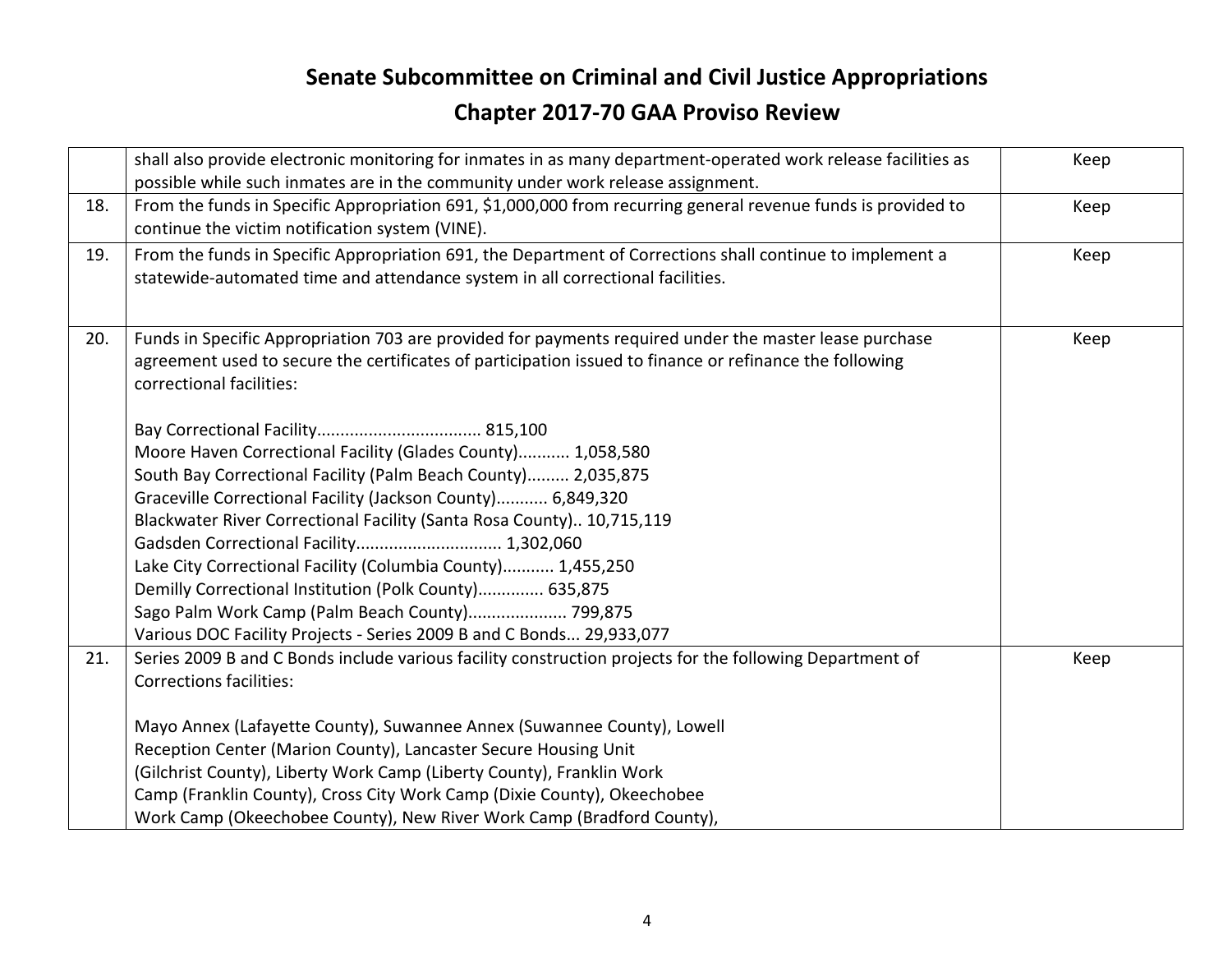|     | Santa Rosa Work Camp (Santa Rosa County), Hollywood Work Release Center                                              | Keep   |
|-----|----------------------------------------------------------------------------------------------------------------------|--------|
|     | (Broward County), Kissimmee Work Release Center (Osceola County), Lake                                               |        |
|     | City Work Release Center (Columbia County), Santa Fe Work Release Center                                             |        |
|     | (Alachua County), Everglades Re-Entry Center (Dade County), Baker                                                    |        |
|     | Re-Entry Center (Baker County), and Pat Thomas Re-Entry Center (Gadsden                                              |        |
|     | County).                                                                                                             |        |
| 22. | The funds in Specific Appropriation 703 reflect a reduction of \$1,536,291 based on savings realized from bond       | Revise |
|     | refinancing.                                                                                                         |        |
| 23. | Funds in Specific Appropriation 714 are provided to continue rent payments for individual private contracts for      | Keep   |
|     | rental of office/building space at a rate not to exceed the rate for each contract in effect on June 30, 2017. Price |        |
|     | level increases are not provided for rent payments for Department of Corrections' private leases in the 2017-        |        |
|     | 2018 fiscal year. No other funds are appropriated or shall be transferred by the department for such increases.      |        |
| 24. | From funds in Specific Appropriation 715, \$750,000 from nonrecurring general revenue funds is provided to the       | Delete |
|     | Home Builders Institute to provide certification, pre-apprenticeships, and job placement services to persons         |        |
|     | under community corrections supervision (HB 2281).                                                                   |        |
| 25. | Pursuant to sections 944.012(6)(c), 921.00241 and 775.082(10), Florida Statutes, funds from Specific                 | Keep   |
|     | Appropriation 721 are provided for Judicial/Department of Corrections prison diversion programs that allow the       |        |
|     | offender to retain community support and access drug treatment and/or employment opportunities while                 |        |
|     | receiving life-skills assistance in a structured environment. These treatment programs may include drug              |        |
|     | treatment, residential and outpatient treatment programming, day reporting, or other services to reduce              |        |
|     | recidivism.                                                                                                          |        |
| 26. | These programs shall continue to use evidence-based practices and graduated incentives that are anticipated to       | Keep   |
|     | result in a reduction in prison admissions for that community.                                                       |        |
| 27. | From funds in Specific Appropriation 743, \$750,000 from recurring general revenue funds is provided for an          | Keep   |
|     | online career education program through an AdvancED/SACS accredited online school district that offers career-       |        |
|     | based online high school diplomas designed to prepare adults for transition into the workplace (recurring base       |        |
|     | appropriations project). The Department of Corrections shall provide a report regarding the progress of the          |        |
|     | inmates in the online diploma and career certificate programs to the chair of the Senate Appropriations              |        |
|     | Committee and the chair of the House Appropriations Committee by January 1, 2018.                                    |        |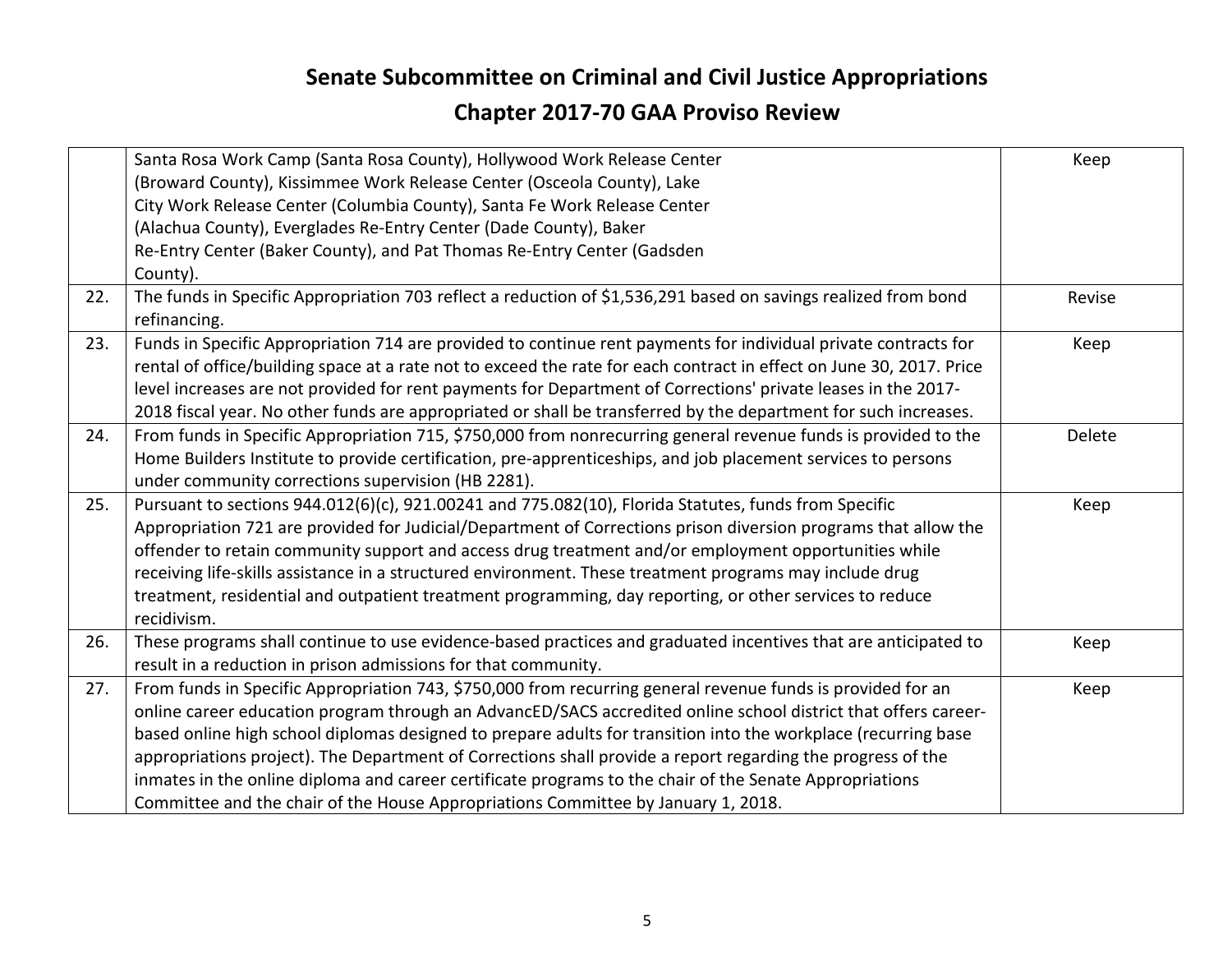| 28. | By November 1, 2017, all re-entry programs funded in Specific Appropriation 751 must provide the following<br>information to the Department of Corrections: the population served by the program including information<br>relating to the criminal history, age, employment history, and education level of inmates served; the services<br>provided to inmates as part of the program; the cost per inmate to provide those services; any available<br>recidivism rates; and any matching funds or in-kind contributions provided to the program. The department<br>must compile this information and submit a report to the chair of the Senate Appropriations Committee and the<br>chair of the House Appropriations Committee by December 1, 2017.                                                                                                                                                                                                                                                                                                                                                                                                                                                                                                                                                                                                                                                                                                                                                                                                                                                                                                                                       | Revise |
|-----|----------------------------------------------------------------------------------------------------------------------------------------------------------------------------------------------------------------------------------------------------------------------------------------------------------------------------------------------------------------------------------------------------------------------------------------------------------------------------------------------------------------------------------------------------------------------------------------------------------------------------------------------------------------------------------------------------------------------------------------------------------------------------------------------------------------------------------------------------------------------------------------------------------------------------------------------------------------------------------------------------------------------------------------------------------------------------------------------------------------------------------------------------------------------------------------------------------------------------------------------------------------------------------------------------------------------------------------------------------------------------------------------------------------------------------------------------------------------------------------------------------------------------------------------------------------------------------------------------------------------------------------------------------------------------------------------|--------|
| 29. | From the funds in Specific Appropriation 751, \$1,225,000 in recurring general revenue funds and \$200,000 in<br>nonrecurring general revenue funds are provided for Operation New Hope's Ready4Work reentry initiative<br>(recurring base appropriations project; Senate Form 1804). Operation New Hope will provide pre-release risk<br>assessment, a plan-of-care, career development, life skills training, and referrals for incarcerated inmates who<br>may be eligible for Ready4Work program services upon release. Operation New Hope will also provide post-<br>release services including case management, career development, life skills training, job skills training, life<br>coaching (mentoring), family reunification, and job placement assistance to offenders on community<br>supervision. Operation New Hope may also provide such post-release services to formerly incarcerated persons<br>(ex-inmates) who have been released from a Department of Corrections' facility no more than two years before<br>entry into the Ready4Work program. Eligibility for participation in the Ready4Work program is limited to<br>inmates, offenders on community supervision, and recently released ex-inmates who are transitioning back into<br>the communities and workforce of Duval, Clay, St. Johns, or Nassau counties. The department may request a<br>budget amendment pursuant to chapter 216, Florida Statutes, to transfer funding from Specific Appropriation<br>751 to Specific Appropriations 608, 621, 634 and 715 in order to serve incarcerated inmates as well as persons<br>under community corrections supervision not to exceed the appropriated amount. | Revise |
| 30. | From the funds in Specific Appropriation 751, \$1,000,000 in recurring general revenue funds is provided for the<br>Ready4Work-Hillsborough reentry program (recurring base appropriations project), which replicates the<br>Operation New Hope Ready4Work program. Funds used for the administrative services shall be 15 percent of<br>total funds appropriated. Ready4Work-Hillsborough will provide pre-release risk assessment, a plan-of-care,<br>career development, life skills training, and referrals for incarcerated inmates who may be eligible for<br>Ready4Work reentry program services upon release. Ready4Work-Hillsborough will also provide post-release<br>services including case management, career development, life skills training, job skills training, life-coaching<br>(mentoring), family reunification, and job placement assistance to offenders on community supervision.                                                                                                                                                                                                                                                                                                                                                                                                                                                                                                                                                                                                                                                                                                                                                                                   | Keep   |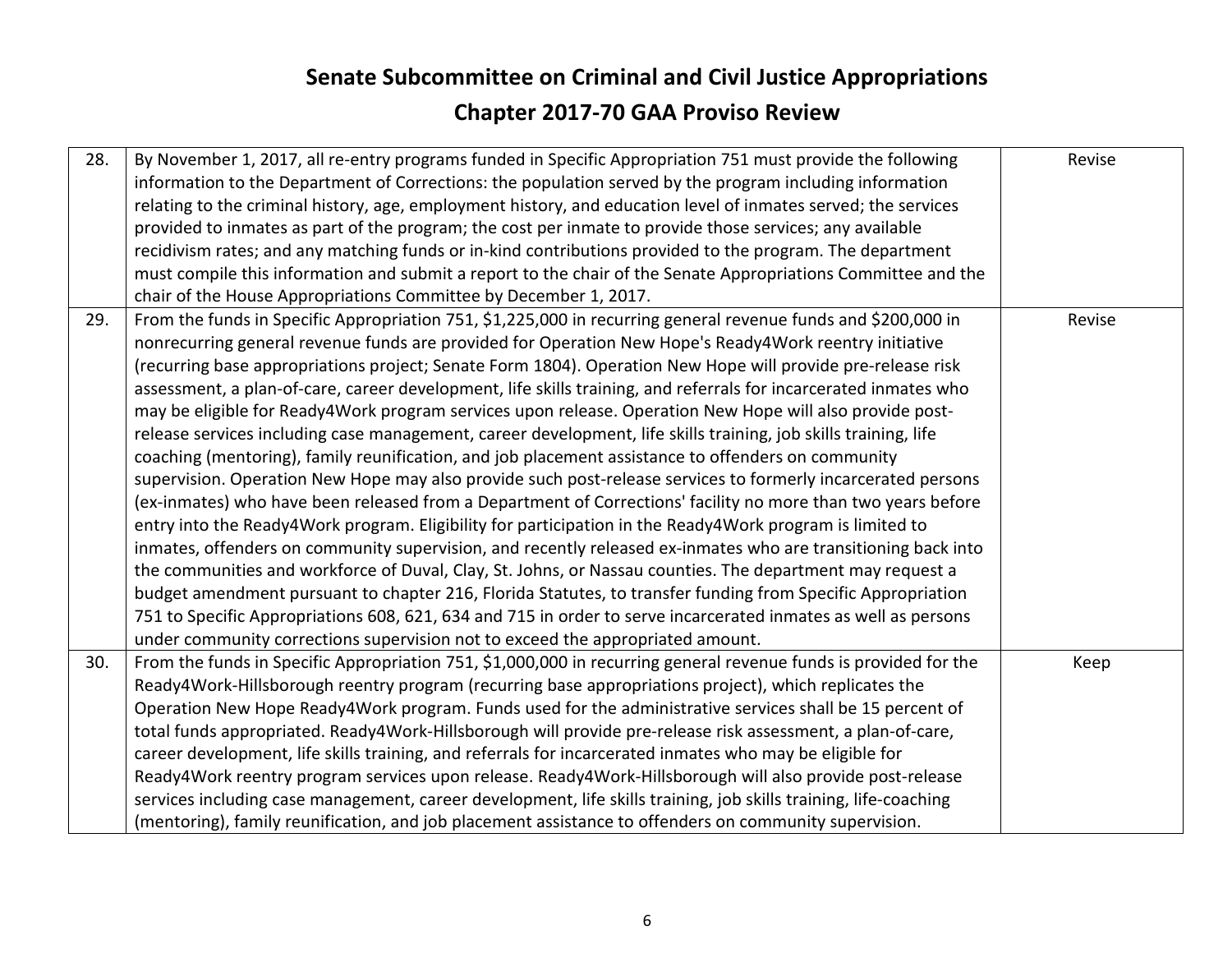|     | Ready4Work-Hillsborough may also provide such post-release services to formerly incarcerated persons (ex-<br>inmates) who have been released from a Department of Corrections' facility no more than two years before<br>entry into the Ready4Work-Hillsborough reentry program. Eligibility for participation in the Ready4Work-<br>Hillsborough reentry program is limited to inmates, offenders on community supervision, and recently released<br>ex-inmates who are transitioning back into the communities and workforce of Hillsborough, Pinellas, Pasco, or<br>Polk counties. The department may request a budget amendment pursuant to chapter 216, Florida Statutes, to<br>transfer funding from Specific Appropriation 751 to Specific Appropriations 608, 621, 634 and 715 in order to<br>serve incarcerated inmates as well as persons under community corrections supervision not to exceed the<br>appropriated amount.                                                                                                                                                                                                                                                                                                                                                                                                                                                                                                                                                                                                                                                                                                                                                                                                                  | Keep   |
|-----|--------------------------------------------------------------------------------------------------------------------------------------------------------------------------------------------------------------------------------------------------------------------------------------------------------------------------------------------------------------------------------------------------------------------------------------------------------------------------------------------------------------------------------------------------------------------------------------------------------------------------------------------------------------------------------------------------------------------------------------------------------------------------------------------------------------------------------------------------------------------------------------------------------------------------------------------------------------------------------------------------------------------------------------------------------------------------------------------------------------------------------------------------------------------------------------------------------------------------------------------------------------------------------------------------------------------------------------------------------------------------------------------------------------------------------------------------------------------------------------------------------------------------------------------------------------------------------------------------------------------------------------------------------------------------------------------------------------------------------------------------------|--------|
| 31. | From the funds in Specific Appropriation 751, \$200,000 in recurring general revenue funds may be used to<br>expand Horizon volunteer faith and character peer-to-peer program activities at Wakulla Correctional Institution<br>and up to seven additional male or female prisons, including Computer Lab, Quest, and Realizing Educational<br>Emotional and Finance Smarts (REEFS) transition programs (recurring base appropriations project).                                                                                                                                                                                                                                                                                                                                                                                                                                                                                                                                                                                                                                                                                                                                                                                                                                                                                                                                                                                                                                                                                                                                                                                                                                                                                                      | Keep   |
| 32. | From the funds in Specific Appropriation 751, \$150,000 in nonrecurring general revenue funds is provided for<br>the Bethel Ready4Work-Tallahassee Reentry Program (HB 2527), which replicates the Operation New Hope<br>Ready4Work program. Bethel Ready4Work-Tallahassee Reentry Program will provide a plan-of-care and referrals<br>for incarcerated inmates who may be eligible for Bethel Ready4Work-Tallahassee Reentry Program services upon<br>release. Bethel Ready4Work-Tallahassee Reentry Program will also provide post-release services including case<br>management, career development, life skills training, job skills training, life-coaching (mentoring), family<br>reunification, and job placement assistance to offenders on community supervision. Bethel Ready4Work-<br>Tallahassee Reentry Program may also provide such post-release services to formerly incarcerated persons (ex-<br>inmates) who have been released from a Department of Corrections' facility no more than three years before<br>entry into the Bethel Ready4Work-Tallahassee Reentry Program. Eligibility for participation in the Bethel<br>Ready4Work-Tallahassee Reentry Program is limited to inmates, offenders on community supervision, and<br>recently released ex-inmates who are transitioning back into the communities and workforce of Leon, Gadsden,<br>Jefferson and Wakulla counties. The department may request a budget amendment pursuant to chapter 216,<br>Florida Statutes, to transfer funding from Specific Appropriation 751 to Specific Appropriations 608, 621, 634 and<br>715 in order to serve incarcerated inmates as well as persons under community corrections supervision not to<br>exceed the appropriated amount. | Delete |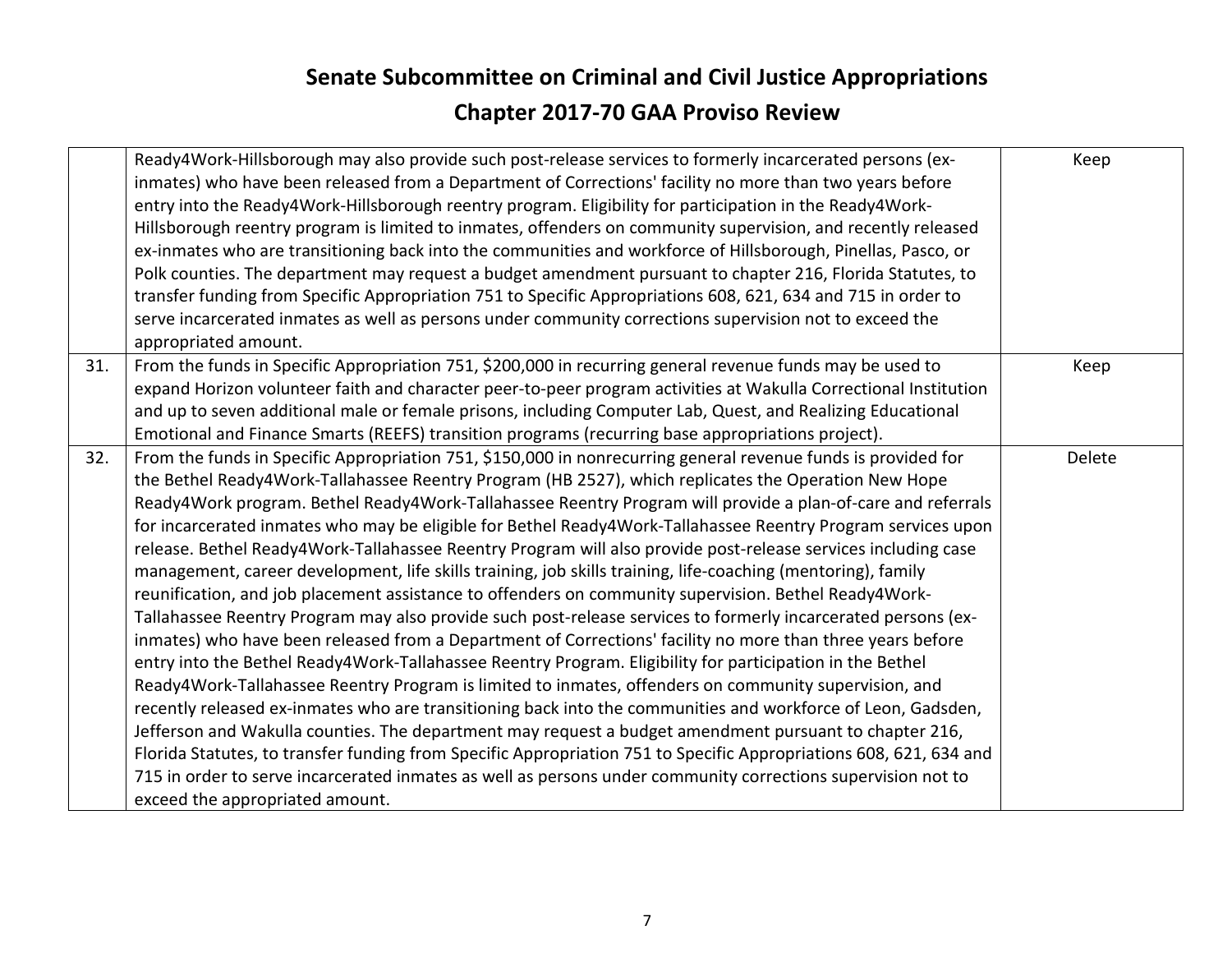| 33. | From the funds in Specific Appropriation 751, \$400,000 in nonrecurring general revenue funds is provided for<br>the Broward County Sheriff's Office inmate portal (HB 2335).                                                                                                                                                                                                                                                                                                                                                                                                                                                                                                                                                                                                                                                                                                                                                                                                             | Delete |
|-----|-------------------------------------------------------------------------------------------------------------------------------------------------------------------------------------------------------------------------------------------------------------------------------------------------------------------------------------------------------------------------------------------------------------------------------------------------------------------------------------------------------------------------------------------------------------------------------------------------------------------------------------------------------------------------------------------------------------------------------------------------------------------------------------------------------------------------------------------------------------------------------------------------------------------------------------------------------------------------------------------|--------|
| 34. | From the funds in Specific Appropriation 751, \$500,000 in nonrecurring general revenue funds is provided to the<br>RESTORE Ex-Offender Reentry Program (HB 3415).                                                                                                                                                                                                                                                                                                                                                                                                                                                                                                                                                                                                                                                                                                                                                                                                                        | Delete |
| 35. | From the funds in Specific Appropriation 751, \$200,000 in nonrecurring general revenue funds is provided for<br>Reentry Alliance Pensacola, Inc. (HB 4007).                                                                                                                                                                                                                                                                                                                                                                                                                                                                                                                                                                                                                                                                                                                                                                                                                              | Delete |
| 36. | From the funds in Specific Appropriation 754 through 756, the Department of Corrections may implement a<br>court liaison pilot program at two community drug treatment provider sites. The department may amend the<br>provider contract to fund a court liaison position responsible for coordinating with the court to ensure full<br>utilization of the allocated community beds.                                                                                                                                                                                                                                                                                                                                                                                                                                                                                                                                                                                                      | Keep   |
| 37. | From the funds in Specific Appropriation 755, \$1,000,000 in recurring general revenue funds is provided to the<br>Department of Corrections to contract with one or more private providers to provide residential substance<br>abuse treatment services located within the geographic area that includes Alachua, Bradford, and Clay counties<br>for offenders under community supervision who are residents of one of the counties in the described area. The<br>provider must have experience in residential treatment of substance abuse and mental health disorders. The<br>department shall give priority for placement to offenders who have served as members of the United States<br>Armed Forces in either an Active, Reserve, or National Guard status, but may place other compatible offenders in<br>a treatment center if space is available. The contract shall be awarded based upon a competitive solicitation<br>process pursuant to section 287.057, Florida Statutes. | Keep   |
| 38. | From the funds in Specific Appropriation 755, \$500,000 in recurring general revenue funds is provided for<br>naltrexone extended-release injectable medication to treat alcohol and opioid dependence within the<br>Department of Corrections (recurring base appropriations project).                                                                                                                                                                                                                                                                                                                                                                                                                                                                                                                                                                                                                                                                                                   | Keep   |
| 39. | From the funds in Specific Appropriation 756, \$600,000 from recurring general revenue funds is provided for the<br>Drug Abuse Comprehensive Coordinating Office, Inc. (DACCO) in Hillsborough County (recurring base<br>appropriations project).                                                                                                                                                                                                                                                                                                                                                                                                                                                                                                                                                                                                                                                                                                                                         | Keep   |
| 40. | FLORIDA COMMISSION ON OFFENDER REVIEW<br>From the funds provided in Specific Appropriations 757 through 765, the Florida Commission on Offender<br>Review shall submit quarterly reports on all travel related to training, seminars, workshops, conferences, or<br>similarly purposed travel that was completed by senior management employees and division or program<br>directors. Each quarterly report shall include the following information: (a) employee name, (b) position title, (c)                                                                                                                                                                                                                                                                                                                                                                                                                                                                                           | Delete |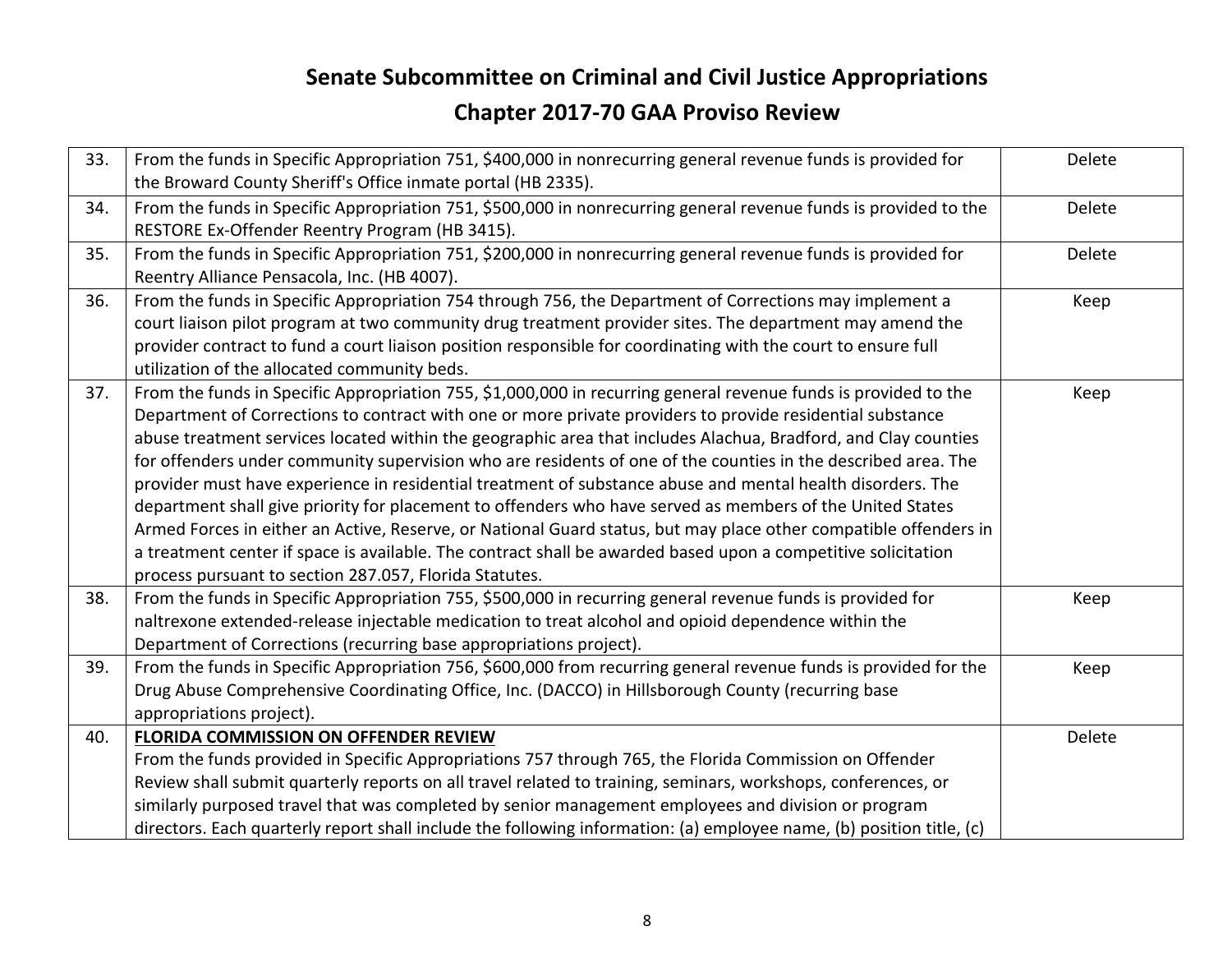|     | purpose of travel, (d) dates and location of travel, (e) confirmation of agency head authorization if required by SB<br>2502, and (f) total travel cost. The report shall be submitted to the chair of the Senate Committee on<br>Appropriations, the chair of the House of Representatives Appropriations Committee, and the Executive Office of<br>the Governor. The first report shall be submitted on July 15, 2017, for the period of April 1, 2017, through June<br>30, 2017, and quarterly thereafter. | Delete |
|-----|---------------------------------------------------------------------------------------------------------------------------------------------------------------------------------------------------------------------------------------------------------------------------------------------------------------------------------------------------------------------------------------------------------------------------------------------------------------------------------------------------------------|--------|
| 41. | <b>JUSTICE ADMINISTRATION</b>                                                                                                                                                                                                                                                                                                                                                                                                                                                                                 | Keep   |
|     | From the funds provided in Specific Appropriations 766 through 1103, the Justice Administrative Commission                                                                                                                                                                                                                                                                                                                                                                                                    |        |
|     | shall submit quarterly reports on all travel related to training, seminars, workshops, conferences, or similarly                                                                                                                                                                                                                                                                                                                                                                                              |        |
|     | purposed travel that was completed by the State Attorneys, Public Defenders, Capital Collateral Regional                                                                                                                                                                                                                                                                                                                                                                                                      |        |
|     | Counsels, Criminal Conflict and Civil Regional Counsels, executive directors, senior management employees, and                                                                                                                                                                                                                                                                                                                                                                                                |        |
|     | division or program directors. Each quarterly report shall include the following information: (a) employee name,                                                                                                                                                                                                                                                                                                                                                                                              |        |
|     | (b) position title, (c) purpose of travel, (d) dates and location of travel, (e) confirmation of agency head                                                                                                                                                                                                                                                                                                                                                                                                  |        |
|     | authorization if required by SB 2502, and (f) total travel cost. The report shall be submitted to the chair of the                                                                                                                                                                                                                                                                                                                                                                                            |        |
|     | Senate Committee on Appropriations, the chair of the House of Representatives Appropriations Committee, and                                                                                                                                                                                                                                                                                                                                                                                                   |        |
|     | the Executive Office of the Governor. The first report shall be submitted on July 15, 2017, for the period of April                                                                                                                                                                                                                                                                                                                                                                                           |        |
|     | 1, 2017, through June 30, 2017, and quarterly thereafter.                                                                                                                                                                                                                                                                                                                                                                                                                                                     |        |
| 42. | Funds and positions in Specific Appropriation 769A are provided for a state attorney to prosecute a capital felony                                                                                                                                                                                                                                                                                                                                                                                            | Revise |
|     | case that has been reassigned to that state attorney's office. A state attorney must submit a budget amendment,                                                                                                                                                                                                                                                                                                                                                                                               |        |
|     | in accordance with the provisions of chapter 216, Florida Statutes, to request the allocation of positions and                                                                                                                                                                                                                                                                                                                                                                                                |        |
|     | funds from the lump sum appropriation category. A state attorney may continue to use positions and funds                                                                                                                                                                                                                                                                                                                                                                                                      |        |
|     | allocated from the lump sum appropriation category until such time that the state attorney ceases the                                                                                                                                                                                                                                                                                                                                                                                                         |        |
|     | prosecution of the reassigned capital felony case. If funds in this specific appropriation are unobligated in the last                                                                                                                                                                                                                                                                                                                                                                                        |        |
|     | quarter of the 2017-2018 fiscal year, the State Attorney in the Ninth Judicial Circuit may submit a budget                                                                                                                                                                                                                                                                                                                                                                                                    |        |
|     | amendment to request the return of the remaining appropriation on a nonrecurring basis.                                                                                                                                                                                                                                                                                                                                                                                                                       |        |
| 43. | The positions in Specific Appropriation 770 are provided for State Attorneys and Public Defenders to use for                                                                                                                                                                                                                                                                                                                                                                                                  | Keep   |
|     | grants received from counties during Fiscal Year 2017-2018 for the purpose of prosecution of local ordinance                                                                                                                                                                                                                                                                                                                                                                                                  |        |
|     | violations pursuant to section 27.34, Florida Statutes, or defense of persons accused of violating local ordinances                                                                                                                                                                                                                                                                                                                                                                                           |        |
|     | pursuant to section 27.54, Florida Statutes. Use of these positions is contingent upon the Justice Administrative                                                                                                                                                                                                                                                                                                                                                                                             |        |
|     | Commission notifying the Governor's Office of Policy and Budget, chair of the Senate Appropriations Committee                                                                                                                                                                                                                                                                                                                                                                                                 |        |
|     | and the chair of the House Appropriations Committee. Such notification is subject to the legislative review and                                                                                                                                                                                                                                                                                                                                                                                               |        |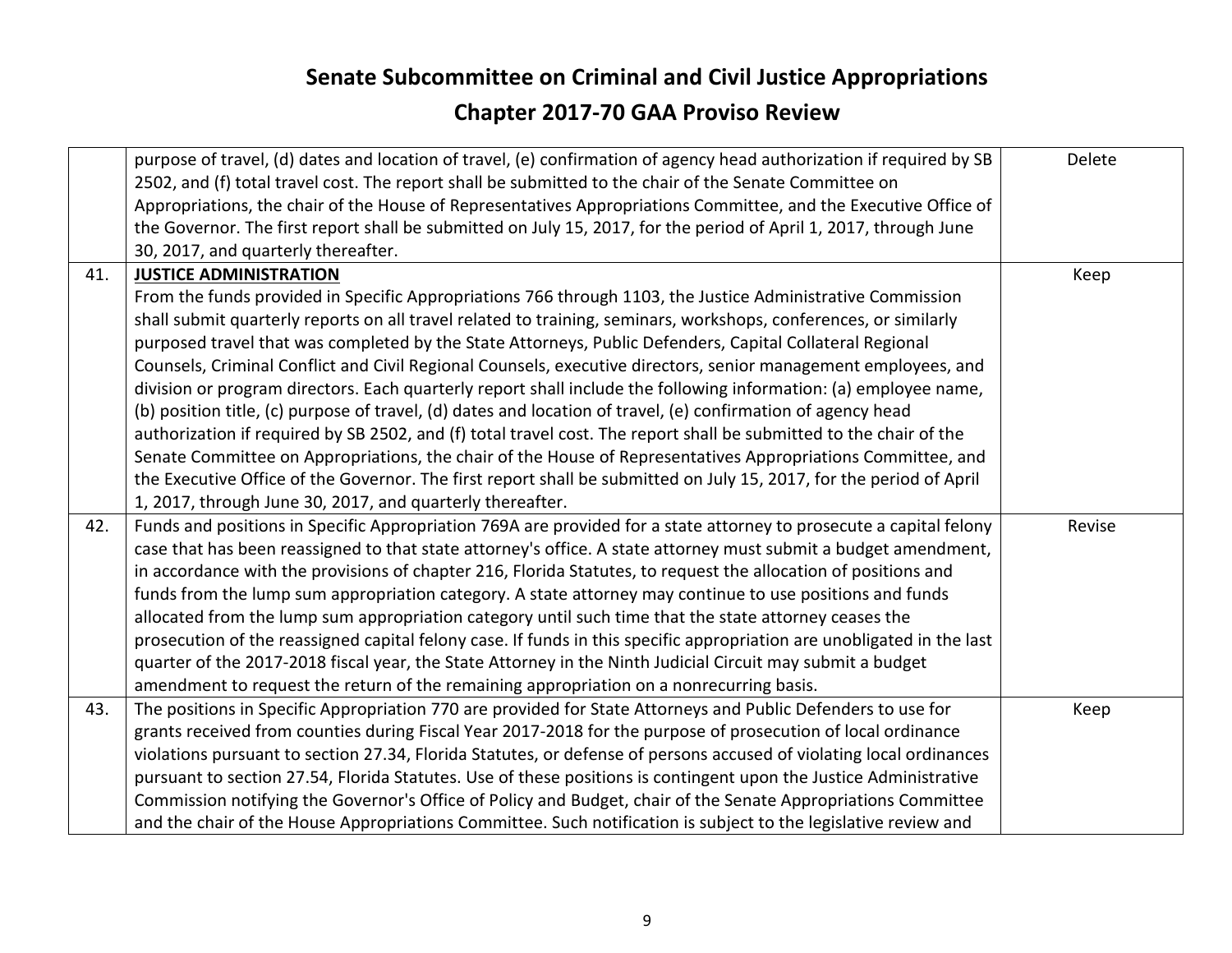|     | objection provisions of chapter 216, Florida Statutes. Rate may be established for these positions consistent with<br>the salaries provided for in the grant.                                                                                                                                                                                                                                                                                                                                                                                                                                                                                                                                                                                                                                                                                                                                                                                                                                                                                                                                           | Keep   |
|-----|---------------------------------------------------------------------------------------------------------------------------------------------------------------------------------------------------------------------------------------------------------------------------------------------------------------------------------------------------------------------------------------------------------------------------------------------------------------------------------------------------------------------------------------------------------------------------------------------------------------------------------------------------------------------------------------------------------------------------------------------------------------------------------------------------------------------------------------------------------------------------------------------------------------------------------------------------------------------------------------------------------------------------------------------------------------------------------------------------------|--------|
| 44. | Funds in Specific Appropriation 772 are provided for attorney fees and case-related expenses associated with<br>prosecuting and defending sexual predator civil commitment cases. Case-related expenses are limited to expert<br>witness fees, clinical evaluations, court reporter costs, and foreign language interpreters. The maximum amount<br>to be paid by the Justice Administrative Commission for medical experts for sexual predator civil commitment<br>cases is \$200 per hour and all related travel costs must be apportioned to the associated case.                                                                                                                                                                                                                                                                                                                                                                                                                                                                                                                                    | Keep   |
| 45. | Funds in Specific Appropriation 774 are provided for jury costs, contingent upon enabling legislation becoming<br>law, or SB 2502.                                                                                                                                                                                                                                                                                                                                                                                                                                                                                                                                                                                                                                                                                                                                                                                                                                                                                                                                                                      | Delete |
| 46. | Funds in Specific Appropriation 775 shall be used by the Justice Administrative Commission to contract with<br>attorneys to represent dependent children with disabilities in, or being considered for placement in, skilled<br>nursing facilities and dependent children with certain special needs as specified in section 39.01305, Florida<br>Statutes. The implementation of registries, as well as the appointment and compensation of private attorneys<br>appointed pursuant to section 39.01305, Florida Statutes, shall be governed by the provisions of sections 27.40<br>and 27.5304, Florida Statutes. The flat fee amount for compensation shall not exceed \$1,000 per child per year.<br>Funds anticipated to be in excess of those necessary to represent these children may be used to train attorneys<br>and related personnel to represent these types of children. No other appropriation shall be used to pay attorney<br>fees and related expenses for attorneys representing dependent children with disabilities and appointments<br>under section 39.01305, Florida Statutes. | Revise |
| 47. | Funds in Specific Appropriation 777 are provided for the Public Defenders' due process costs as specified in<br>section 29.006, Florida Statutes. Funds shall initially be credited for the use of each circuit in the amounts listed<br>below and may be adjusted pursuant to the provisions of section 29.015, Florida Statutes.                                                                                                                                                                                                                                                                                                                                                                                                                                                                                                                                                                                                                                                                                                                                                                      | Keep   |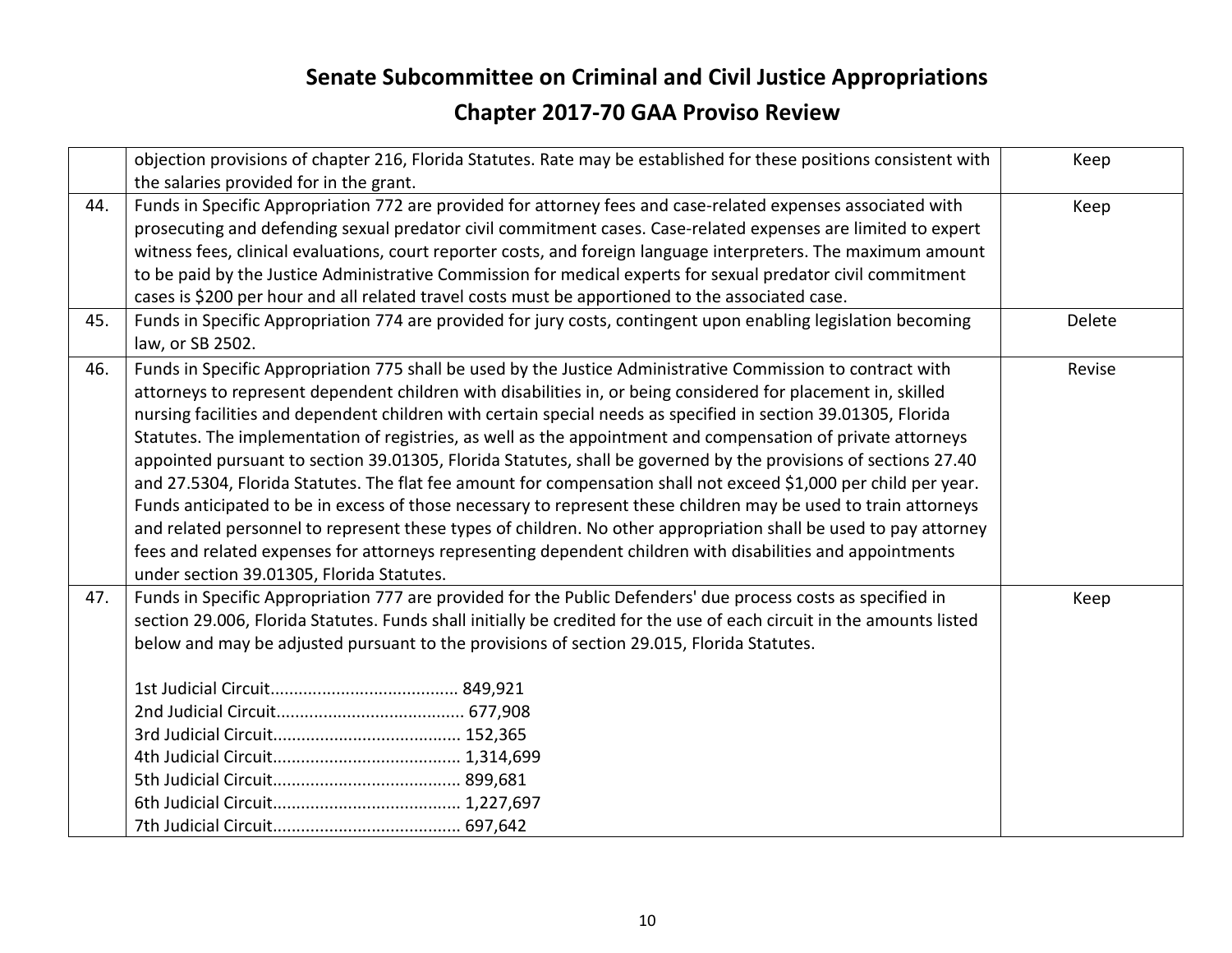|     |                                                                                                                  | Keep |
|-----|------------------------------------------------------------------------------------------------------------------|------|
|     |                                                                                                                  |      |
|     |                                                                                                                  |      |
|     |                                                                                                                  |      |
|     |                                                                                                                  |      |
|     |                                                                                                                  |      |
|     |                                                                                                                  |      |
|     |                                                                                                                  |      |
|     |                                                                                                                  |      |
|     |                                                                                                                  |      |
|     |                                                                                                                  |      |
|     |                                                                                                                  |      |
|     |                                                                                                                  |      |
| 48. | From the funds credited for use in the following circuits, the amounts specified below shall be transferred in   | Keep |
|     | quarterly increments within 10 days after the beginning of each quarter to the Office of the State Administrator |      |
|     | on behalf of the circuit courts operating shared court reporting or interpreter services:                        |      |
|     |                                                                                                                  |      |
|     |                                                                                                                  |      |
|     |                                                                                                                  |      |
|     |                                                                                                                  |      |
|     |                                                                                                                  |      |
|     |                                                                                                                  |      |
|     |                                                                                                                  |      |
|     |                                                                                                                  |      |
|     |                                                                                                                  |      |
|     |                                                                                                                  |      |
|     |                                                                                                                  |      |
|     |                                                                                                                  |      |
|     |                                                                                                                  |      |
|     |                                                                                                                  |      |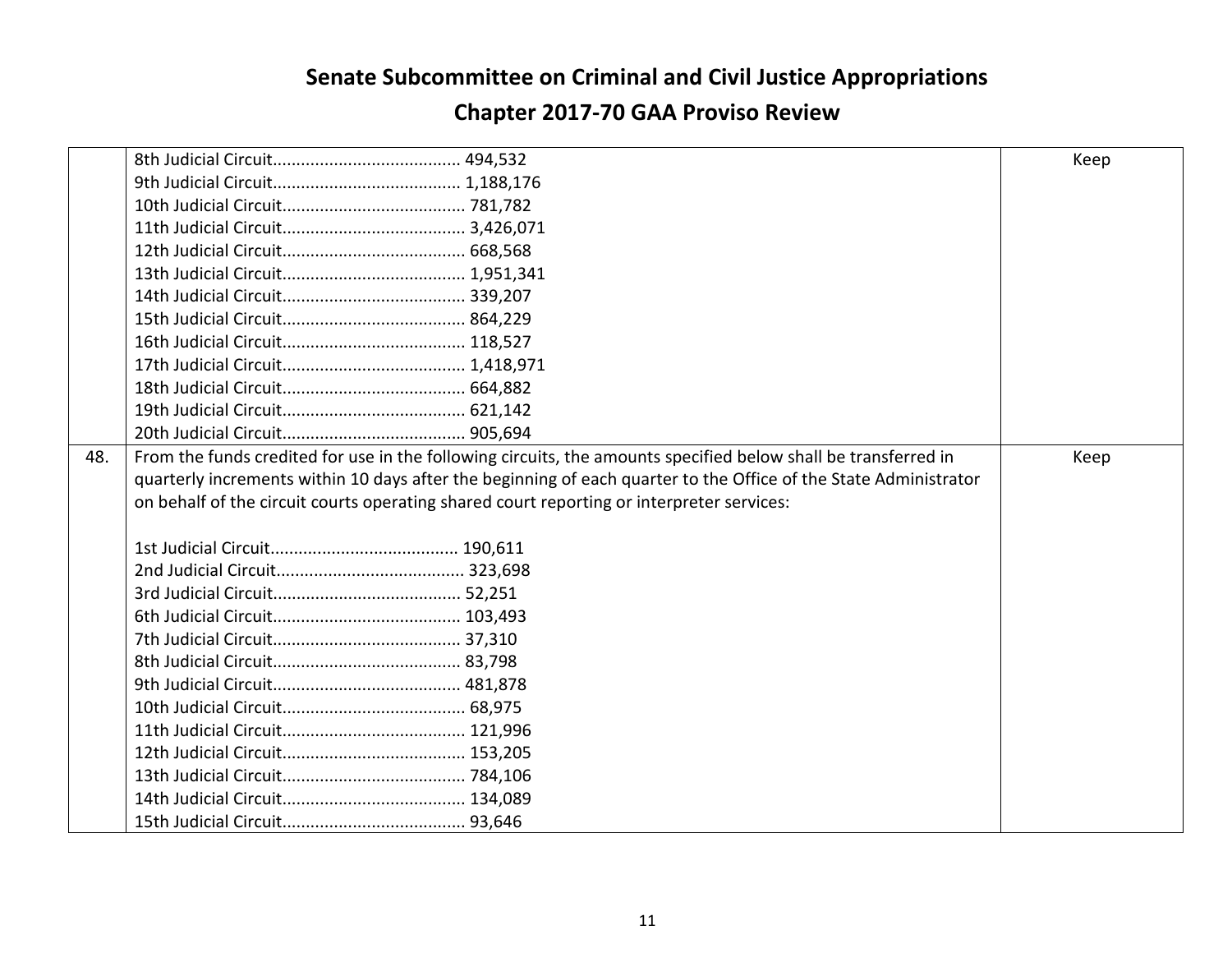|     |                                                                                                                 | Keep |
|-----|-----------------------------------------------------------------------------------------------------------------|------|
|     |                                                                                                                 |      |
| 49. | Funds in Specific Appropriation 778 are provided for case fees and expenses of court-appointed counsel in civil | Keep |
|     | conflict cases and child dependency cases.                                                                      |      |
| 50. | The maximum flat fee to be paid by the Justice Administrative Commission for attorney fees for the following    | Keep |
|     | dependency and civil cases is set as follows:                                                                   |      |
|     |                                                                                                                 |      |
|     | ADMISSION OF INMATE TO MENTAL HEALTH FACILITY 300                                                               |      |
|     | ADULT PROTECTIVE SERVICES ACT - Ch. 415, F.S 500                                                                |      |
|     | BAKER ACT/MENTAL HEALTH - Ch. 394, F.S 400                                                                      |      |
|     |                                                                                                                 |      |
|     |                                                                                                                 |      |
|     |                                                                                                                 |      |
|     | DEPENDENCY - Each Year after 1st Year 200                                                                       |      |
|     | DEPENDENCY - No Petition Filed or Dismissed at Shelter 200                                                      |      |
|     |                                                                                                                 |      |
|     | DEVELOPMENTALLY DISABLED ADULT - Ch. 393, F.S 400                                                               |      |
|     | EMANCIPATION - Section 743.015, F.S 400                                                                         |      |
|     | GUARDIANSHIP - EMERGENCY - Ch. 744, F.S 400                                                                     |      |
|     | GUARDIANSHIP - Ch. 744, F.S 400                                                                                 |      |
|     | MARCHMAN ACT/SUBSTANCE ABUSE - Ch. 397, F.S 300                                                                 |      |
|     | MEDICAL PROCEDURES - Section 394.459(3), F.S 400                                                                |      |
|     | PARENTAL NOTIFICATION OF ABORTION ACT 400                                                                       |      |
|     | TERMINATION OF PARENTAL RIGHTS - Ch. 39, F.S. - Up to 1                                                         |      |
|     |                                                                                                                 |      |
|     | TERMINATION OF PARENTAL RIGHTS - Ch. 39, F.S. - Each Year                                                       |      |
|     |                                                                                                                 |      |
|     | TERMINATION OF PARENTAL RIGHTS - Ch. 63, F.S. - Up to 1 year 1,000                                              |      |
|     | TERMINATION OF PARENTAL RIGHTS - Ch. 63, F.S. - Each Year                                                       |      |
|     |                                                                                                                 |      |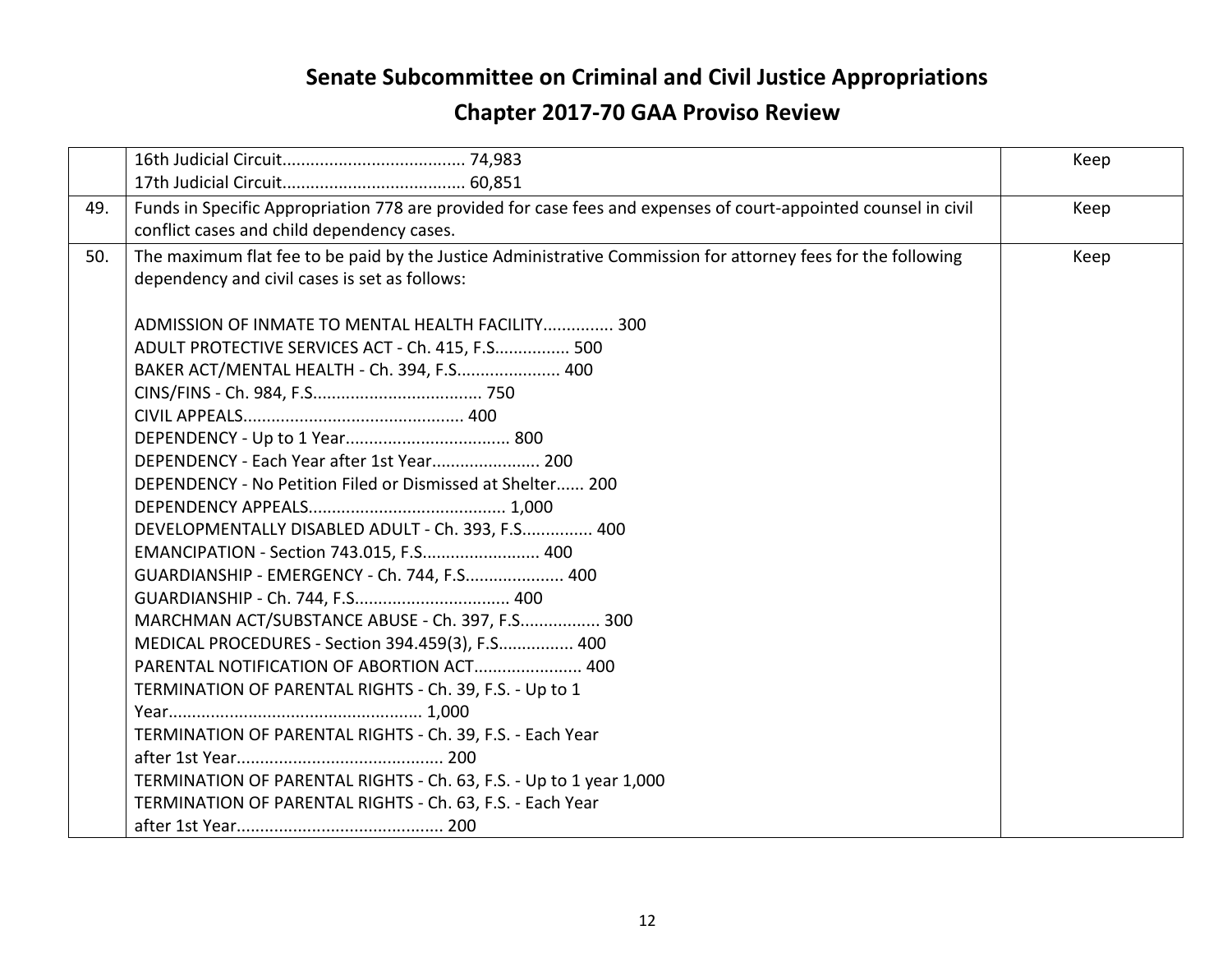|     | TERMINATION OF PARENTAL RIGHTS APPEALS 2,000                                                                                                                                                                                                                                                                                           | Keep |
|-----|----------------------------------------------------------------------------------------------------------------------------------------------------------------------------------------------------------------------------------------------------------------------------------------------------------------------------------------|------|
| 51. | Funds in Specific Appropriation 782 are provided for case fees as specified in section 27.5304, Florida Statutes,<br>and expenses as specified in section 29.007, Florida Statutes, of court-appointed counsel for indigent criminal<br>defendants and for due process costs for those individuals the court finds indigent for costs. | Keep |
| 52. | From the funds in Specific Appropriation 782, a total of \$216,934 shall be transferred in quarterly increments<br>within 10 days after the beginning of each quarter to the Office of the State Courts Administrator on behalf of<br>the circuit courts operating shared court reporting and interpreter services.                    | Keep |
| 53. | The maximum flat fee to be paid by the Justice Administrative Commission for attorney fees for criminal conflict<br>cases is set as follows:                                                                                                                                                                                           | Keep |
|     | POSTCONVICTION - Rules 3.850, 3.801 & 3.800, Fl.R.Crim. Proc 1,250                                                                                                                                                                                                                                                                     |      |
|     | CAPITAL - 1ST DEGREE MURDER (LEAD COUNSEL) 25,000                                                                                                                                                                                                                                                                                      |      |
|     | CAPITAL - 1ST DEGREE MURDER (CO-COUNSEL) 25,000                                                                                                                                                                                                                                                                                        |      |
|     | CAPITAL - 1ST DEGREE MURDER (NON-DEATH) 15,000                                                                                                                                                                                                                                                                                         |      |
|     |                                                                                                                                                                                                                                                                                                                                        |      |
|     |                                                                                                                                                                                                                                                                                                                                        |      |
|     |                                                                                                                                                                                                                                                                                                                                        |      |
|     |                                                                                                                                                                                                                                                                                                                                        |      |
|     |                                                                                                                                                                                                                                                                                                                                        |      |
|     |                                                                                                                                                                                                                                                                                                                                        |      |
|     |                                                                                                                                                                                                                                                                                                                                        |      |
|     |                                                                                                                                                                                                                                                                                                                                        |      |
|     |                                                                                                                                                                                                                                                                                                                                        |      |
|     | FELONY - PUNISHABLE BY LIFE (RICO) 6,000                                                                                                                                                                                                                                                                                               |      |
|     |                                                                                                                                                                                                                                                                                                                                        |      |
|     |                                                                                                                                                                                                                                                                                                                                        |      |
|     |                                                                                                                                                                                                                                                                                                                                        |      |
|     |                                                                                                                                                                                                                                                                                                                                        |      |
|     | FELONY OR MISDEMEANOR - NO INFORMATION FILED 500                                                                                                                                                                                                                                                                                       |      |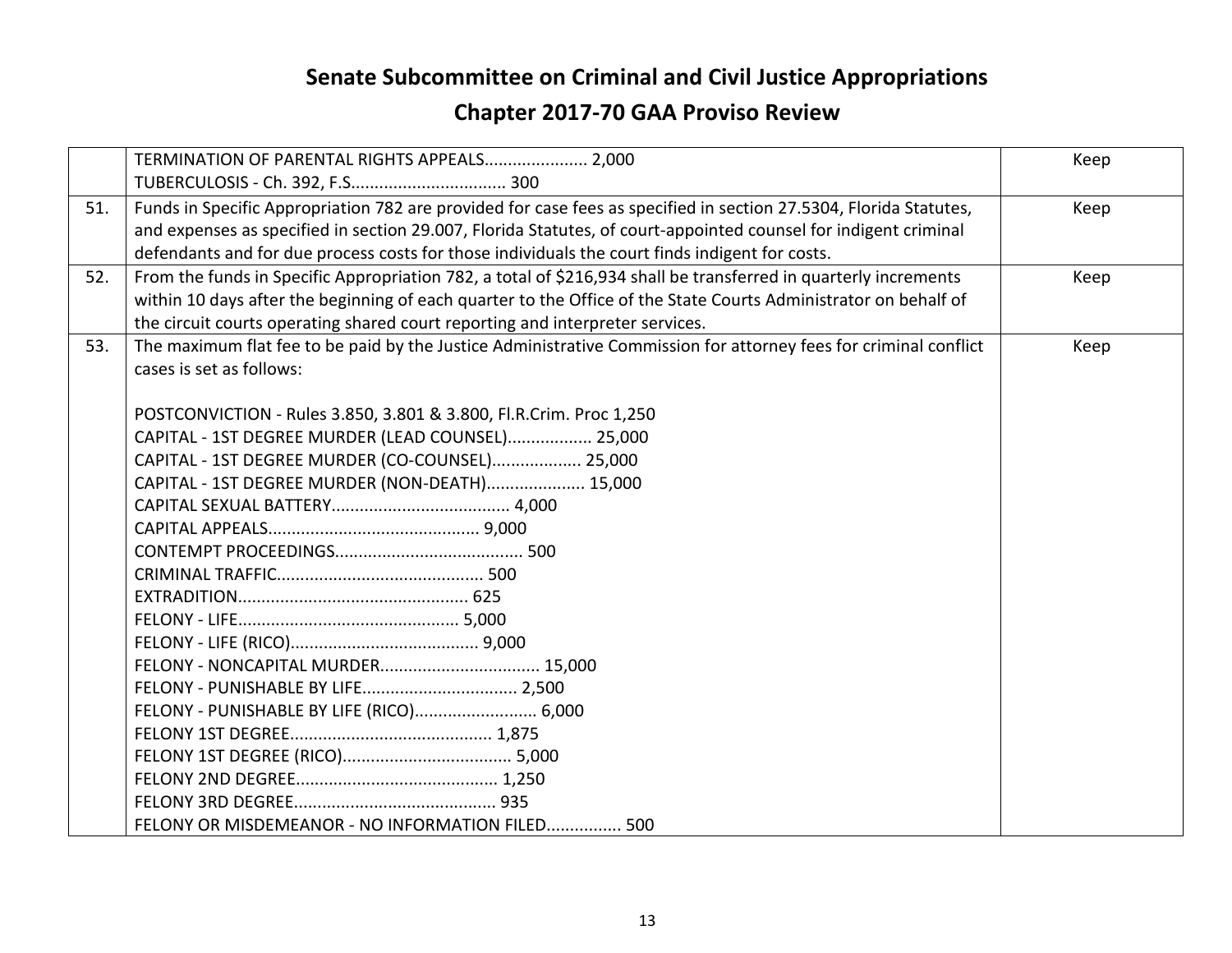#### **Senate Subcommittee on Criminal and Civil Justice Appropriations**

#### **Chapter 2017-70 GAA Proviso Review**

|     |                                                                                                                   | Keep |
|-----|-------------------------------------------------------------------------------------------------------------------|------|
|     | JUVENILE DELINQUENCY - 1ST DEGREE FELONY 750                                                                      |      |
|     | JUVENILE DELINQUENCY - 2ND DEGREE 500                                                                             |      |
|     | JUVENILE DELINQUENCY - 3RD DEGREE 375                                                                             |      |
|     | JUVENILE DELINQUENCY - FELONY LIFE 875                                                                            |      |
|     | JUVENILE DELINQUENCY - MISDEMEANOR 375                                                                            |      |
|     | JUVENILE DELINQUENCY - DIRECT FILE OR NO PETITION FILED 375                                                       |      |
|     | JUVENILE DELINQUENCY APPEALS 1,250                                                                                |      |
|     |                                                                                                                   |      |
|     |                                                                                                                   |      |
|     | VIOLATION OF PROBATION - FELONY (INCLUDES VOCC) 625                                                               |      |
|     | VIOLATION OF PROBATION - MISDEMEANOR (INCLUDES VOCC) 375                                                          |      |
|     | VIOLATION OF PROBATION (VOCC) JUVENILE DELINQUENCY 375                                                            |      |
| 54. | Funds for costs and related expenses to be paid through Specific Appropriations 778, 782, and 784 shall be        | Keep |
|     | subject to the following:                                                                                         |      |
|     |                                                                                                                   |      |
|     | The hourly rate for mitigation specialists in capital death cases shall not exceed \$75.00 per hour.              |      |
| 55. | The maximum amount to be paid by the Justice Administrative Commission for non-attorney due process               | Keep |
|     | services other than those specified shall not exceed the rates in effect for the 2007-2008 fiscal year.           |      |
| 56. | The maximum amount to be paid by the Justice Administrative Commission for investigators is \$40 per hour. The    | Keep |
|     | maximum amount to be paid for court reporting and transcribing costs is as follows:                               |      |
|     |                                                                                                                   |      |
|     | 1. Deposition Appearance fees: 1st hour: \$75.00; thereafter \$25.00 per hour. The fee is to be paid to the court |      |
|     | reporter whether or not a transcript is ordered.                                                                  |      |
|     |                                                                                                                   |      |
|     | 2. Deposition transcript fee (Original & one copy):                                                               |      |
|     | 10 business day delivery: \$4.00 per page                                                                         |      |
|     | 5 business day delivery: \$5.50 per page                                                                          |      |
|     | 24 hours delivery: \$7.50 per page                                                                                |      |
|     | Additional copies: \$0.50 per page                                                                                |      |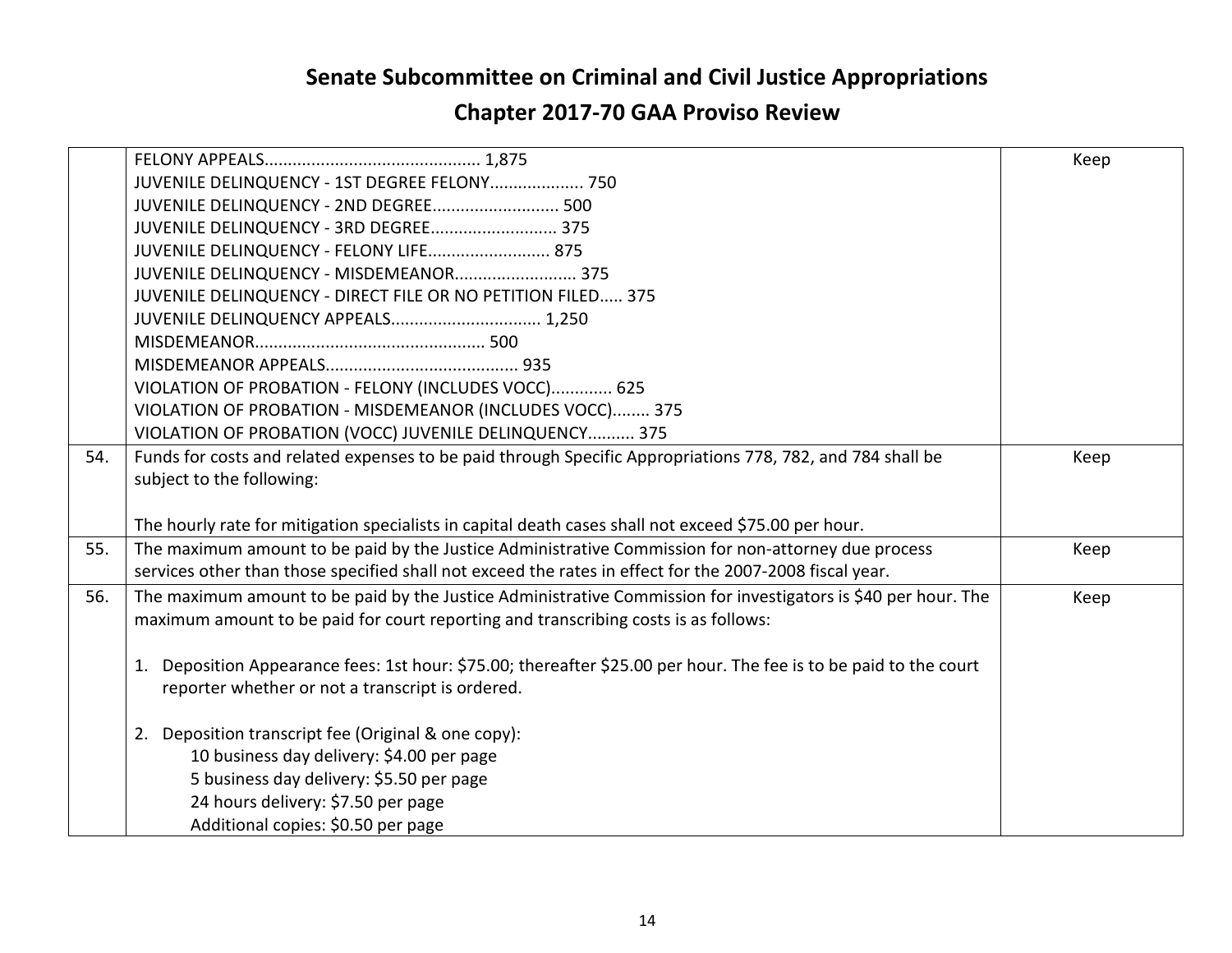$\mathsf{r}$ 

|     |                                                                                                                       | Keep |
|-----|-----------------------------------------------------------------------------------------------------------------------|------|
|     | 3. Appellate/hearing/trial transcript fee (Original & all copies needed with a minimum of 2 copies):                  |      |
|     | 10 business day delivery: \$5.00 per page                                                                             |      |
|     | 5 business day delivery: \$6.50 per page                                                                              |      |
|     | 24 hours delivery: \$8.50 per page                                                                                    |      |
|     | Copies (when original previously ordered): \$0.50 per page.                                                           |      |
|     | 4. Transcription from tapes or audio recordings (other than depositions or hearings): Either \$35 per hour            |      |
|     | listening fee or \$3.00 per page, whichever is greater.                                                               |      |
|     |                                                                                                                       |      |
|     | 5. Video Services: \$100 per hour per location with two-hour minimum.                                                 |      |
| 57. | Funds in Specific Appropriation 783 are provided for the State Attorneys' due process costs as specified in           | Keep |
|     | section 29.005, Florida Statutes. Funds shall initially be credited for the use of each circuit in the amounts listed |      |
|     | below, and may be adjusted pursuant to the provisions of section 29.015, Florida Statutes.                            |      |
|     |                                                                                                                       |      |
|     |                                                                                                                       |      |
|     |                                                                                                                       |      |
|     |                                                                                                                       |      |
|     |                                                                                                                       |      |
|     |                                                                                                                       |      |
|     |                                                                                                                       |      |
|     |                                                                                                                       |      |
|     |                                                                                                                       |      |
|     |                                                                                                                       |      |
|     |                                                                                                                       |      |
|     |                                                                                                                       |      |
|     |                                                                                                                       |      |
|     |                                                                                                                       |      |
|     |                                                                                                                       |      |
|     |                                                                                                                       |      |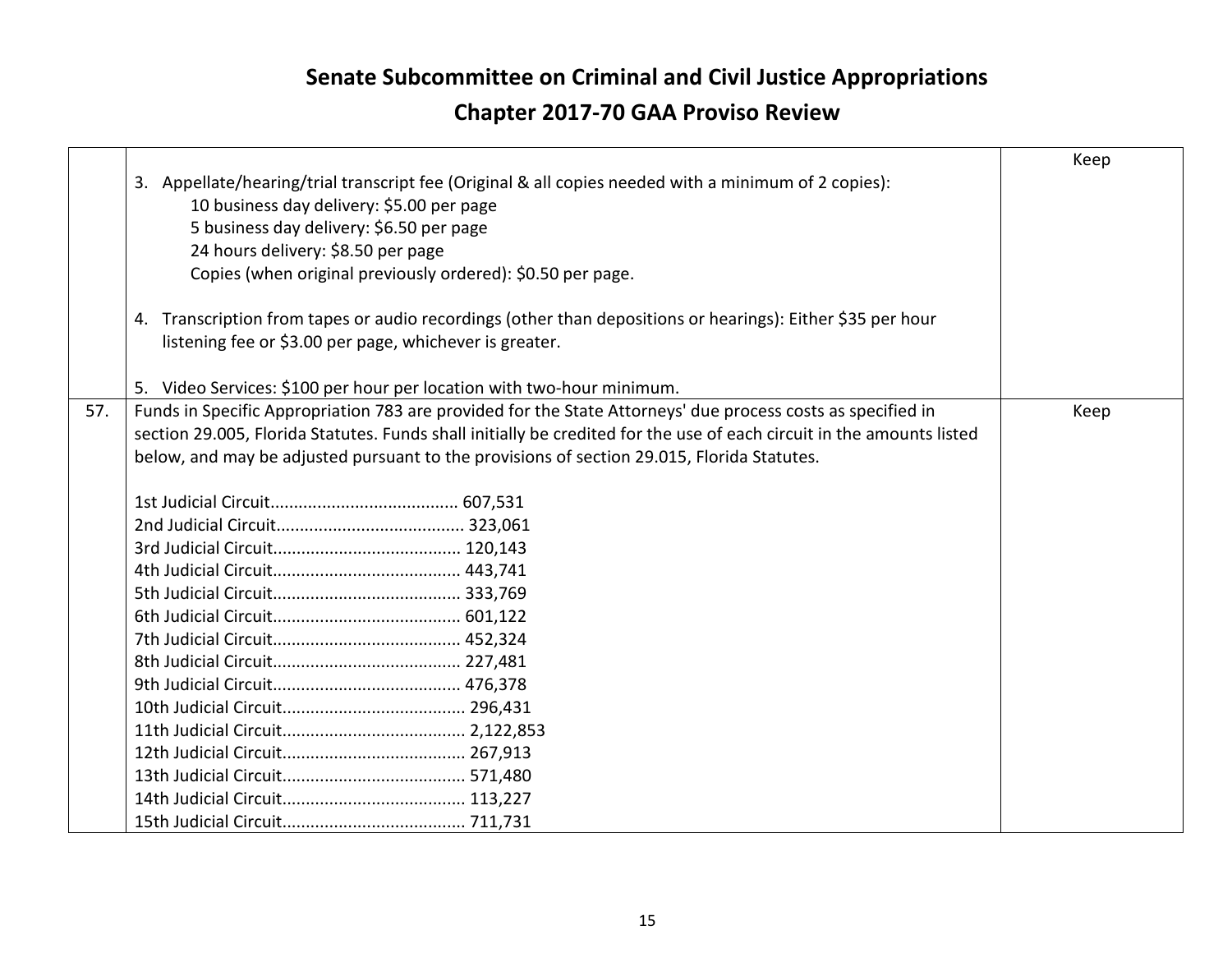|     |                                                                                                                    | Keep |
|-----|--------------------------------------------------------------------------------------------------------------------|------|
|     |                                                                                                                    |      |
|     |                                                                                                                    |      |
|     |                                                                                                                    |      |
|     |                                                                                                                    |      |
| 58. | From the funds credited for use in the following circuits, the amounts specified below shall be transferred in     | Keep |
|     | quarterly increments within 10 days after the beginning of each quarter to the Office of the State Courts          |      |
|     | Administrator on behalf of the circuit courts operating shared court reporting or interpreter services:            |      |
|     |                                                                                                                    |      |
|     |                                                                                                                    |      |
|     |                                                                                                                    |      |
|     |                                                                                                                    |      |
|     |                                                                                                                    |      |
|     |                                                                                                                    |      |
|     |                                                                                                                    |      |
|     |                                                                                                                    |      |
|     |                                                                                                                    |      |
|     |                                                                                                                    |      |
|     |                                                                                                                    |      |
|     |                                                                                                                    |      |
|     |                                                                                                                    |      |
|     |                                                                                                                    |      |
|     |                                                                                                                    |      |
| 59. | Funds in Specific Appropriation 784 are provided to pay for criminal conflict, dependency and other civil cases    | Keep |
|     | for which appointment was made during Fiscal Years 2004-2005, 2005-2006, and 2006-2007.                            |      |
| 60. | The funds in Specific Appropriation 784A are provided for due process and contracted services related              | Keep |
|     | specifically to death penalty proceedings as a result of the Florida Supreme Court decision in Hurst v. State, 202 |      |
|     | So. 3d 40 (Fla. 2016).                                                                                             |      |
| 61. | From the funds provided in Specific Appropriation 788, the State Attorneys and Public Defenders shall transfer     | Keep |
|     | cash from their Grants and Donations Trust Fund, Child Support Enforcement Trust Fund, State Attorney              |      |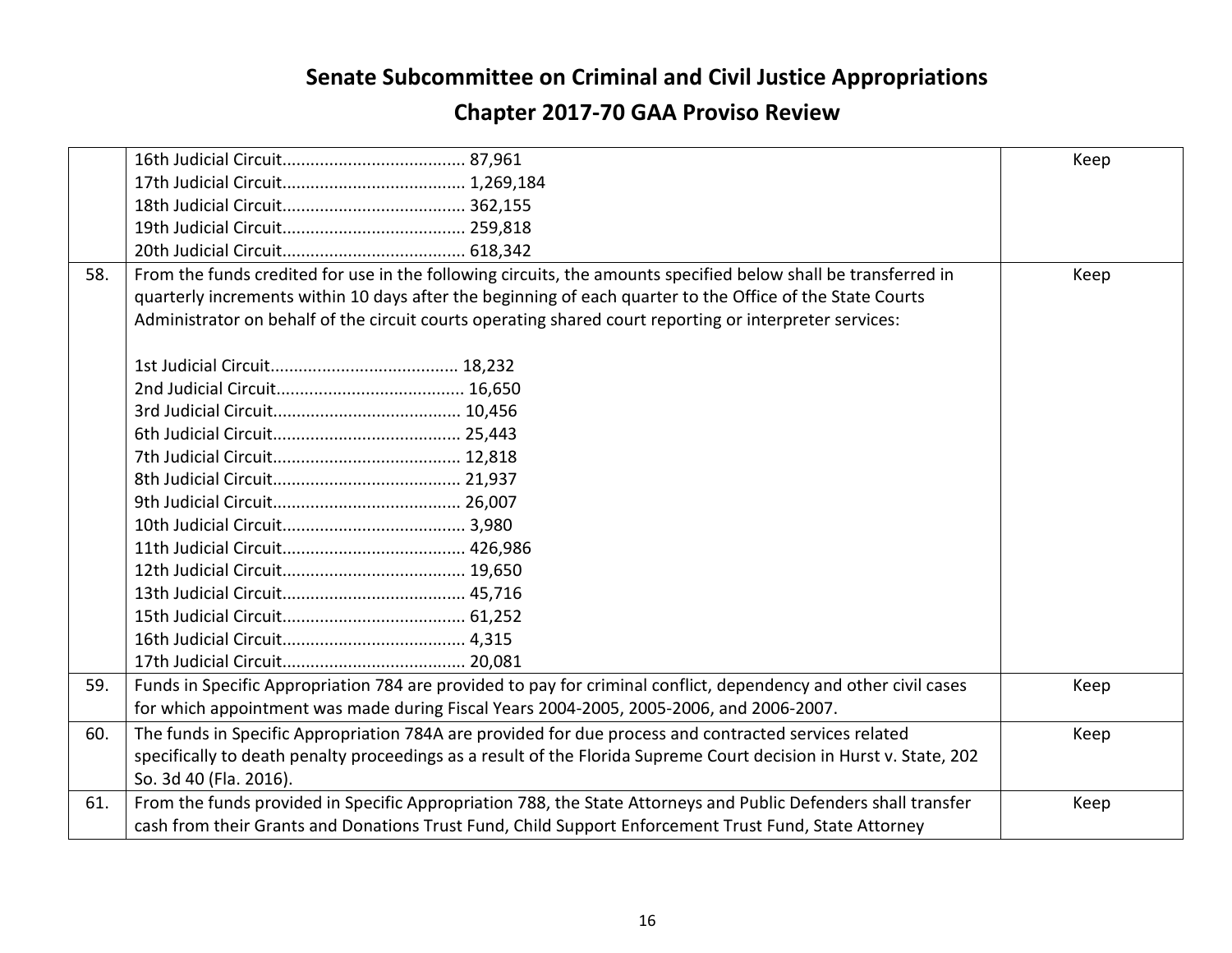|     | Revenue Trust Fund, Public Defender Revenue Trust Fund, and Indigent Criminal Defense Trust Fund, in<br>proportion to their positions funded from these sources, to the Justice Administrative Commission to pay the | Keep |
|-----|----------------------------------------------------------------------------------------------------------------------------------------------------------------------------------------------------------------------|------|
|     | Human Resources Services contract in the Department of Management Services.                                                                                                                                          |      |
| 62. | Funds and positions in Specific Appropriations 790 through 799 shall first be used to represent children involved                                                                                                    | Keep |
|     | in dependency proceedings. Once all children in dependency proceedings are represented, the funds may be                                                                                                             |      |
|     | used to represent children in other proceedings as authorized by law.                                                                                                                                                |      |
| 63. | From the funds in Specific Appropriation 794, \$100,000 in recurring general revenue funds shall be used to                                                                                                          | Keep |
|     | support the Voices for Children Foundation in Miami-Dade County (recurring base appropriations project).                                                                                                             |      |
| 64. | The Prosecution Coordination Office's budgeting, legal, training and education needs may be funded by each                                                                                                           | Keep |
|     | State Attorney's office within the funds provided in Specific Appropriations 800 through 928. Funding for this                                                                                                       |      |
|     | office shall not exceed \$450,000 from the State Attorney's Revenue Trust Fund.                                                                                                                                      |      |
| 65. | From the positions and funds appropriated from the Grants and Donations Trust Fund in Specific Appropriations                                                                                                        | Keep |
|     | 818, 852, 865, 878, 890, 903, and 923, \$1,911,682 is provided to prosecute insurance fraud cases and \$604,104                                                                                                      |      |
|     | is provided to prosecute workers compensation insurance fraud cases, as follows:                                                                                                                                     |      |
|     |                                                                                                                                                                                                                      |      |
|     | <b>Insurance Fraud Cases</b>                                                                                                                                                                                         |      |
|     | Fourth Judicial Circuit (3 positions) 250,818                                                                                                                                                                        |      |
|     | Ninth Judicial Circuit (5 positions) 431,719                                                                                                                                                                         |      |
|     | Eleventh Judicial Circuit (5 positions) 614,038                                                                                                                                                                      |      |
|     | Thirteenth Judicial Circuit (2 positions) 152,179                                                                                                                                                                    |      |
|     | Fifteenth Judicial Circuit (2 positions) 160,242                                                                                                                                                                     |      |
|     | Seventeenth Judicial Circuit (2 positions) 160,242                                                                                                                                                                   |      |
|     | Twentieth Judicial Circuit (2 positions) 142,444                                                                                                                                                                     |      |
|     | Prosecution of Workers Compensation Insurance Fraud                                                                                                                                                                  |      |
|     | Eleventh Judicial Circuit (2 positions) 147,724                                                                                                                                                                      |      |
|     | Thirteenth Judicial Circuit (2 positions) 137,852                                                                                                                                                                    |      |
|     | Fifteenth Judicial Circuit (2 positions) 159,264                                                                                                                                                                     |      |
|     | Seventeenth Judicial Circuit (2 positions) 159,264                                                                                                                                                                   |      |
| 66. | Beginning July 1, 2017, the Department of Financial Services shall release 25 percent of the funds to each state                                                                                                     | Keep |
|     | attorney's office. Prior to subsequent quarterly fund releases, each state attorney's office must submit the                                                                                                         |      |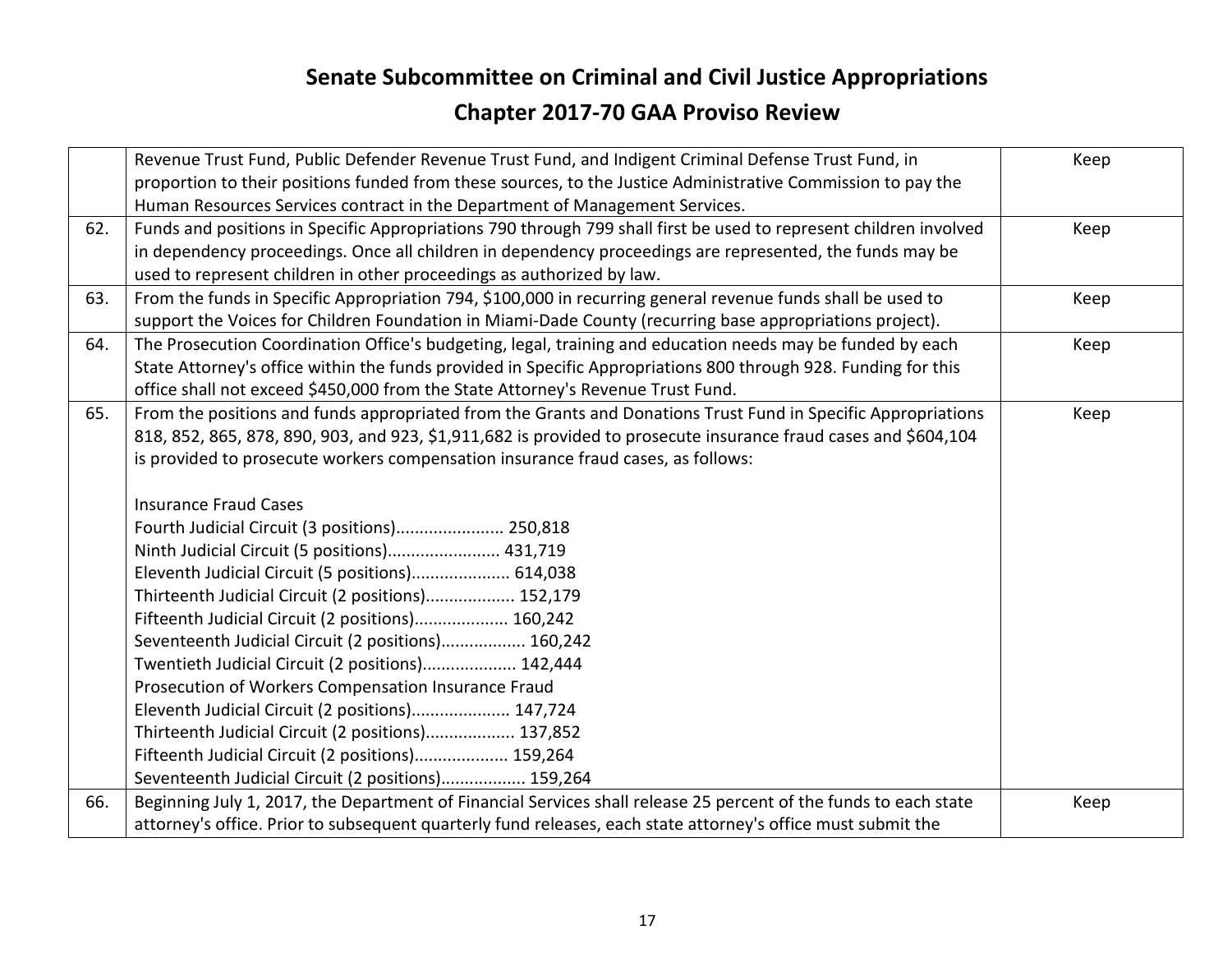|     | following caseload data to the Department of Financial Services: the percentage of cases prosecuted of the total<br>number of cases referred by the department; the number of cases not prosecuted and the reasons prosecution | Keep   |
|-----|--------------------------------------------------------------------------------------------------------------------------------------------------------------------------------------------------------------------------------|--------|
|     | was not pursued; the staff assigned to each case; expenditures made; and the current status of each case. The                                                                                                                  |        |
|     | Department of Financial Services shall determine if case activity warrants the continued release of funds.                                                                                                                     |        |
| 67. | The Public Defenders Coordination Office's budgeting, legal, training, and education needs may be funded by                                                                                                                    | Keep   |
|     | each Public Defender's office within the funds provided in Specific Appropriations 929 through 1051. Funding for                                                                                                               |        |
|     | this office shall not exceed \$450,000 from the Indigent Criminal Defense Trust Fund.                                                                                                                                          |        |
| 68. | Each Public Defender Office must submit the caseload report developed by the association on a quarterly basis                                                                                                                  | Keep   |
|     | to the Florida Public Defender Association and the Justice Administrative Commission.                                                                                                                                          |        |
| 69. | The funds in Specific Appropriation 960A are provided to Vincent Academy of the Adventure Coast, Inc., for the                                                                                                                 | Delete |
|     | construction of a life skills center in Hernando County (HB 4083).                                                                                                                                                             |        |
|     |                                                                                                                                                                                                                                |        |
| 70. | DEPARTMENT OF JUVENILE JUSTICE                                                                                                                                                                                                 | Keep   |
|     | From the funds in Specific Appropriations 1104 through 1184A, the Department of Juvenile Justice must, before                                                                                                                  |        |
|     | implementing any departmental reorganization plans, submit its proposal to the Governor's Office of Policy and                                                                                                                 |        |
|     | Budget and to the Legislative Budget Commission for approval.                                                                                                                                                                  |        |
| 71. | From the funds in Specific Appropriations 1104 through 1184A, the Department of Juvenile Justice may work                                                                                                                      | Keep   |
|     | within its existing budget, including applicable grants, to implement any corrective action plan that is developed                                                                                                             |        |
|     | as the result of a Prison Rape Elimination Act audit conducted in accordance with Title 23, Part 115 of the Code                                                                                                               |        |
|     | of Federal Regulations. The department may request additional resources required through the Legislative                                                                                                                       |        |
|     | Budget Request process as defined in chapter 216, Florida Statutes.                                                                                                                                                            |        |
| 72. | From the funds in Specific Appropriations 1104 through 1184A, the Department of Juvenile Justice shall conduct                                                                                                                 | Keep   |
|     | a comprehensive statewide review of county-level data, including a gap analysis of services and programs                                                                                                                       |        |
|     | available across all counties in the state, to evaluate the implementation of juvenile justice policies at the county                                                                                                          |        |
|     | level. As the result of such review, the department shall prepare a report that includes benchmarking of                                                                                                                       |        |
|     | counties' performance on factors that demonstrate how a county is supporting the department's strategic goals                                                                                                                  |        |
|     | of preventing and diverting more youth from entering the juvenile justice system; providing appropriate, less                                                                                                                  |        |
|     | restrictive, community-based sanctions and services; reserving serious sanctions for youth who pose the greatest                                                                                                               |        |
|     | risk to public safety; and focusing on rehabilitation. The report shall also include recommendations and                                                                                                                       |        |
|     | strategies that can be implemented by the department or counties to address any identified deficiencies and to                                                                                                                 |        |
|     | assist in developing a statewide, coordinated response across all of Florida's communities to support the                                                                                                                      |        |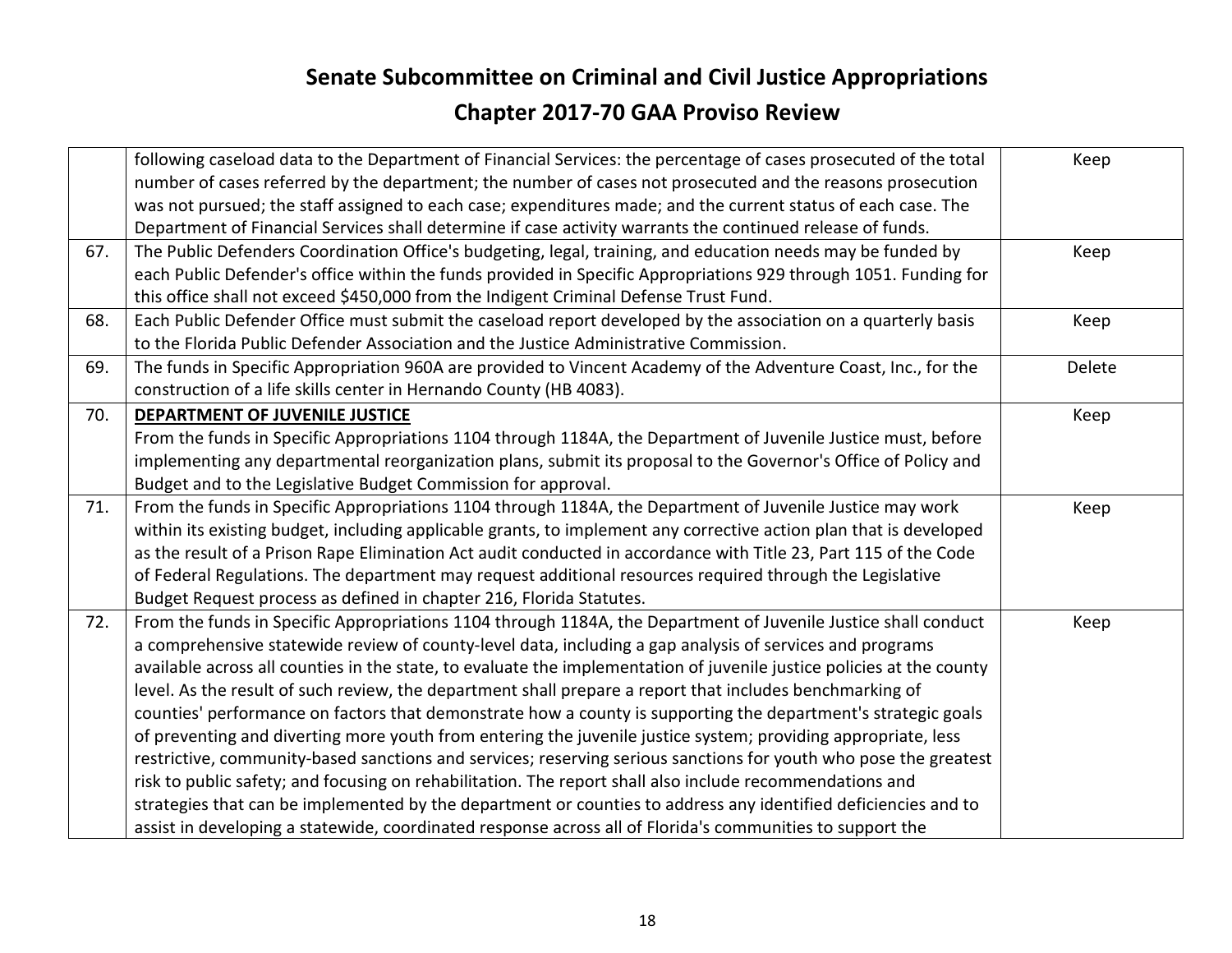|     | department's strategic goals. A copy of the report shall be submitted to the Governor, President of the Senate,<br>and Speaker of the House of Representatives by January 1, 2018.                                                                                                                                                                                                                                                                                                                                                                                                                                                                                                                                                                                                                                                                                                                                                                                  | Keep   |
|-----|---------------------------------------------------------------------------------------------------------------------------------------------------------------------------------------------------------------------------------------------------------------------------------------------------------------------------------------------------------------------------------------------------------------------------------------------------------------------------------------------------------------------------------------------------------------------------------------------------------------------------------------------------------------------------------------------------------------------------------------------------------------------------------------------------------------------------------------------------------------------------------------------------------------------------------------------------------------------|--------|
| 73. | From the funds provided in Specific Appropriations 1104 through 1184A, the Department of Juvenile Justice shall<br>submit quarterly reports on all travel related to training, seminars, workshops, conferences, or similarly<br>purposed travel that was completed by senior management employees and division or program directors. Each<br>quarterly report shall include the following information: (a) employee name, (b) position title, (c) purpose of<br>travel, (d) dates and location of travel, (e) confirmation of agency head authorization if required by SB 2502, and<br>(f) total travel cost. The report shall be submitted to the chair of the Senate Committee on Appropriations, the<br>chair of the House of Representatives Appropriations Committee, and the Executive Office of the Governor. The<br>first report shall be submitted on July 15, 2017, for the period of April 1, 2017, through June 30, 2017, and<br>quarterly thereafter. | Delete |
| 74. | Funds in Specific Appropriation 1116A are provided for the Seminole County Juvenile Detention Center (HB<br>4223)                                                                                                                                                                                                                                                                                                                                                                                                                                                                                                                                                                                                                                                                                                                                                                                                                                                   | Delete |
| 75. | For all appropriations specifically identified in proviso in Specific Appropriations 1121 and 1124, the Department<br>of Juvenile Justice shall submit a report on the current status of the project or program to the chair of the Senate<br>Appropriations Committee and the chair of the House Appropriations Committee by December 1, 2017. The<br>report shall list all performance measures and indicate whether the contractor is meeting each measure.                                                                                                                                                                                                                                                                                                                                                                                                                                                                                                      | Revise |
| 76. | Funds in Specific Appropriation 1121 are provided for services to youth at risk of commitment who are eligible to<br>be placed in evidence-based and other alternative programs for family therapy services. These services shall be<br>provided as an alternative to commitment. The Department of Juvenile Justice and each participating court may<br>jointly develop criteria to identify youth appropriate for diversion into the Redirections Program.                                                                                                                                                                                                                                                                                                                                                                                                                                                                                                        | Keep   |
| 77. | From the funds in Specific Appropriation 1121, \$750,000 in nonrecurring general revenue funds is provided for<br>Parenting with Love and Limits (PLL) to support three PLL teams located in the northern region, central region<br>and the southern regions of the state (Senate Form 1403).                                                                                                                                                                                                                                                                                                                                                                                                                                                                                                                                                                                                                                                                       | Delete |
| 78. | From the funds in Specific Appropriation 1124, the Department of Juvenile Justice may contract for services<br>consistent with the department's Juvenile Detention Alternative Initiative (JDAI) and the Annie E. Casey<br>Foundation to divert youth from secure detention to alternative community-based services. These services<br>should be designed using in-home and community advocacy to reduce the need for more expensive restrictive<br>placements, build community capacity to reduce recidivism, create supported work opportunities for youth, and<br>improve community safety.                                                                                                                                                                                                                                                                                                                                                                      | Keep   |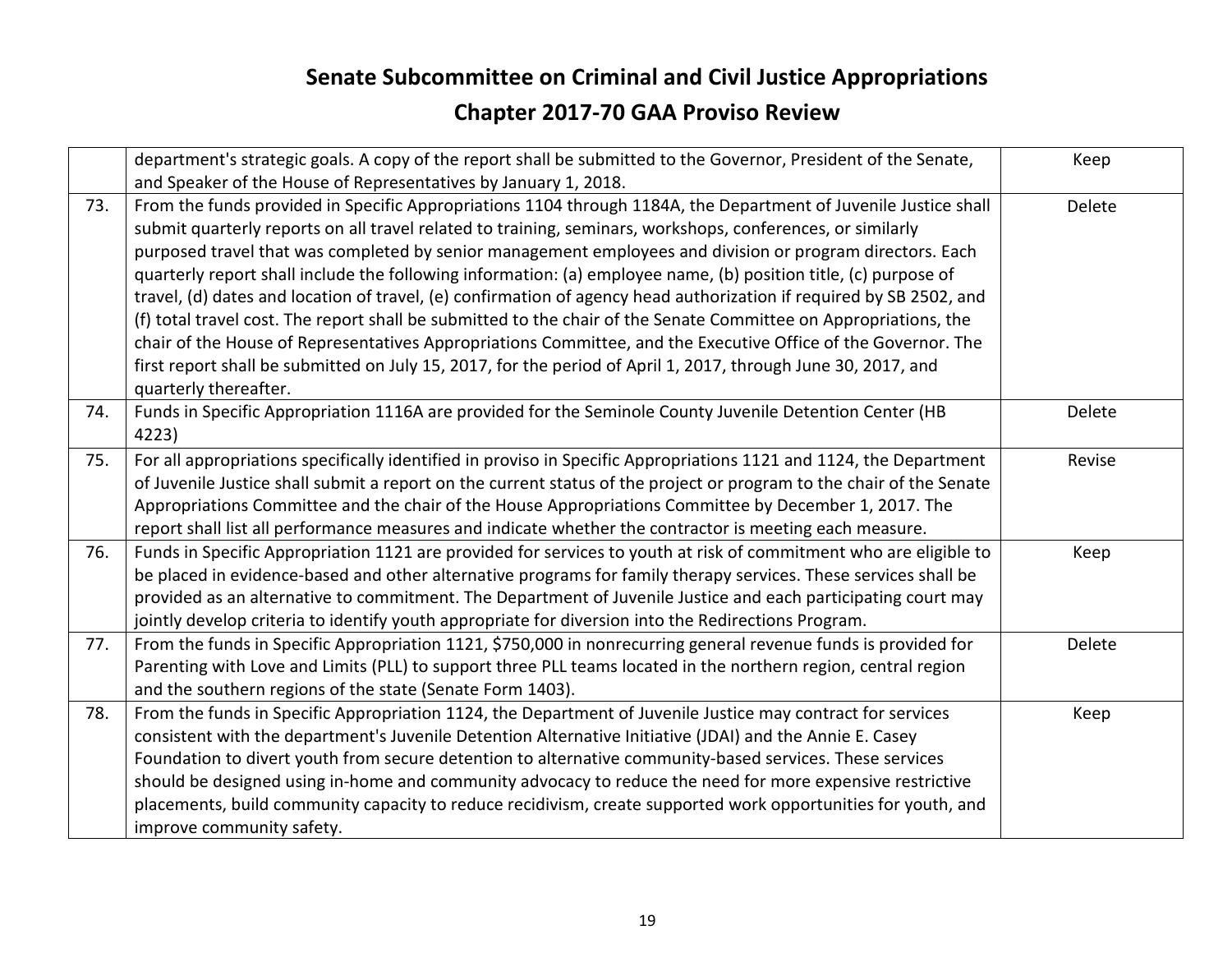| 79. | From the funds in Specific Appropriation 1124, \$2,250,000 in recurring general revenue funds is provided for the  | Keep   |
|-----|--------------------------------------------------------------------------------------------------------------------|--------|
|     | AMIKids gender specific program, of which \$750,000 is provided for the AMIKids gender specific program in Clay    |        |
|     | County (recurring base appropriations project) and \$750,000 is provided for the AMIKids gender specific           |        |
|     | program in Hillsborough County (recurring base appropriations project).                                            |        |
| 80. | From the funds in Specific Appropriation 1124, \$3,000,000 in nonrecurring general revenue funds is provided for   | Delete |
|     | the AMIKids Family Centric Program (HB 2959).                                                                      |        |
| 81. | From the funds in Specific Appropriations 1157 through 1171, the Department of Juvenile Justice shall provide a    | Keep   |
|     | monthly residential resource utilization report that identifies operating capacity, current placements, vacant     |        |
|     | placements, number of youth awaiting placement, and the percent of use for all residential commitment beds.        |        |
|     | The department may increase or decrease beds or overlay services provided that the change will better serve        |        |
|     | taxpayers and the youth under its care. Notification and justification of changes will be provided to the          |        |
|     | Governor's Office of Policy and Budget, chair of the Senate Appropriations Committee, and chair of the House       |        |
|     | Appropriations Committee prior to implementing any change.                                                         |        |
| 82. | From the funds in Specific Appropriations 1157 through 1171, in selecting a private provider for operation of      | Keep   |
|     | secure and non-secure residential programs, the Department of Juvenile Justice must consider the provider's        |        |
|     | history of performance of services in other jurisdictions as well as its performance of services in Florida. The   |        |
|     | department must also provide a report of serious incidents to the Governor, President of the Senate, and           |        |
|     | Speaker of the House of Representatives on no less than a quarterly basis. The report must include, at a           |        |
|     | minimum: the number of incidents and allegations of staff abuse or abuse by another child, including whether or    |        |
|     | not an allegation was substantiated; descriptions of incidents or allegations of such abuse that resulted in       |        |
|     | physical injury or significant psychological trauma, or that involved deprivation of food, water, or medical care; |        |
|     | and the failure of a provider to report incidents or allegations within required timeframes established by the     |        |
|     | department. In addition, the department must conduct an independent review of each out-of-state provider           |        |
|     | before issuing a new contract. The report must be organized so that the incidents and allegations relating to a    |        |
|     | particular facility and to a particular provider can be readily ascertained. The department must also immediately  |        |
|     | report the death or serious bodily injury of a youth in a secure or non-secure residential program to the          |        |
|     | Governor, President of the Senate, and Speaker of the House of Representatives, and may make any additional        |        |
|     | reports that it determines to be appropriate based upon the seriousness of an incident or allegation.              |        |
| 83. | From the funds in Specific Appropriations 1177, \$1,400,000 in nonrecurring general revenue funds is provided to   | Delete |
|     | operate a 62-slot PACE Center for Girls Program in Hernando County to serve at-risk middle and high school girls   |        |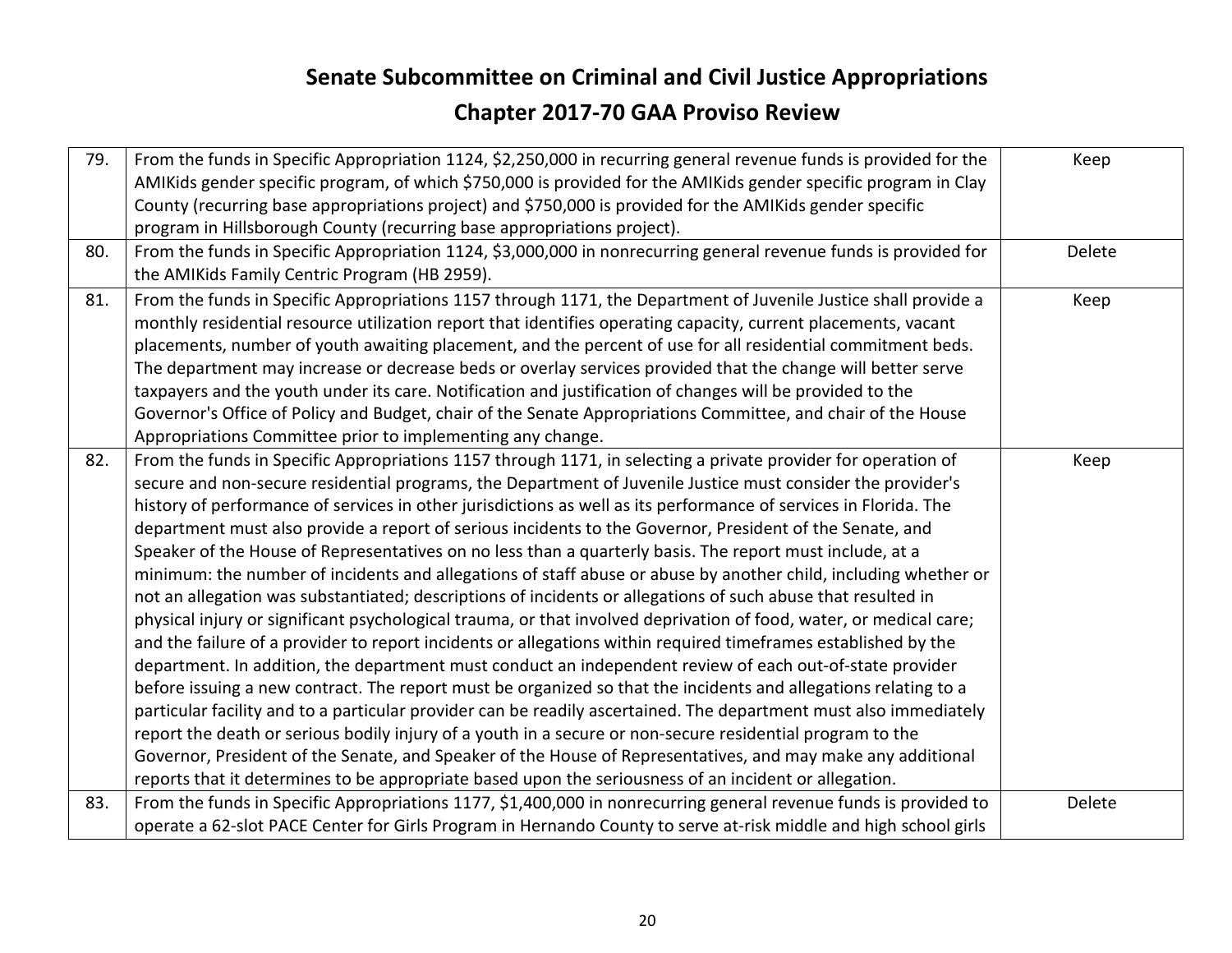|     | (Senate Form 1286).                                                                                                                                                                                                                                                                                                                                                                                                                                       | Delete |
|-----|-----------------------------------------------------------------------------------------------------------------------------------------------------------------------------------------------------------------------------------------------------------------------------------------------------------------------------------------------------------------------------------------------------------------------------------------------------------|--------|
| 84. | From the funds in Specific Appropriations 1177, \$1,400,000 in nonrecurring general revenue funds is provided<br>for PACE Center for Girls Program to serve at-risk middle and high school girls (Senate Form 1287).                                                                                                                                                                                                                                      | Delete |
| 85. | For each project or program specifically identified in proviso in Specific Appropriation 1180, the Department of<br>Juvenile Justice shall submit a report on the current status of the project or program to the chair of the Senate<br>Appropriations Committee and the chair of the House Appropriations Committee by December 1, 2017. The<br>report shall list all performance measures and indicate whether the contractor is meeting each measure. | Keep   |
| 86. | From the funds in Specific Appropriation 1180, \$36,000 in recurring general revenue funds is provided for Pasco<br>Association of Challenged Kids Summer Camp (recurring base appropriations project).                                                                                                                                                                                                                                                   | Keep   |
| 87. | From the funds in Specific Appropriation 1180, \$150,000 in nonrecurring general revenue funds is provided for<br>the Wayman Community Development At-Risk Services Program. The program will serve at-risk youth and their<br>families in the highest juvenile crime areas in Duval County (Senate Form 1701).                                                                                                                                           | Delete |
| 88. | From the funds in Specific Appropriation 1180, \$250,000 in nonrecurring general revenue funds is provided to<br>the Clay County Youth Alternative SWEAT Program (HB 3103).                                                                                                                                                                                                                                                                               | Delete |
| 89. | From the funds in Specific Appropriation 1180, \$375,000 in nonrecurring general revenue funds is provided to<br>the Delores Barr Weaver Policy Center for the Continuity of Care Model delinquency prevention program (HB<br>$2165$ ).                                                                                                                                                                                                                   | Delete |
| 90. | From the funds in Specific Appropriations 1180, \$500,000 in nonrecurring general revenue funds are provided<br>for the Florida Alliance of Boys and Girls Clubs (Senate Form 1472).                                                                                                                                                                                                                                                                      | Delete |
| 91. | From the funds in Specific Appropriations 1180, \$600,000 in nonrecurring general revenue funds and \$400,000 in<br>nonrecurring Grants and Donations Trust Fund are provided for Big Brothers Big Sisters of Florida (Senate Form<br>2180).                                                                                                                                                                                                              | Delete |
| 92. | From the funds in Specific Appropriations 1180, \$150,000 in nonrecurring Grants and Donations Trust Fund is<br>provided to the Youth Advocate Program in Pinellas County. The program shall provide wraparound and support<br>services to help prevent high-risk youth from entering Department of Juvenile Justice's residential programs<br>(Senate Form 1302).                                                                                        | Delete |
| 93. | From the funds in Specific Appropriations 1180, \$50,000 in nonrecurring general revenue funds and \$200,000 in<br>nonrecurring Grants and Donations Trust Fund is provided to the City of West Park for a Youth Crime Prevention                                                                                                                                                                                                                         | Delete |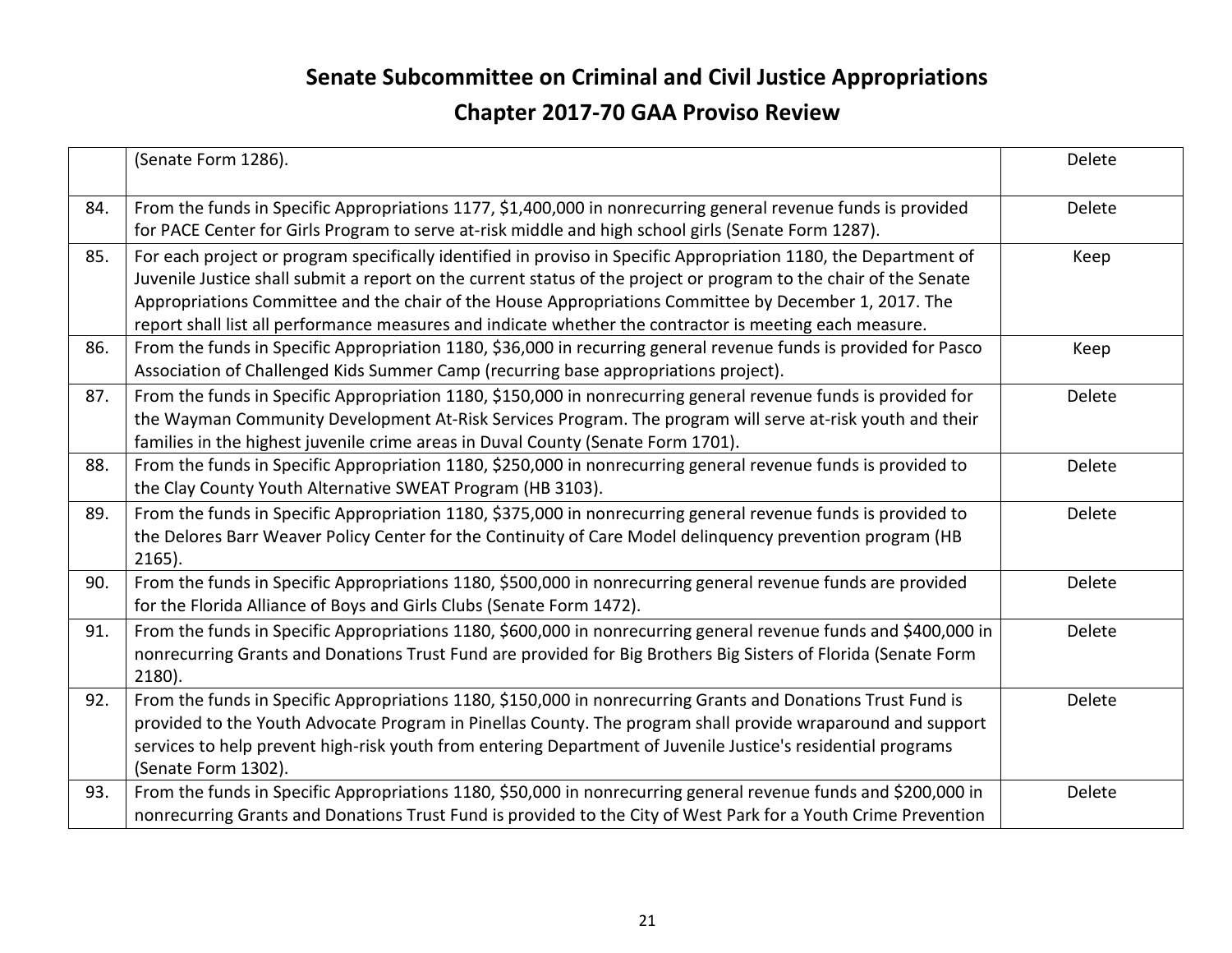|     | Program to reduce truancy, juvenile crime, teenage pregnancy, and alcohol and drug abuse (Senate Form 1601).                                                                                                                                                                                                                                                                                                                                                                                                                                                                                                                                                                                                                                                               | Delete |
|-----|----------------------------------------------------------------------------------------------------------------------------------------------------------------------------------------------------------------------------------------------------------------------------------------------------------------------------------------------------------------------------------------------------------------------------------------------------------------------------------------------------------------------------------------------------------------------------------------------------------------------------------------------------------------------------------------------------------------------------------------------------------------------------|--------|
| 94  | From the funds in Specific Appropriation 1182, the Department of Juvenile Justice shall not expend more than<br>\$150,000 in recurring general revenue funds for physically secure placements for youths being served by the<br>Children-In-Need of Services/Families-In-Need of Services (CINS/FINS) program.                                                                                                                                                                                                                                                                                                                                                                                                                                                             | Keep   |
| 95  | Additionally, the CINS/FINS provider shall demonstrate that it has considered local, non-traditional, non-<br>residential delinquency prevention service providers including, but not limited to, grassroots organizations,<br>community, and faith-based organizations, to subcontract and deliver non-residential CINS/FINS services to<br>eligible youth as defined in chapter 984 and section 1003.27, Florida Statutes, to include areas with high ratios of<br>juvenile arrests per youth 10 to 17 years of age. Such services may be offered throughout the judicial circuit<br>served by the CINS/FINS provider.                                                                                                                                                   | Keep   |
| 96  | From the funds in Specific Appropriations 1182, \$200,000 from nonrecurring funds from the Grants and<br>Donations Trust Fund is provided to Outward Bound for prevention and intervention services (Senate Form<br>1703).                                                                                                                                                                                                                                                                                                                                                                                                                                                                                                                                                 | Delete |
| 97  | From the funds in Specific Appropriations 1183A, \$800,000 in nonrecurring Grants and Donations Trust Fund, the<br>Prodigy Program shall include at least two of the four at-risk domains of the Department of Juvenile Justice's risk<br>factors when placing a youth into a prevention, intervention or diversion program. In addition, each youth who<br>enters the program shall be tracked by the department's Juvenile Justice Information System (JJIS) or Prevention<br>Web system. In addition, the Prodigy Program shall contract with a consultant to track arrests or re-arrests for<br>prevention, intervention, and diversion youth for 12 months after completing the program and submit the<br>results to the department semi-annually (Senate Form 2194). | Delete |
| 98  | From the funds in Specific Appropriations 1183A, \$200,000 from nonrecurring Grants and Donation Trust Fund<br>shall be used to operate the Prodigy Site for at-risk youth in Pasco County in the Lacoochee-Trilby Community<br>Center in collaboration with the Boys and Girls Club (Senate Form 2134).                                                                                                                                                                                                                                                                                                                                                                                                                                                                   | Delete |
| 99. | <b>FLORIDA DEPARTMENT OF LAW ENFORCEMENT</b><br>From the funds provided in Specific Appropriations 1185 through 1285, the Department of Law Enforcement<br>shall submit quarterly reports on all travel related to training, seminars, workshops, conferences, or similarly<br>purposed travel that was completed by senior management employees and division or program directors. Each<br>quarterly report shall include the following information: (a) employee name, (b) position title, (c) purpose of<br>travel, (d) dates and location of travel, (e) confirmation of agency head authorization if required by SB 2502, and                                                                                                                                         | Delete |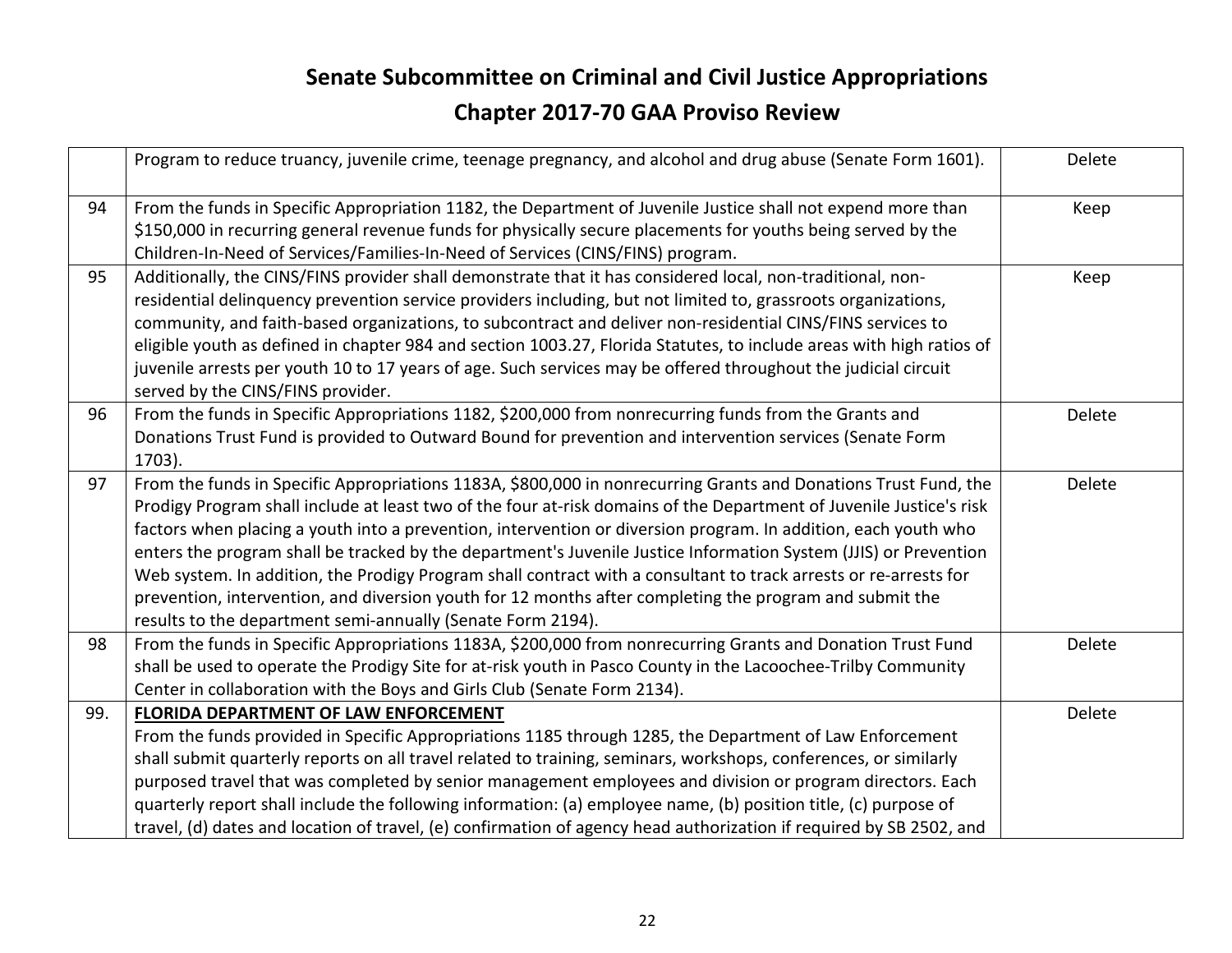|      | (f) total travel cost. The report shall be submitted to the chair of the Senate Committee on Appropriations, the<br>chair of the House of Representatives Appropriations Committee, and the Executive Office of the Governor. The<br>first report shall be submitted on July 15, 2017, for the period of April 1, 2017, through June 30, 2017, and<br>quarterly thereafter.                                                                                                                        | Delete |
|------|----------------------------------------------------------------------------------------------------------------------------------------------------------------------------------------------------------------------------------------------------------------------------------------------------------------------------------------------------------------------------------------------------------------------------------------------------------------------------------------------------|--------|
| 100. | From the funds in Specific Appropriation 1217, the Department of Law Enforcement is authorized to distribute<br>10,000 rape kits to local law enforcement agencies and rape crisis centers statewide at no cost. In addition, the<br>department is authorized to use additional federal funds and any other available funds contained in Specific<br>Appropriation 1217 for the purpose of processing rape kits, including the backlog of non-suspect rape cases.                                  | Keep   |
| 101. | From the funds in Specific Appropriations 1226 through 1239A, the Department of Law Enforcement shall<br>investigate all deaths of inmates who are in the custody of the Department of Corrections.                                                                                                                                                                                                                                                                                                | Keep   |
| 102. | From the funds in Specific Appropriations 1226 through 1239A, within existing and any new resources, the<br>Department of Law Enforcement shall, with the agreement of the head of the local law enforcement agency,<br>investigate all use of force incidents that occur within the state and that result in death or serious bodily injury.<br>This requirement applies to uses of force by a law enforcement officer or a correctional officer as those terms<br>are defined in s. 943.10, F.S. | Keep   |
| 103. | From the funds provided in Specific Appropriation 1228 from the Forfeiture and Investigative Support Trust<br>Fund, up to \$25,000 per case, but not exceeding \$150,000 in total for all cases, may be expended for rewards<br>leading to the capture of fugitives, if such funds are available.                                                                                                                                                                                                  | Keep   |
| 104. | The funds in Specific Appropriation 1233, are provided for funding a recurring base appropriations project, A<br>Child is Missing program.                                                                                                                                                                                                                                                                                                                                                         | Keep   |
| 105. | For each project or program specifically identified in proviso in Specific Appropriation 1234, the Department of<br>Law Enforcement shall submit a report on the current status of the project or program to the chair of the Senate<br>Appropriations Committee and the chair of the House Appropriations Committee. The report shall list all<br>performance measures and indicate whether the contractor is meeting each measure and is due by January 1,<br>2018.                              | Keep   |
| 106. | From the funds in Specific Appropriations 1234, \$350,000 in nonrecurring general revenue funds is provided to<br>the City of Fort Myers for a community violence reduction initiative to engage the National Network for Safe<br>Communities to develop strategies to reduce violent crime in the community (HB 2555).                                                                                                                                                                            | Delete |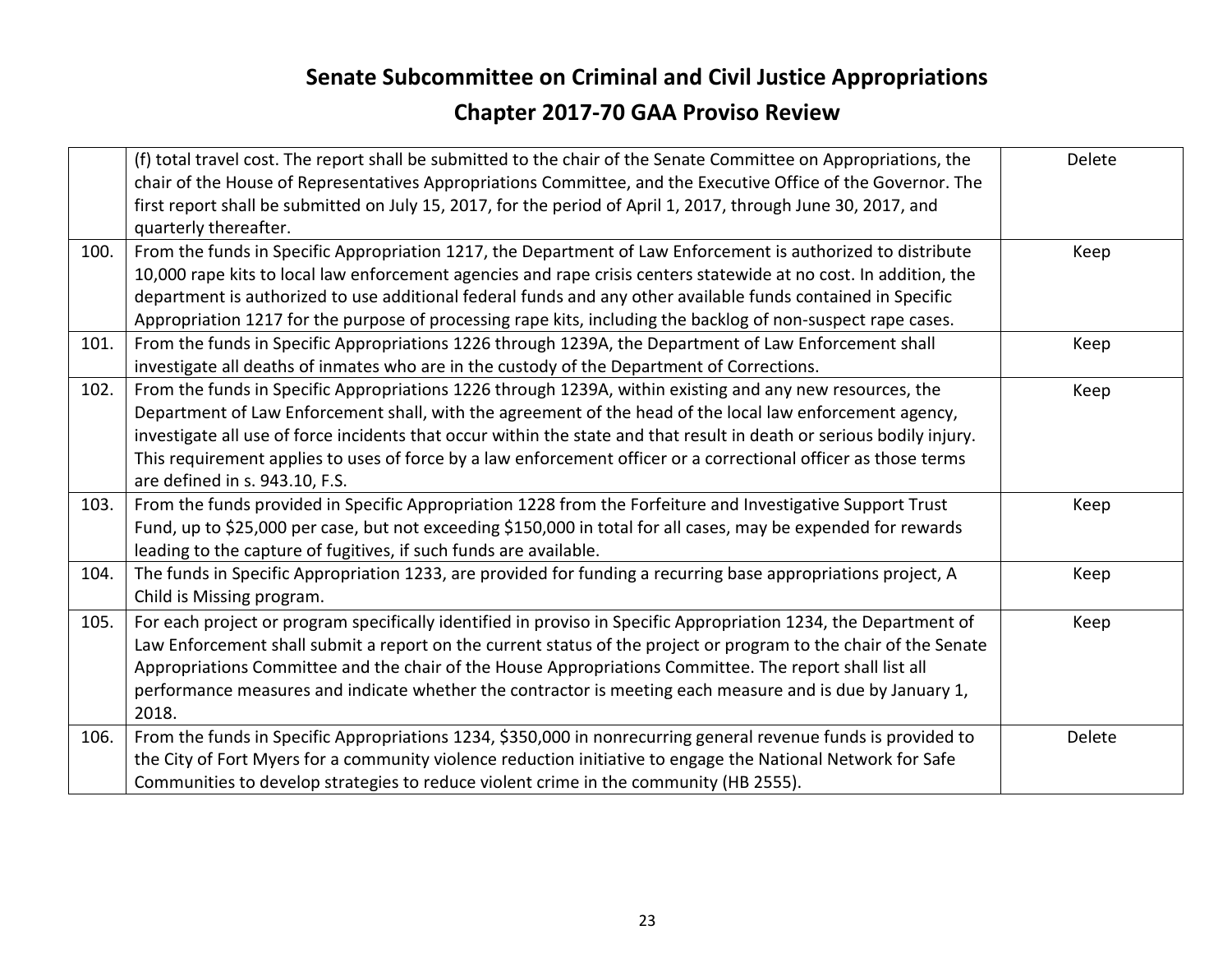| 107. | From the funds in Specific Appropriations 1234, \$163,000 in nonrecurring general revenue funds is provided to<br>purchase a bomb squad rapid response vehicle for the Sheriff's Foundation of Broward County, Inc. (Senate Form<br>1056).                                                                                                                                                                                                                   | Delete |
|------|--------------------------------------------------------------------------------------------------------------------------------------------------------------------------------------------------------------------------------------------------------------------------------------------------------------------------------------------------------------------------------------------------------------------------------------------------------------|--------|
| 108. | From the funds in Specific Appropriation 1234, \$250,000 in nonrecurring general revenue funds is provided to<br>the Jacksonville Sheriff's Office for Community Oriented Policing Services (HB 2781). The funds shall provide new<br>law enforcement officers in areas where gangs and other criminals have created the most serious spikes in<br>violence and murder.                                                                                      | Delete |
| 109. | From the funds in Specific Appropriation 1234, \$75,000 in nonrecurring general revenue funds is provided to<br>Project Cold Case, Inc. (HB 4047).                                                                                                                                                                                                                                                                                                           | Delete |
| 110. | From the funds in Specific Appropriations 1234, \$372,509 in nonrecurring general revenue funds is provided to<br>the Martin County Sheriff's Office for a Crisis Response Unit (HB 2293). The funds shall provide assistance to<br>officers in assessing situations involving mental illness and substance abuse law enforcement calls.                                                                                                                     | Delete |
| 111. | From the funds in Specific Appropriations 1234, \$150,000 in nonrecurring general revenue funds is provided to<br>the Jackson County Sheriff's Office to purchase an updated computer aided dispatch system (Senate Form 1046).                                                                                                                                                                                                                              | Delete |
| 112. | From the funds in Specific Appropriations 1234, \$20,000 in nonrecurring general revenue funds is provided to<br>the Village of Biscayne Park (HB 3241). The funds shall provide public safety equipment to detect and deter<br>criminal activity.                                                                                                                                                                                                           | Delete |
| 113. | From the funds in Specific Appropriation 1234, \$325,000 in nonrecurring general revenue is provided to the City<br>of Jacksonville to implement a Shot-Spotter two-year Pilot Program (HB 2703). The funds shall provide a sensor<br>based technology that detects, locates and alerts on all outdoor urban gunfire on a real time and precise basis.                                                                                                       | Delete |
| 114. | From the funds in Specific Appropriations 1234, \$150,000 in nonrecurring general revenue funds is provided to<br>the Pasco County Sheriff's Office for a Post-Traumatic Stress Disorder (PTSD) Pilot Program (HB 3575).                                                                                                                                                                                                                                     | Delete |
| 115. | From the funds in Specific Appropriation 1234, \$700,000 in nonrecurring general revenue fund is provided to the<br>Miami Police Department's Advanced Crime Reporting and Analytics App (HB 3269). The funds shall be used to<br>develop an app to reduce crime and drug use in Little Havana, Liberty City, and Overtown.                                                                                                                                  | Delete |
| 116. | From the funds in Specific Appropriation 1234, \$728,378 in nonrecurring general revenue funds is provided to<br>the Palm Beach County Sheriff's Office for an Unmanned Aircraft System (UAS) program (HB 2933). The program<br>will use a UAS in emergency and law enforcement activities (including search and rescue, disaster assessment<br>and assistance, interdiction of drug and human trafficking activities, and situational awareness of a person | Delete |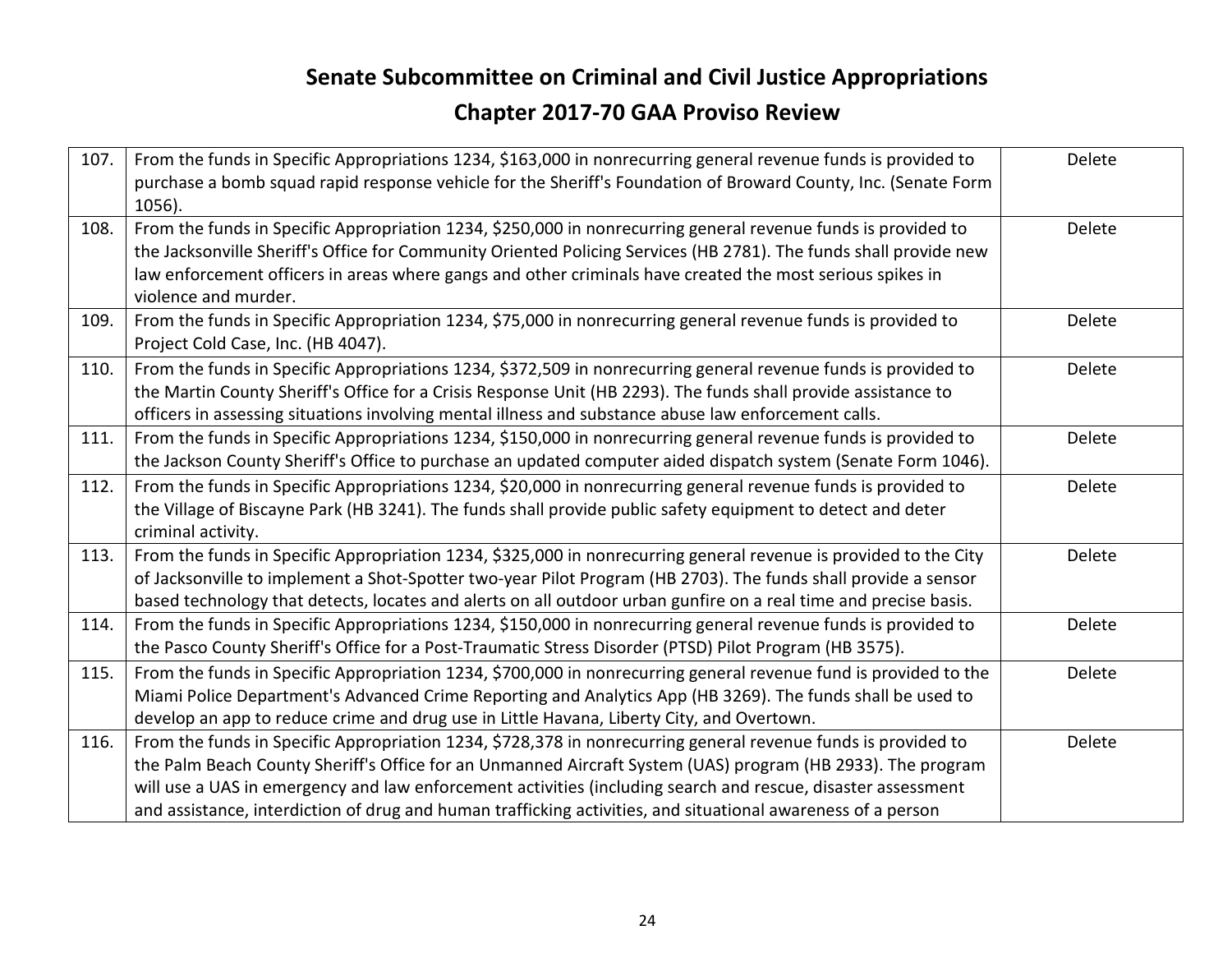|      | whose life is in imminent danger) with these operational activities limited to navigable bodies of water within 25<br>miles of the jurisdiction of the Palm Beach County Sheriff's Office.                                                                                                                                                                                                                      | Delete |
|------|-----------------------------------------------------------------------------------------------------------------------------------------------------------------------------------------------------------------------------------------------------------------------------------------------------------------------------------------------------------------------------------------------------------------|--------|
| 117. | From the funds in Specific Appropriation 1234, \$1,000,000 in nonrecurring general revenue funds is provided to<br>Florida State University Panama City to support participation of the Underwater Crime Scene Investigation<br>program in the Joint Agency In-Water Strike (JAWS) (HB 3633).                                                                                                                   | Delete |
| 118. | Funds in Specific Appropriation 1239A, are for the following fixed capital outlay projects:                                                                                                                                                                                                                                                                                                                     | Delete |
|      | Calhoun County Sheriff's Office Jail Kitchen/Administrative<br>Building Construction (HB 2299) 145,000<br>Liberty County Jail Safety Renovations (HB 2919) 145,000<br>City of Marianna Public Safety Administration                                                                                                                                                                                             |        |
|      |                                                                                                                                                                                                                                                                                                                                                                                                                 |        |
| 119. | From the funds in Specific Appropriation 1245 through 1265, the Department of Law Enforcement shall serve as<br>the lead Criminal Justice Information Systems coordinator and shall perform the functions necessary to allow<br>governmental entities to use a fully isolated cloud platform that complies with the Federal Bureau of<br>Investigation's Criminal Justice Information Services Security Policy. | Keep   |
| 120. | From the funds in Specific Appropriations 1276 through 1285, the Department of Law Enforcement shall develop<br>a process for the implementation of a single basic abilities examination for all applicants in a law enforcement or                                                                                                                                                                             | Delete |
|      | corrections recruit training program. The Department shall establish standards and criteria for acceptable exam<br>delivery and performance. The Criminal Justice Standards and Training Commission shall adopt a plan and rule to                                                                                                                                                                              |        |
|      | implement a single examination. The implementation plan shall be reported to the Governor, the President of<br>the Senate President, and the Speaker of the House of Representatives on or before December 1, 2017.                                                                                                                                                                                             |        |
| 121. | <b>DEPARTMENT OF LEGAL AFFAIRS</b>                                                                                                                                                                                                                                                                                                                                                                              | Delete |
|      | From the funds provided in Specific Appropriations 1286 through 1340, the Department of Legal Affairs shall                                                                                                                                                                                                                                                                                                     |        |
|      | submit quarterly reports on all travel related to training, seminars, workshops, conferences, or similarly                                                                                                                                                                                                                                                                                                      |        |
|      | purposed travel that was completed by senior management employees and division or program directors. Each                                                                                                                                                                                                                                                                                                       |        |
|      | quarterly report shall include the following information: (a) employee name, (b) position title, (c) purpose of                                                                                                                                                                                                                                                                                                 |        |
|      | travel, (d) dates and location of travel, (e) confirmation of agency head authorization if required by SB 2502, and                                                                                                                                                                                                                                                                                             |        |
|      | (f) total travel cost. The report shall be submitted to the chair of the Senate Committee on Appropriations, the                                                                                                                                                                                                                                                                                                |        |
|      | chair of the House of Representatives Appropriations Committee, and the Executive Office of the Governor. The                                                                                                                                                                                                                                                                                                   |        |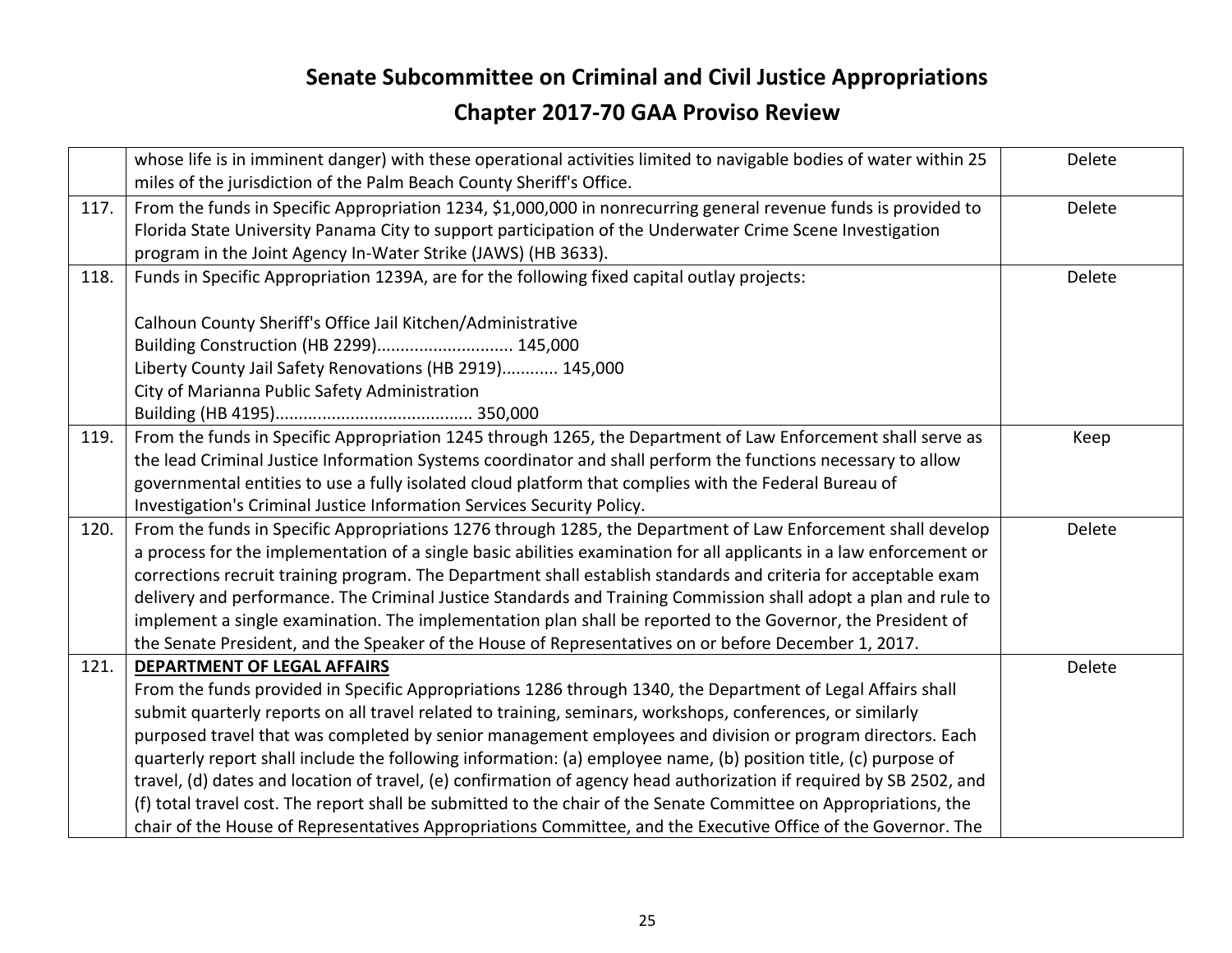|      | first report shall be submitted on July 15, 2017, for the period of April 1, 2017, through June 30, 2017, and<br>quarterly thereafter.                                                                                                                                                                                                                                                                                                                                                                                                                                                                                                                                                                                                                                                                                                                                                                                                                                                                                                                                                                                                        | Delete |
|------|-----------------------------------------------------------------------------------------------------------------------------------------------------------------------------------------------------------------------------------------------------------------------------------------------------------------------------------------------------------------------------------------------------------------------------------------------------------------------------------------------------------------------------------------------------------------------------------------------------------------------------------------------------------------------------------------------------------------------------------------------------------------------------------------------------------------------------------------------------------------------------------------------------------------------------------------------------------------------------------------------------------------------------------------------------------------------------------------------------------------------------------------------|--------|
| 122. | For all appropriations specifically identified in proviso in Specific Appropriations 1291 and 1292, the Department<br>of Legal Affairs shall submit a report on the current status of the project or program to the chair of the Senate<br>Appropriations Committee and the chair of the House Appropriations Committee. The report shall list all<br>performance measures and indicate whether the contractor is meeting each measure and is due by December 1,<br>2017.                                                                                                                                                                                                                                                                                                                                                                                                                                                                                                                                                                                                                                                                     | Keep   |
| 123. | From the funds in Specific Appropriation 1291, \$200,000 in recurring general revenue funds is provided for<br>Quigley House to provide services to victims of sexual and domestic violence (recurring base appropriations<br>project).                                                                                                                                                                                                                                                                                                                                                                                                                                                                                                                                                                                                                                                                                                                                                                                                                                                                                                       | Keep   |
| 124. | From the funds in Specific Appropriation 1291, \$500,000 in recurring general revenue funds is provided to the<br>Florida Council Against Sexual Violence (recurring base appropriations project). At least 95 percent of the funds<br>provided shall be distributed to certified rape crisis centers to provide services statewide for victims of sexual<br>assault.                                                                                                                                                                                                                                                                                                                                                                                                                                                                                                                                                                                                                                                                                                                                                                         | Keep   |
| 125. | From the funds in Specific Appropriation 1292, \$1,660,000 in recurring general revenue funds are provided to<br>the Monique Burr Foundation (MBF) Child Safety Matters Prevention Education program (recurring base<br>appropriations project).                                                                                                                                                                                                                                                                                                                                                                                                                                                                                                                                                                                                                                                                                                                                                                                                                                                                                              | Keep   |
| 126. | From the funds in Specific Appropriation 1292, \$800,000 from recurring general revenue funds are provided to<br>the Florida Sheriffs Association (recurring base appropriations project). These funds shall be used to enhance<br>Crisis Intervention Team (CIT) training for law enforcement and correctional officers in local sheriff's offices and<br>police departments. The training must include evidence-based approaches designed to improve the outcomes of<br>law enforcement interactions with persons who have mental health issues. Agencies who have conducted<br>minimal or no CIT training must be given priority for training. Local law enforcement agencies may use the funds<br>to pay necessary expenditures resulting from a demonstrated financial hardship that currently prevents officers<br>from receiving CIT training. Funds can also be provided to local community mental health providers to provide<br>additional CIT training in partnership with local law enforcement agencies. A maximum of \$75,000 of these funds<br>may be used by the Florida Sheriffs Association to hire a contract coordinator. | Delete |
| 127. | From funds in Specific Appropriation 1292, \$700,000 in recurring general revenue funds and \$500,000 from the<br>Federal Grants Trust Fund are provided for the Bridging Freedom Program in Pasco County to provide<br>individualized, holistic, therapeutic safe homes for children traumatized by child sex trafficking (recurring base                                                                                                                                                                                                                                                                                                                                                                                                                                                                                                                                                                                                                                                                                                                                                                                                    | Keep   |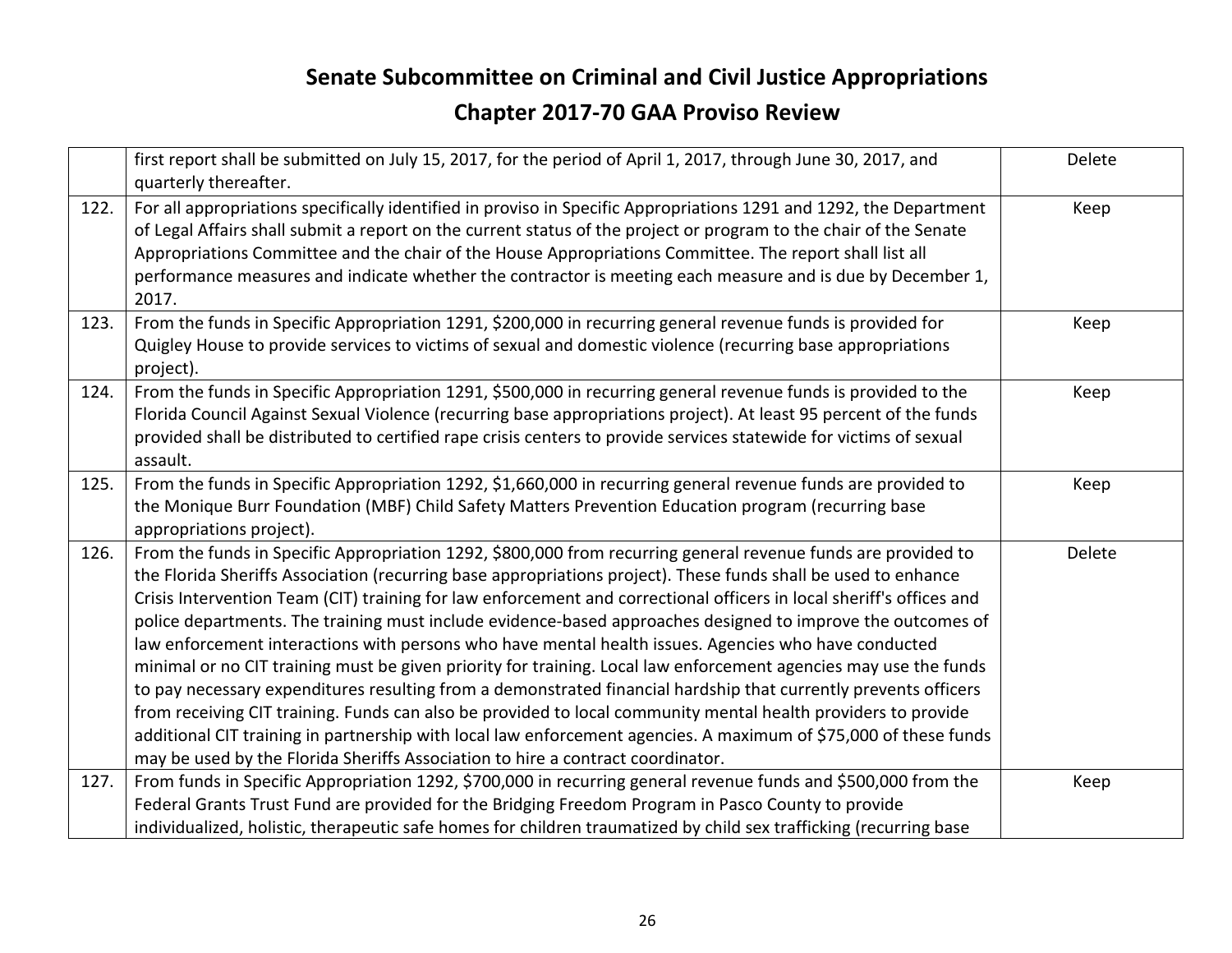|      | appropriations project).                                                                                                                                                                                                                                                                                                                                                                                                                                                                                                                                                                                                                                                                                                                                                                               | Keep   |
|------|--------------------------------------------------------------------------------------------------------------------------------------------------------------------------------------------------------------------------------------------------------------------------------------------------------------------------------------------------------------------------------------------------------------------------------------------------------------------------------------------------------------------------------------------------------------------------------------------------------------------------------------------------------------------------------------------------------------------------------------------------------------------------------------------------------|--------|
| 128. | From the funds in Specific Appropriation 1292, \$1,140,000 from nonrecurring general revenue funds are<br>provided to the Open Doors/ Voices for Florida (HB 2283).                                                                                                                                                                                                                                                                                                                                                                                                                                                                                                                                                                                                                                    | Delete |
| 129. | From the funds in Specific Appropriation 1292, \$1,050,000 in nonrecurring general revenue funds is provided to<br>Selah Freedom Sex Trafficking Programs and Services (HB 2463). The program shall be comprised of Teen<br>Prevention; Education and Awareness; Safe housing including, but not limited to assessment, recovery, clinical<br>trauma treatment, coaching, graduate living and outreach programming. Outreach includes jail, street, case<br>management, mentorship and court programming.                                                                                                                                                                                                                                                                                              | Delete |
| 130. | From funds in Specific Appropriation 1292, \$75,000 in nonrecurring general revenue funds is provided for a pro-<br>bono foreclosure and credit legal assistance program to provide foreclosure counseling, assistance with loan<br>modification and foreclosure defense for residents of Miami-Dade County (HB 2899).                                                                                                                                                                                                                                                                                                                                                                                                                                                                                 | Delete |
| 131. | From the funds in Specific Appropriation 1293, \$950,000 from recurring general revenue funds are provided to<br>Community Coalition, Inc. (recurring base appropriations project).                                                                                                                                                                                                                                                                                                                                                                                                                                                                                                                                                                                                                    | Keep   |
| 132. | From the funds in Specific Appropriation 1293, \$950,000 from recurring general revenue funds are provided to<br>Adult Mankind Organization, Inc. (recurring base appropriations project).                                                                                                                                                                                                                                                                                                                                                                                                                                                                                                                                                                                                             | Keep   |
| 133. | From the funds in Specific Appropriation 1293, \$2,437,835 from recurring general revenue funds and \$741,412<br>from nonrecurring general revenue funds are provided to the Urban League of Broward County, Inc. (recurring<br>base appropriations project; nonrecurring funding to maintain Fiscal Year 2016-2017 funding level).                                                                                                                                                                                                                                                                                                                                                                                                                                                                    | Keep   |
| 134. | From the funds in Specific Appropriation 1297 \$60,000,000 shall initially be held in reserve contingent upon the<br>submission of a project plan to the Governor's Office of Policy and Budget, chair of the Senate Appropriations<br>Committee, and chair of the House of Representatives Appropriations Committee detailing each request for<br>funding from the Victims of Crime Act, Victim Assistance Grant Program. Such detail must include for each<br>request the services provided, the number of persons served, use of funds above previous funding level,<br>proposed outcomes from increased funding levels, and detail of local funding commitment. The Department of<br>Legal Affairs shall request the release of funds pursuant to the provisions of chapter 216, Florida Statutes. | Delete |
| 135. | By December 15, 2017, the Department of Legal Affairs shall report to the chair of the Senate Appropriations<br>Committee and the chair of the House of Representatives Appropriations Committee: the contract execution<br>date for each funding recipient; number of persons served as of December 1, 2017; documentation of                                                                                                                                                                                                                                                                                                                                                                                                                                                                         | Delete |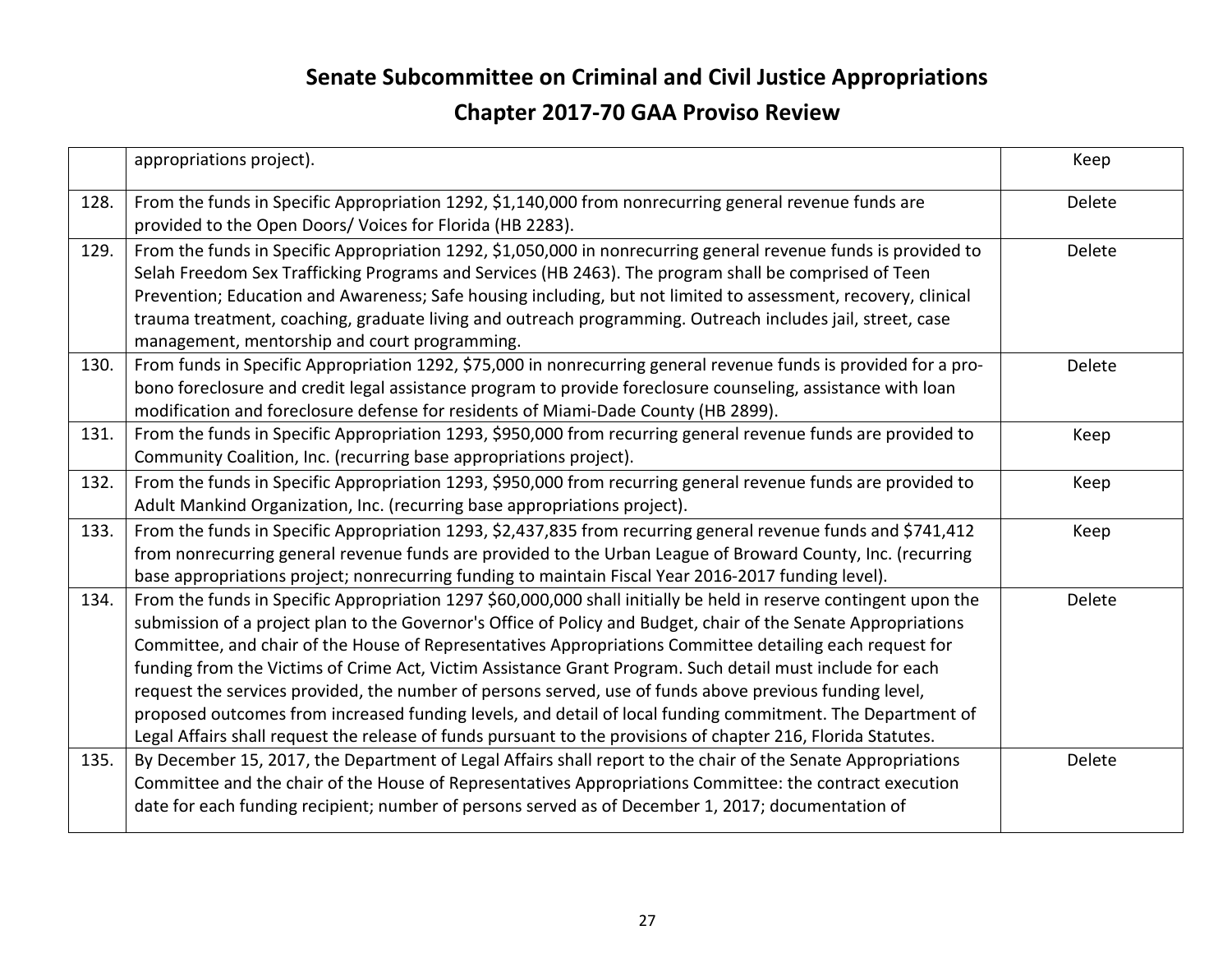|      | improvement in quantity and quality of services provided; and performance measures and outcomes.                                                                                                                              | Delete |
|------|-------------------------------------------------------------------------------------------------------------------------------------------------------------------------------------------------------------------------------|--------|
| 136. | Funds in Specific Appropriations 1298A, are for the following fixed capital outlay projects:                                                                                                                                  | Delete |
|      | Selah Freedom House Capital Improvements (HB 2463) 200,000                                                                                                                                                                    |        |
|      | All Star Children's Foundation Campus of Caring (HB 2085) 500,000                                                                                                                                                             |        |
| 137. | From funds in Specific Appropriation 1306, \$45,000 in nonrecurring general revenue funds is provided to the                                                                                                                  | Delete |
|      | Haitian Lawyers Association to provide legal services to Kreyol-speaking residents of Miami-Dade County (Senate<br>Form 1042).                                                                                                |        |
| 138. | From the funds in Specific Appropriation 1306, \$100,000 from nonrecurring general revenue funds are provided<br>to the Cuban American Bar Association Pro Bono Project, Inc. (HB 2749). The project shall provide free legal | Delete |
|      | representation throughout the state to individuals and families whose household income is within 125 percent                                                                                                                  |        |
|      | of the federal poverty guidelines on matters related but not limited to human trafficking, domestic violence,                                                                                                                 |        |
|      | guardianship, probate, consumer finance, and landlord tenant disputes. These funds shall be used to fund court                                                                                                                |        |
|      | costs, filing fees, litigation expenses, and direct administrative support.                                                                                                                                                   |        |
| 139. | The positions in Specific Appropriation 1315 shall be released as necessary to allow the Office of the Attorney                                                                                                               | Keep   |
|      | General to contract with state agencies to provide legal representation.                                                                                                                                                      |        |
| 140. | <b>JUDICIAL BRANCH</b>                                                                                                                                                                                                        | Keep   |
|      | The moneys contained herein are appropriated from the named funds to the State Courts System as the                                                                                                                           |        |
|      | amounts to be used to pay salaries, other operational expenditures and fixed capital outlay.                                                                                                                                  |        |
| 141. | From the funds provided in Specific Appropriations 3145 through 3212, the Office of the State Court                                                                                                                           | Keep   |
|      | Administrator shall submit quarterly reports on all travel related to training, seminars, workshops, conferences,                                                                                                             |        |
|      | or similarly purposed travel that was completed by judges, court administrators, senior management employees,                                                                                                                 |        |
|      | and division or program directors. Each quarterly report shall include the following information: (a) employee                                                                                                                |        |
|      | name, (b) position title, (c) purpose of travel, (d) dates and location of travel, (e) confirmation of agency head                                                                                                            |        |
|      | authorization if required by SB 2502, and (f) total travel cost. The report shall be submitted to the chair of the                                                                                                            |        |
|      | Senate Committee on Appropriations, the chair of the House of Representatives Appropriations Committee, and                                                                                                                   |        |
|      | the Executive Office of the Governor. The first report shall be submitted on July 15, 2017, for the period of April                                                                                                           |        |
|      | 1, 2017, through June 30, 2017, and quarterly thereafter.                                                                                                                                                                     |        |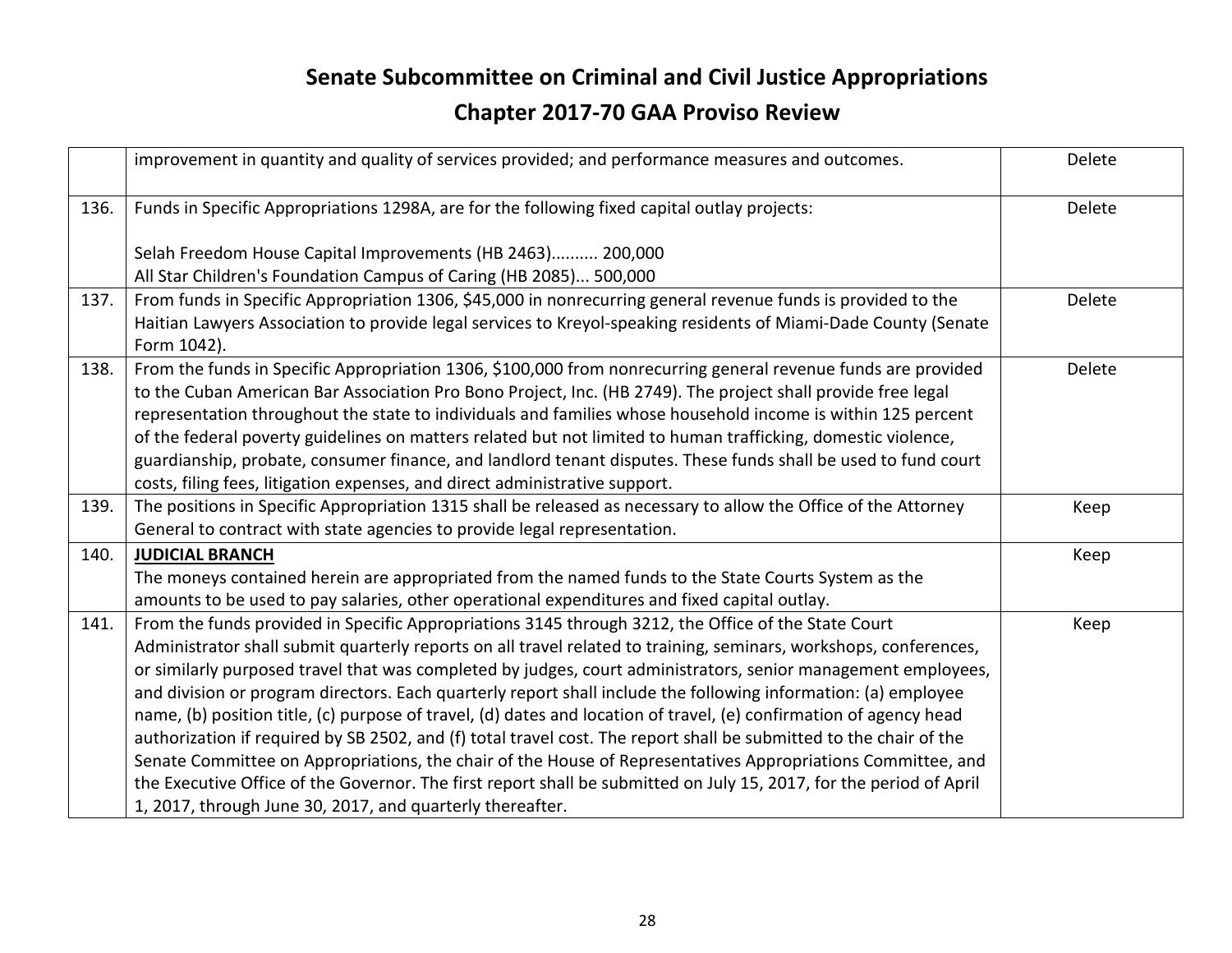| 142. | From the funds in Specific Appropriation 3145 through 3212, the Office of the State Courts Administrator shall     | Delete |
|------|--------------------------------------------------------------------------------------------------------------------|--------|
|      | submit a plan to develop, within existing appropriations, a statewide uniform case management database             |        |
|      | system for the purpose of caseload data collection and reporting. The Office of the State Courts Administrator     |        |
|      | shall work with the Florida Clerks of Court Corporation and the Florida Association of Clerks of Court to develop  |        |
|      | common definitions for all clerks and courts to use to ensure uniformity in reporting. The case management         |        |
|      | system must be searchable, have information about the workload of each judge in the circuit and have the ability   |        |
|      | to be aggregated by division, circuit, and statewide for reporting purposes. The plan shall examine recurring      |        |
|      | appropriations in the State Courts System to identify appropriation categories and budget entities with funds,     |        |
|      | which may be reallocated to fund all costs associated with a unified state-wide judicial case management           |        |
|      | system. The plan must provide an itemized estimate of all projected costs associated with the development,         |        |
|      | implementation and recurring maintenance of the system. The plan must also account for the costs of making         |        |
|      | the system accessible by all trial court judges, appellate court judges, Supreme Court justices and other          |        |
|      | authorized staff of the courts. The Office of the State Courts Administrator shall submit the plan to the chair of |        |
|      | the House Appropriations Committee and the chair of the Senate Appropriations Committee by December 1,             |        |
|      | 2017.                                                                                                              |        |
| 143. | Funds in Specific Appropriation 3150 may be spent at the discretion of the Chief Justice to carry out the official | Keep   |
|      | duties of the court. These funds shall be disbursed by the Chief Financial Officer upon receipt of vouchers        |        |
|      | authorized by the Chief Justice.                                                                                   |        |
| 144. | From the funds in Specific Appropriation 3166A, \$120,000 in nonrecurring general revenue funds shall be used      | Delete |
|      | to fund repairs to the Liberty County Courthouse (HB 2481).                                                        |        |
| 145. | The positions authorized in Specific Appropriation 3167 shall be held in reserve as a contingency in the event the | Keep   |
|      | state courts determine that some portion of Article V due process services needs to be shifted from a contractual  |        |
|      | basis to an employee model in one or more judicial circuits. The Chief Justice of the Supreme Court may request    |        |
|      | transfer of these positions to the salaries and benefits appropriation category within any of the state courts     |        |
|      | budget entities, consistent with requests for transfers of funds into those same budget entities. Such transfers   |        |
|      | are subject to the notice, review, and objection provisions of section 216.177, Florida Statutes.                  |        |
| 146. | From the funds in Specific Appropriation 3185, \$3,500,000 in recurring general revenue funds and \$350,000 in     | Revise |
|      | nonrecurring general revenue funds shall be allocated to the Children's Advocacy Centers throughout Florida for    |        |
|      | the reimbursement of expenses incurred in providing child advocacy center services, based on the number of         |        |
|      | services provided for the treatment of children served during calendar year 2016 (Senate Form 1089). This          |        |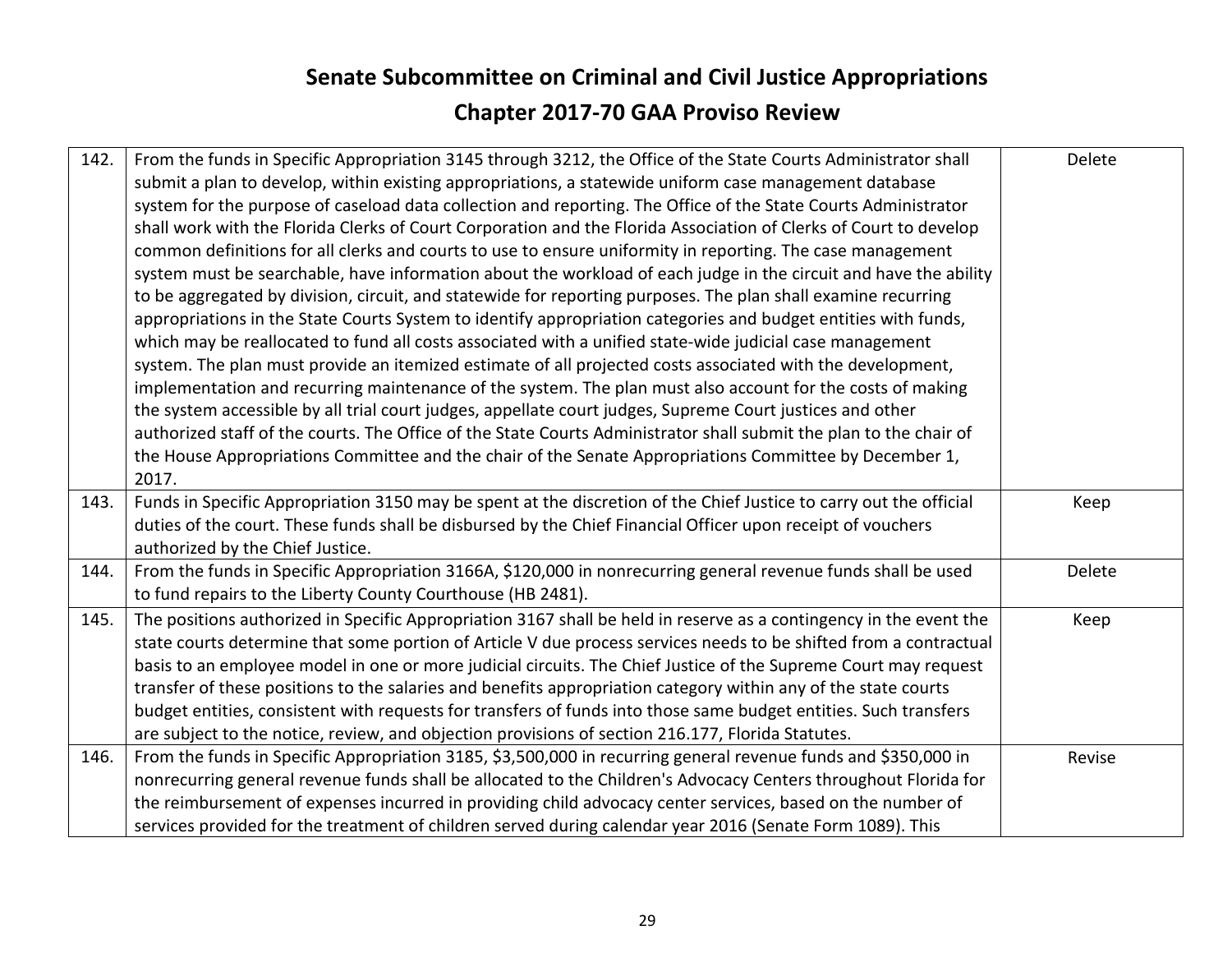|      | funding may not be used to supplant local government reductions in Children's Advocacy Center funding. Any<br>reductions in local government funding for a center shall result in the forfeiture by that center of the same | Revise |
|------|-----------------------------------------------------------------------------------------------------------------------------------------------------------------------------------------------------------------------------|--------|
|      | amount of funds appropriated from this specific appropriation.                                                                                                                                                              |        |
| 147. | From the funds in Specific Appropriation 3185, the Florida Network of Children's Advocacy Centers may spend                                                                                                                 | Revise |
|      | up to \$213,240 for administration and up to \$80,000 for contract monitoring and oversight.                                                                                                                                |        |
| 148. | From the funds in Specific Appropriation 3185, \$100,000 in recurring general revenue funds is provided for                                                                                                                 | Revise |
|      | additional child advocacy services in Walton County and shall be added to the allocation of funds from this                                                                                                                 |        |
|      | appropriation for the Walton County Children's Advocacy Center (recurring base appropriations project).                                                                                                                     |        |
| 149. | From the funds in Specific Appropriation 3185, \$300,000 in recurring general revenue funds shall be used for                                                                                                               | Revise |
|      | forensic interviews, specialized interviews, and medical assessments shared with child protection teams                                                                                                                     |        |
|      | operating in Children's Advocacy Centers. These funds may not be used for administrative support and may not                                                                                                                |        |
|      | be used to supplant funding for the child protection program operated by the Department of Health.                                                                                                                          |        |
| 150. | From the funds in Specific Appropriation 3185, \$200,000 in nonrecurring general revenue funds is provided to                                                                                                               | Delete |
|      | the Nancy J. Cotterman Children's Advocacy and Rape Crisis Center for child advocacy services (HB 3763).                                                                                                                    |        |
| 151. | From the funds in Specific Appropriation 3187, \$5,000,000 in recurring general revenue funds and \$2,500,000 in                                                                                                            | Revise |
|      | nonrecurring general revenue funds are provided for naltrexone extended-release injectable medication to treat                                                                                                              |        |
|      | alcohol- or opioid-addicted individuals involved in the criminal justice system, individuals who have a high                                                                                                                |        |
|      | likelihood of criminal justice involvement, or who are in court-ordered, community-based drug treatment                                                                                                                     |        |
|      | (recurring base appropriations project; Senate Form 1470). The Office of the State Courts Administrator shall use                                                                                                           |        |
|      | the funds to contract with a non-profit entity for the purpose of distributing the medication.                                                                                                                              |        |
| 152. | From the funds in Specific Appropriation 3187, \$124,421 in nonrecurring general revenue funds is provided for                                                                                                              | Delete |
|      | drug court treatment services in Seminole County (Senate Form 1471).                                                                                                                                                        |        |
| 153. | From the funds in Specific Appropriation 3187, \$175,000 in nonrecurring general revenue funds is provided to                                                                                                               | Delete |
|      | the Grove Counseling Center to provide treatment services for the Seminole County Juvenile Drug Court (HB                                                                                                                   |        |
|      | 3303).                                                                                                                                                                                                                      |        |
| 154. | From the funds in Specific Appropriation 3187, \$5,000,000 in recurring general revenue funds is provided for                                                                                                               | Revise |
|      | treatment services, drug testing, ancillary services, and case management for offenders in post-adjudicatory                                                                                                                |        |
|      | drug court programs in Broward, Escambia, Hillsborough, Marion, Okaloosa, Orange, Pinellas, Polk, Seminole,                                                                                                                 |        |
|      | and Volusia counties. Each program shall serve prison-bound offenders (at least 50 percent of participants shall                                                                                                            |        |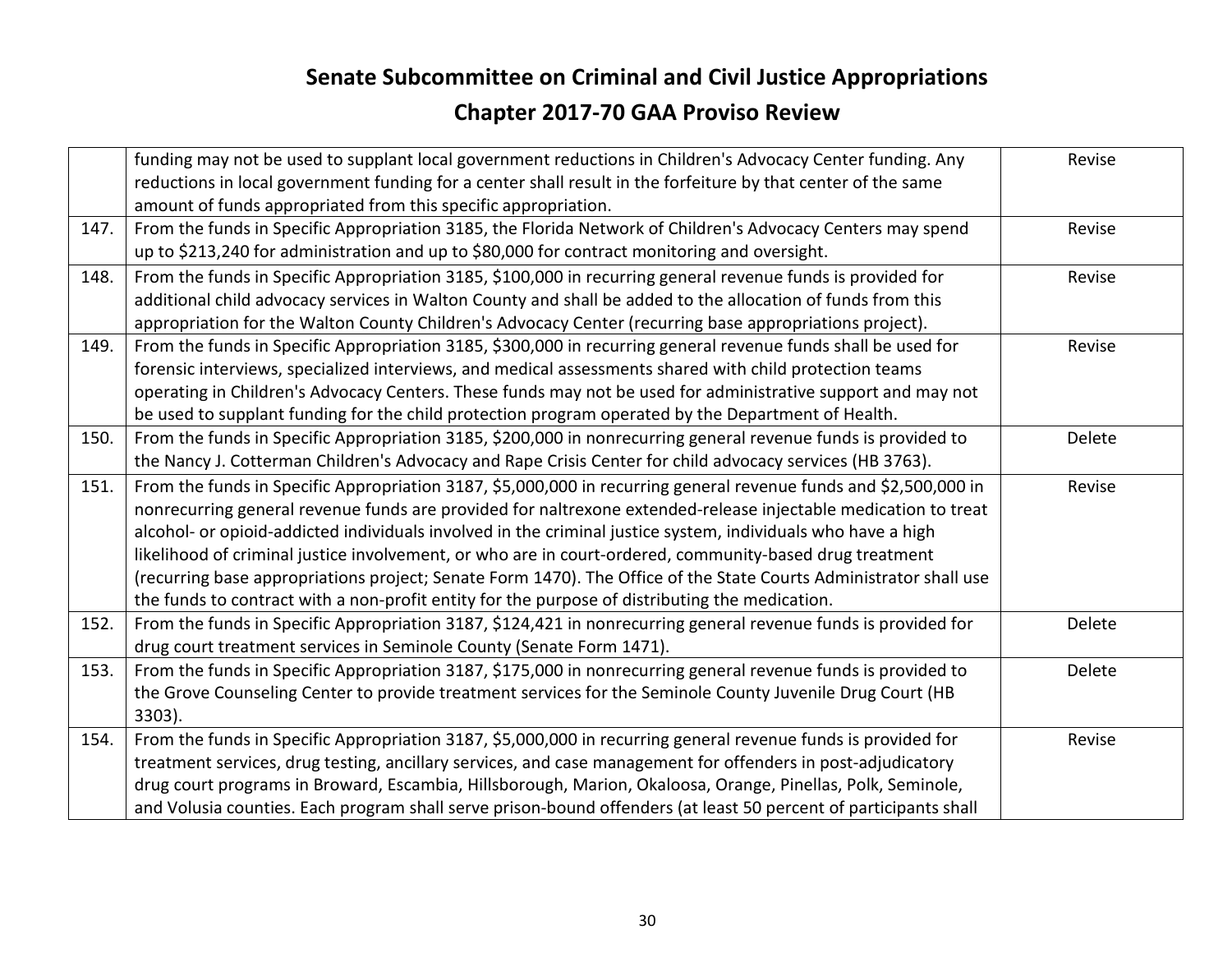|      | have Criminal Punishment Code scores of greater than 44 points but no more than 60 points) and shall make          | Revise |
|------|--------------------------------------------------------------------------------------------------------------------|--------|
|      | residential treatment beds available for clients needing residential treatment.                                    |        |
| 155. | The funds in Specific Appropriation 3188 are provided to the Eighteenth Judicial Circuit to continue its program   | Keep   |
|      | to protect victims of domestic violence with Active Global Positioning Satellite (GPS) technology (recurring base  |        |
|      | appropriations project).                                                                                           |        |
| 156. | Recurring general revenue funds in Specific Appropriation 3191 are provided to the following counties for felony   | Keep   |
|      | and/or misdemeanor pretrial or post-adjudicatory veterans' treatment intervention programs:                        |        |
|      |                                                                                                                    |        |
|      |                                                                                                                    |        |
|      |                                                                                                                    |        |
|      |                                                                                                                    |        |
|      |                                                                                                                    |        |
|      |                                                                                                                    |        |
|      |                                                                                                                    |        |
|      |                                                                                                                    |        |
|      |                                                                                                                    |        |
| 157. | Nonrecurring general revenue funds in Specific Appropriation 3191 are provided to the following counties for       | Revise |
|      | felony and/or misdemeanor pretrial or post-adjudicatory veterans' treatment intervention programs:                 |        |
|      |                                                                                                                    |        |
|      |                                                                                                                    |        |
|      |                                                                                                                    |        |
|      |                                                                                                                    |        |
|      |                                                                                                                    |        |
|      | Seminole (Senate Form 1895) 116,149                                                                                |        |
| 158. | From the funds in Specific Appropriation 3191, \$86,000 in nonrecurring general revenue funds is provided to the   | Delete |
|      | Collier County Veterans' Treatment Court (HB 2583). The funds shall be used to reimburse the David Lawrence        |        |
|      | Mental Health Center, Inc., in Collier County for all program costs including the salary and benefits of full-time |        |
|      | program staff; mileage for required travel; housing, treatment, medications, drug screens, and other supportive    |        |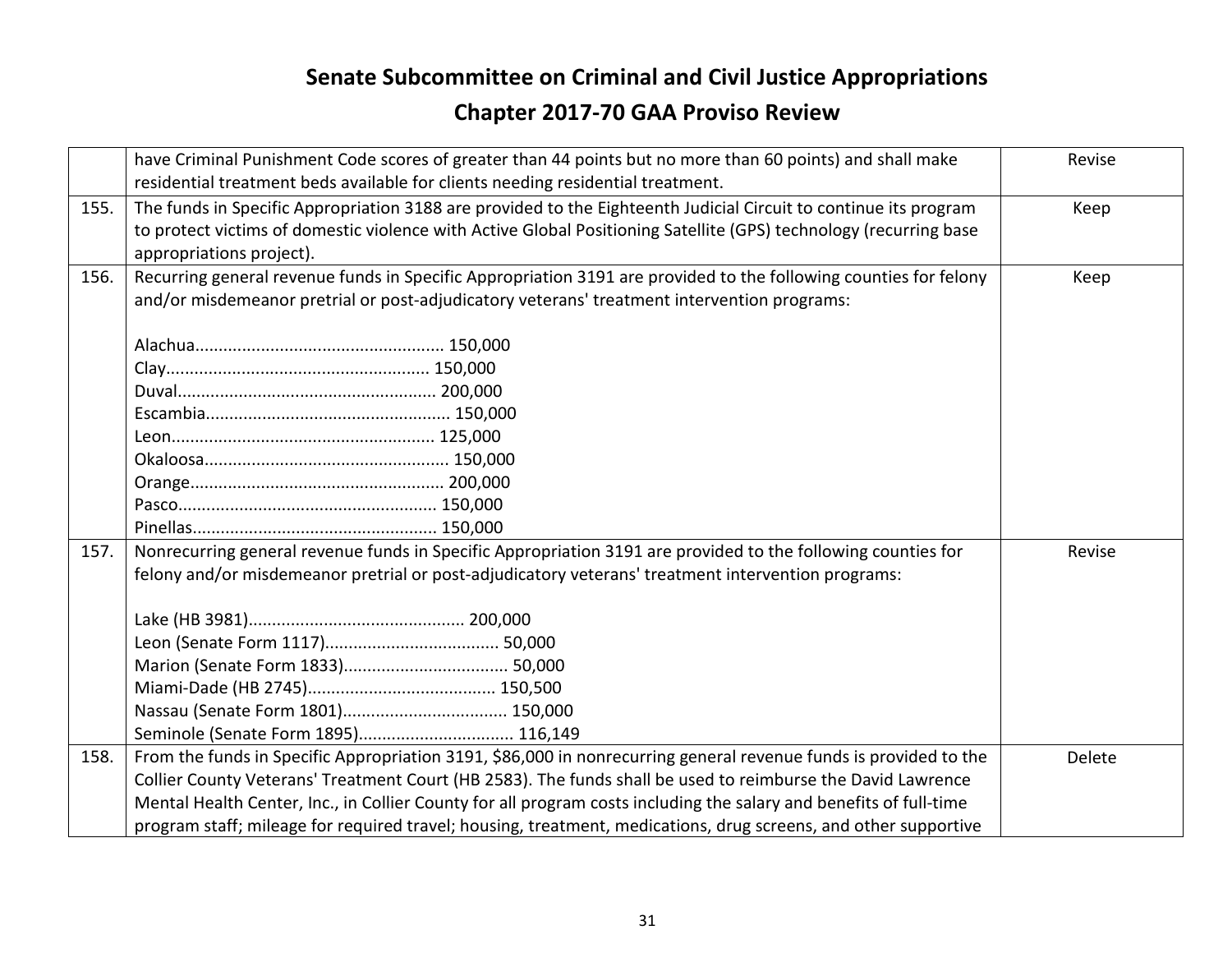|      | services to participants; and program administration.                                                                                                                                                                                                                                                     | Delete |
|------|-----------------------------------------------------------------------------------------------------------------------------------------------------------------------------------------------------------------------------------------------------------------------------------------------------------|--------|
| 159. | Funds in Specific Appropriation 3211 are to be used only for case expenditures associated with the filing and<br>prosecution of formal charges. These costs shall consist of attorney's fees, court reporting fees, investigators'<br>fees, and similar charges associated with the adjudicatory process. | Keep   |

|    | <b>BACK OF BILL PROVISIONS</b>                                                                                                                                                                                                                                                                                                                                                                                                                               | <b>KEEP/DELETE/REVISE</b> |
|----|--------------------------------------------------------------------------------------------------------------------------------------------------------------------------------------------------------------------------------------------------------------------------------------------------------------------------------------------------------------------------------------------------------------------------------------------------------------|---------------------------|
| 1. | SECTION 52. The unexpended balance of funds provided to the Department of Corrections in Specific<br>Appropriation 750 of chapter 2016-66, Laws of Florida, for the Bethel Empowerment Foundation Reentry<br>Program shall revert and is appropriated for Fiscal Year 2017-2018 for the same purpose (Senate Form 1700).                                                                                                                                     | Delete                    |
| 2. | SECTION 53. The Legislature hereby adopts by reference the changes to the approved budget as set forth in<br>Budget Amendment EOG #B0406 as submitted by the Governor on March 13, 2017 on behalf of the Department<br>of Corrections for approval by the Legislative Budget Commission. The Governor shall modify the approved<br>operating budget for Fiscal Year 2016-2017 consistent with the amendment. This section is effective upon<br>becoming law. | Revise                    |
| 3. | SECTION 54. The unexpended balance of \$375,000 in general revenue funds appropriated to the Public<br>Defenders in Section 52 of chapter 2016-66, Laws of Florida, for the development of a uniform statewide public<br>defender caseload management network shall revert and is appropriated for Fiscal Year 2017-2018 for the same<br>purpose.                                                                                                            | Delete                    |
| 4. | SECTION 55. The unexpended balance of nonrecurring general revenue funds appropriated in Specific<br>Appropriation 948 of chapter 2016-66, Laws of Florida, for Vincent House treatment services shall revert and is<br>appropriated for Fiscal Year 2017-18 for the same purpose (Senate Form 1407).                                                                                                                                                        | Delete                    |
| 5. | SECTION 56. Effective upon becoming law, the Chief Financial Officer is hereby authorized to transfer, using<br>nonoperating authority, the nonrecurring sum of \$7,000,000 from the General Revenue Fund to the Clerks of the<br>Court Trust Fund in the Department of Revenue to address the Clerks of the Courts' projected budget deficits for<br>court-related functions in County Fiscal Year 2016-2017.                                               | Delete                    |
| 6. | SECTION 57. The sum of \$1,000,000 from nonrecurring general revenue funds are hereby appropriated to the<br>Justice Administrative Commission for Fiscal Year 2016-2017 to address the Commission's projected current year                                                                                                                                                                                                                                  | Revise                    |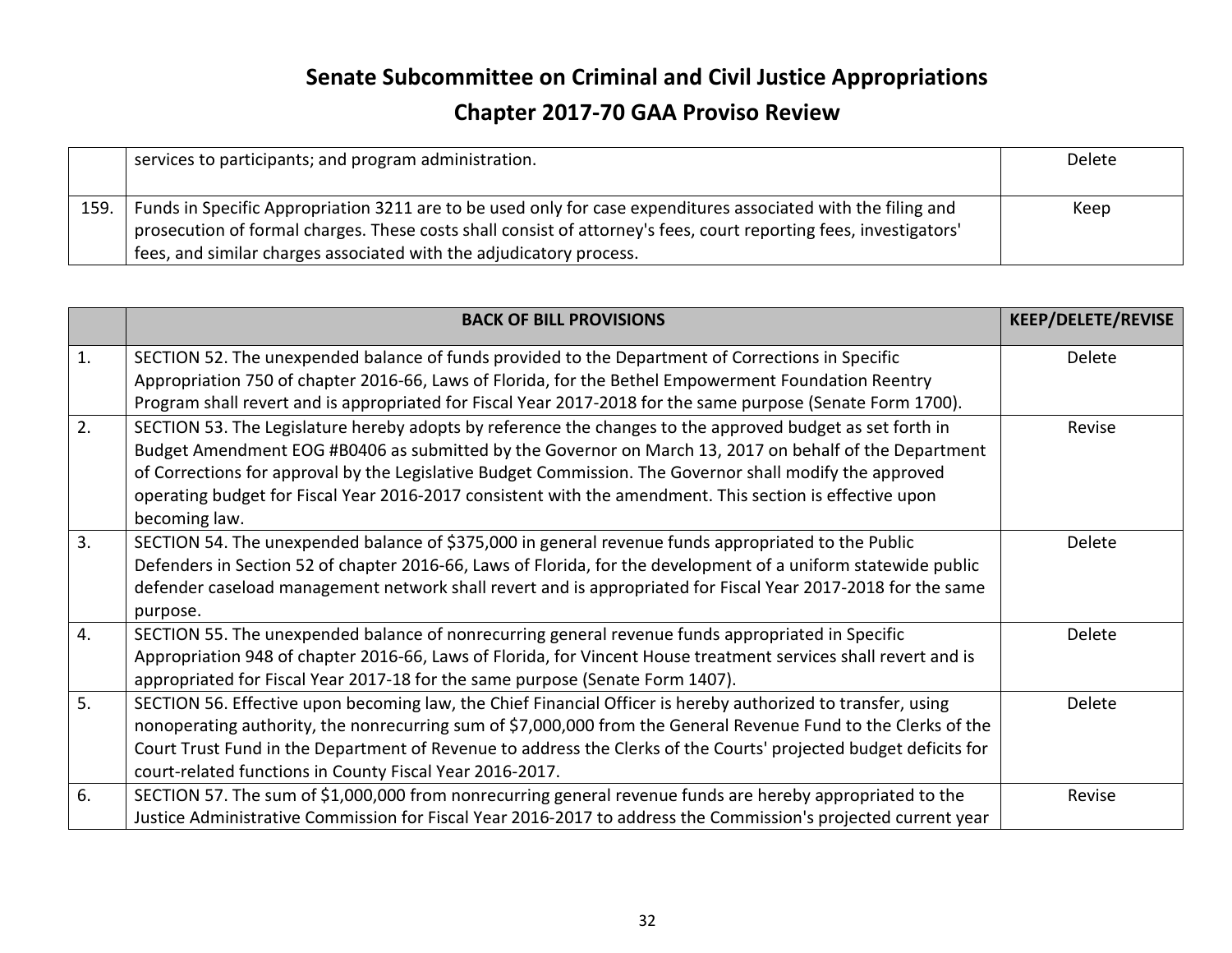|     | due process payment deficits. This section is effective upon becoming law.                                                                                                                                                                                                                                                                                                                                                                                                                                                                                                                       | Revise |
|-----|--------------------------------------------------------------------------------------------------------------------------------------------------------------------------------------------------------------------------------------------------------------------------------------------------------------------------------------------------------------------------------------------------------------------------------------------------------------------------------------------------------------------------------------------------------------------------------------------------|--------|
| 7.  | SECTION 58. The sum of \$600,000 from nonrecurring general revenue funds are hereby appropriated to the<br>Criminal Conflict and Civil Regional Counsels for Fiscal Year 2016-2017 to address the Counsels' operational<br>deficits. This section is effective upon becoming law.                                                                                                                                                                                                                                                                                                                | Revise |
| 8.  | SECTION 59. The Legislature hereby adopts by reference the changes to the approved budget as set forth in<br>Budget Amendment EOG #B0483 as submitted by the Governor on April 17, 2017, on behalf of the Justice<br>Administrative Commission for approval by the Legislative Budget Commission. The Governor shall modify the<br>approved operating budget for Fiscal Year 2016-2017 consistent with the amendment. This section is effective<br>upon becoming law.                                                                                                                            | Revise |
| 9.  | SECTION 60. The unexpended balance of funds appropriated to the City of Clewiston in the Department of Law<br>Enforcement, in Specific Appropriation 1224 of chapter 2016-66, Laws of Florida, shall revert and is appropriated<br>in the Grants and Aids to Local Governments and Non-state Entities - Fixed Capital Outlay category for Fiscal Year<br>2017-2018 for the purpose of facility design, engineering, renovation and/or construction or the purchase of a<br>new police station for the City of Clewiston (Senate Form 2090). This section shall take effect upon becoming<br>law. | Delete |
| 10. | SECTION 61. The unexpended balance of funds appropriated for domestic security issues in Specific<br>Appropriation 1961C of chapter 2016-66, Laws of Florida and subsequently distributed to the Department of Law<br>Enforcement pursuant to budget amendment EOG #B2017-0014, shall revert and is appropriated for Fiscal Year<br>2017-18 for the same purpose.                                                                                                                                                                                                                                | Delete |
| 11. | SECTION 62. The unexpended balance of funds appropriated for domestic security in section 56 of chapter 2016-<br>66, Laws of Florida, and subsequently distributed to the Department of Law Enforcement pursuant to EOG<br>#B2017-0005, is reverted and is appropriated for Fiscal Year 2017-2018 for the purpose of the original<br>appropriation within the Department of Law Enforcement.                                                                                                                                                                                                     | Delete |
| 12. | SECTION 63. The unexpended balance of funds provided to the Florida Department of Law Enforcement in<br>Specific Appropriation 1245 of chapter 2016-66, Laws of Florida for the replacement of the Computerized<br>Criminal History System (CCH) in the Qualified Expenditure Category, shall revert and is appropriated to the<br>Department of Law Enforcement for Fiscal Year 2017-2018 for the same purpose in the following categories:<br>\$100,000 Operating Capital Outlay and \$166,923 Contracted Services.                                                                            | Delete |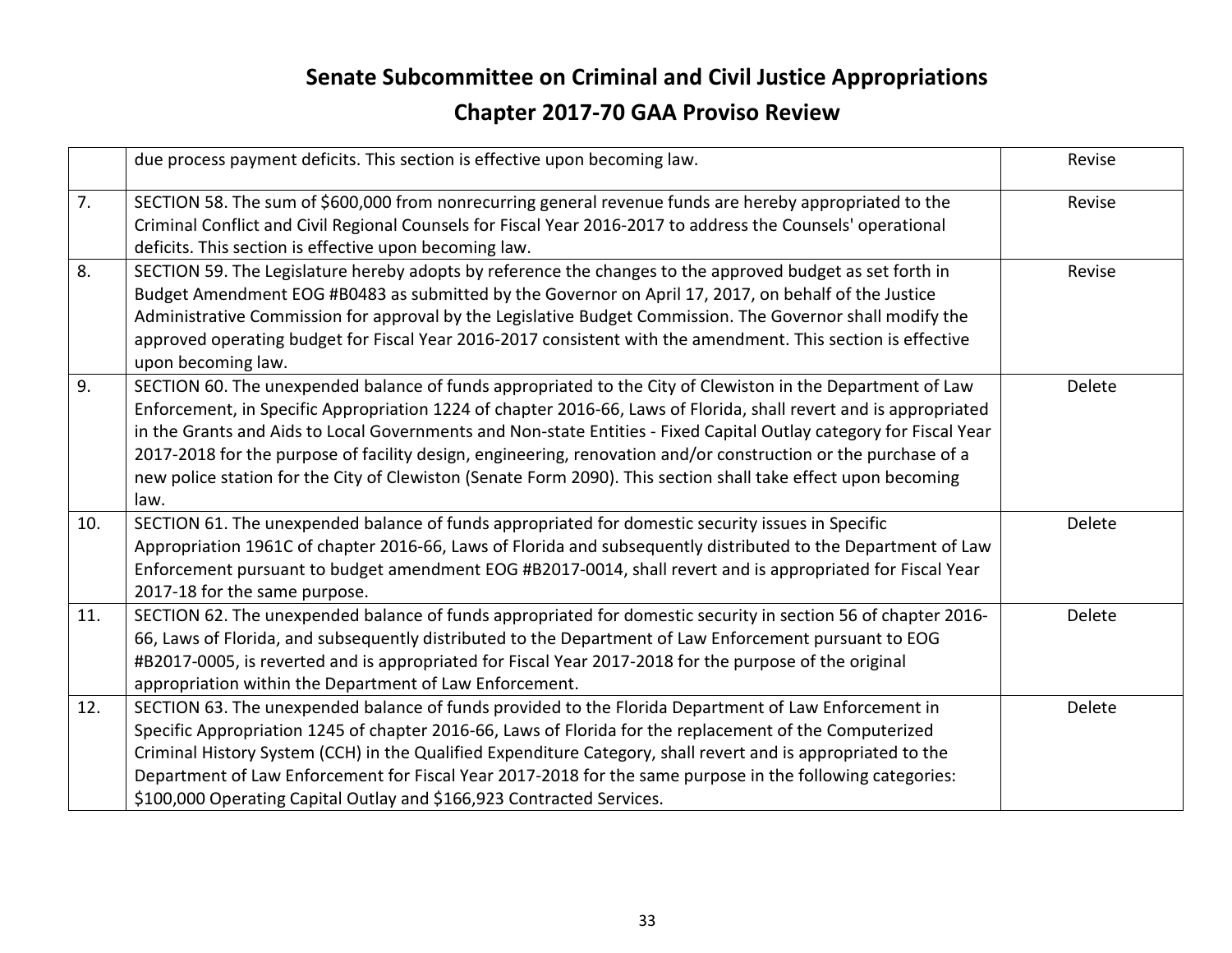| 13. | SECTION 64. The unexpended balance of funds provided to the Department of Legal Affairs in Specific<br>Appropriation 1297 of Chapter 2016-66, Laws of Florida, for the Virgil Hawkins Justice Foundation shall revert<br>and is appropriated to the Virgil Hawkins Florida Chapter of the National Bar Association for Fiscal Year 2017-<br>2018 for the same purpose (Senate Form 1321).                                                                                             | Delete        |
|-----|---------------------------------------------------------------------------------------------------------------------------------------------------------------------------------------------------------------------------------------------------------------------------------------------------------------------------------------------------------------------------------------------------------------------------------------------------------------------------------------|---------------|
| 14. | SECTION 65. The unexpended balance of funds from the General Revenue Fund appropriated to the Department<br>of Legal Affairs in Specific Appropriation 1283 of chapter 2016-66, Laws of Florida, shall revert and is<br>appropriated in the Grants and Aids to Local Governments and Non-state Entities - Fixed Capital Outlay category<br>for Fiscal Year 2017-2018 for the Bridging Freedom program in Pasco County for the purpose of facility<br>construction (Senate Form 2241). | <b>Delete</b> |
| 15. | SECTION 66. The unexpended balance of funds appropriated to the state courts in Specific Appropriation 3153 of<br>chapter 2016-66, Laws of Florida, for the compensation of retired judges shall revert and is appropriated for<br>Fiscal Year 2017-2018 for the same purpose.                                                                                                                                                                                                        | Delete        |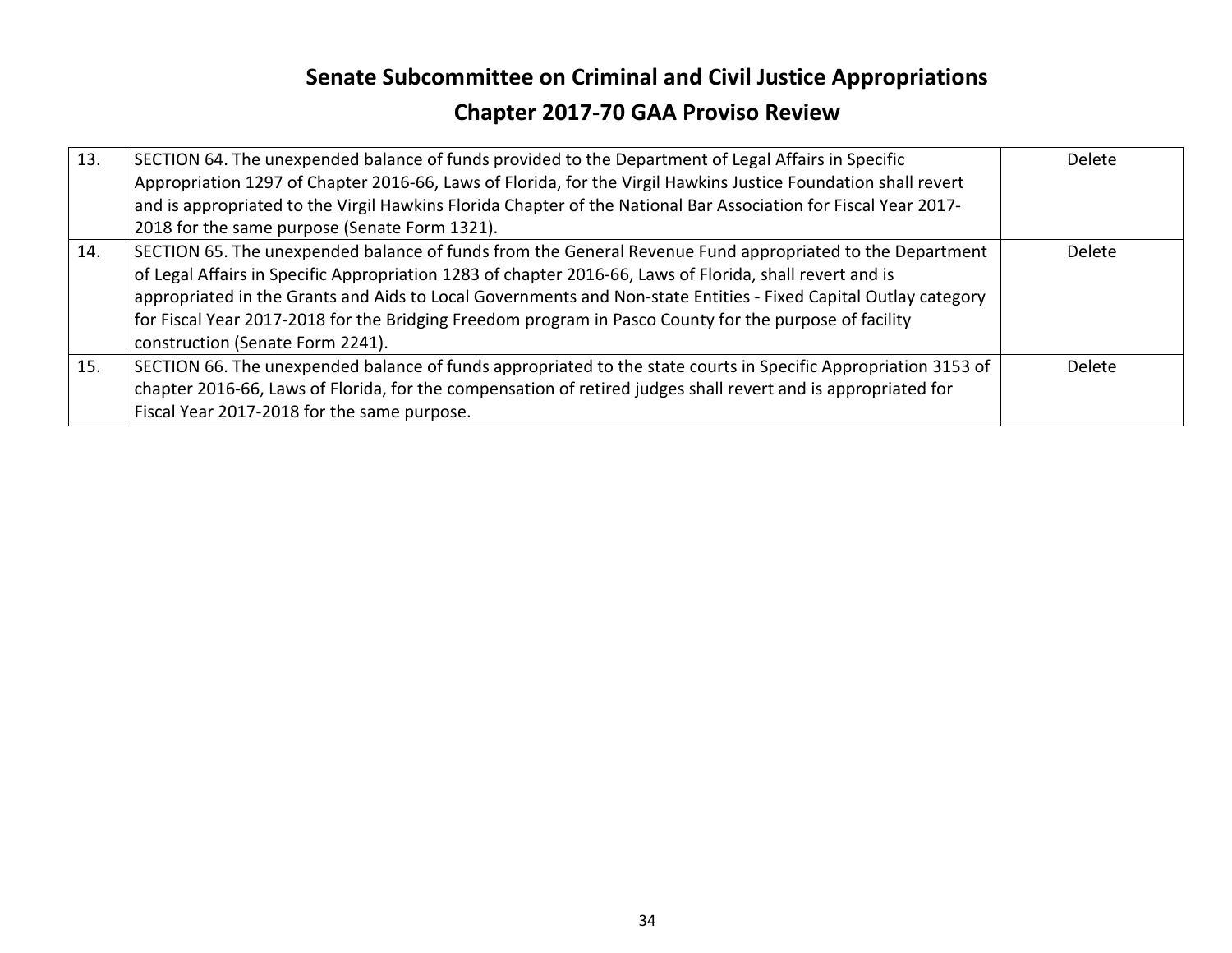#### **Senate Subcommittee on Criminal and Civil Justice Appropriations Proposed New Proviso**

#### **Proviso**

#### **Department of Corrections**

1. From the funds in Specific Appropriations XXXX through XXXX, the Department of Corrections shall contract with Florida's managing entities, as authorized by section 394.9082, Florida Statutes, for the statewide management of behavioral health treatment for offenders under community supervision. The entities shall work with the department to develop service delivery strategies that will improve the coordination, integration, and management of behavioral health services to offenders.

#### **State Court System**

- 1. From the funds in Specific Appropriation \*\*\*\*\*\*, the Office of the State Courts Administrator shall develop or procure an electronic criminal justice risk assessment solution. The solution shall be used to pilot one or more validated pretrial risk assessment instruments in two or more counties which will objectively analyze the risk that a criminal defendant will re-offend or fail to appear before trial and provide risk levels that will inform the court's decision as to whether the defendant should be detained pretrial or released with or without conditions. The pilot shall commence on or before November 1, 2018. Criminal justice agencies within the pilot counties shall participate. In determining the appropriate pretrial risk assessment instruments for the pilot, the office, in collaboration with the participating criminal justice agencies, shall review existing, validated pretrial risk assessment instruments. Additionally, the office shall review the use of validated risk assessment instruments to determine a criminal defendant's suitability for problem solving courts and consider whether such assessments should be included in the criminal justice risk assessment solution. As part of the reviews, the office shall consult with the Department of Juvenile Justice and the Department of Corrections regarding their experiences with developing and using risk assessment instruments. The office shall submit to the President of the Senate and the Speaker of the House of Representatives an interim report by February 1, 2019, which addresses the pilot's implementation status and whether risk assessment instruments used in problem solving courts should be included in the solution, and a final report by January 3, 2020, which addresses the success of the pilot and, if warranted by the pilot's findings, makes recommendations to the Legislature on how to implement pretrial risk assessment instruments statewide.
- 2. From the funds in Specific Appropriation XXXX, the Office of the State Court Administrator shall allocate \$3,545,000 in recurring general revenue to counties to create public county law libraries in counties that do not currently provide access to free law library resources. To receive funds, eligible counties must submit funding proposals to the Office of the State Court Administrator. Proposals may include staffing costs, subscription costs for online legal research services, and IT expenses. The county may not use these funds for leasing space to operate the library but must use existing space in a county library, courthouse, or other appropriate public space. Funding proposals shall not exceed \$80,000 per year unless the county's population exceeds 250,000, in which case the proposal shall not exceed \$160,000 per year. The Office of the State Court Administrator shall annually report to the President of the Senate and Speaker of the House of Representatives on the use of these funds beginning January 1, 2019.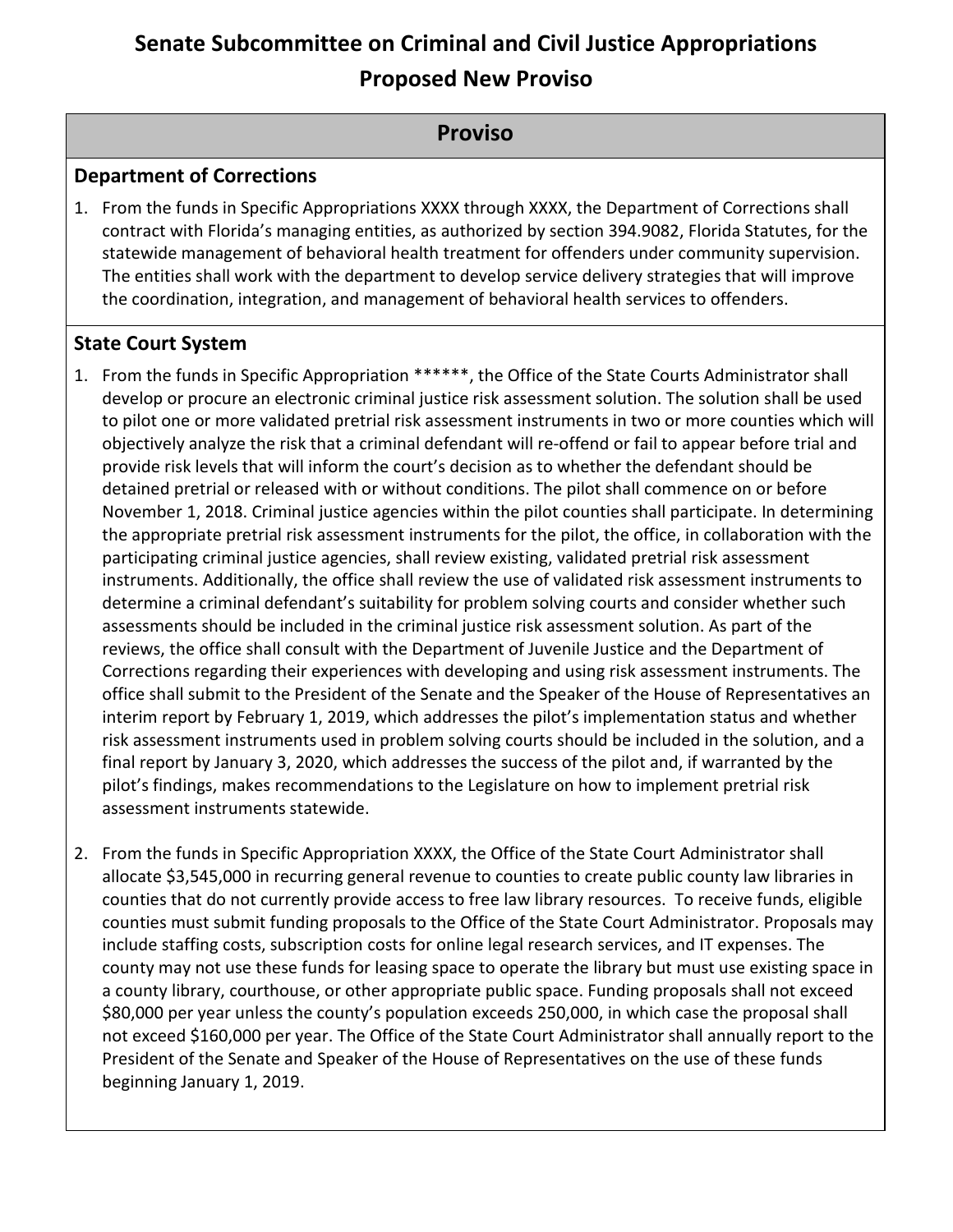#### **Back of the Bill**

SECTION ???. The unexpended balance of nonrecurring general revenue funds appropriated in Specific Appropriation 960A of chapter 2017-70, Laws of Florida, for Vincent Academy of the Adventure Coast, Inc., shall revert and is appropriated for Fiscal Year 2018-19 for the same purpose, managed by Hernando County government (Senate Form 2263).

SECTION ???. The unexpended balance of funds provided to the Florida Department of Law Enforcement in Specific Appropriation 1234 of chapter 2017-70, Laws of Florida for the Martin County Sheriff's Office Crisis Response Unit shall revert and is appropriated for Fiscal Year 2018-19 for the same purpose (Senate Form 2271).

SECTION ???. From the recurring funds in Specific Appropriation 614, Specific Appropriation 627, and Specific Appropriation 629K, the sums of \$3,227,082, \$272,918, and \$500,000 respectively, from the General Revenue Fund are provided to the Department of Corrections for the purpose of funding salary increases for those certified correctional officers employed pursuant to the terms of the operations and management services contracts with the Department of Management Services. Such funds must be used to provide salary adjustments to employees certified as correctional officers and holding positions similar to the correctional officers (class code 8003), correctional officer sergeants (class code 8005), correctional officer lieutenants (class code 8011), and correctional officer captains (class code 8013) employed by the Department of Corrections. Such salary adjustments are intended to increase each employee's annual base rate of pay to an amount equal to the applicable class minimums used by the Department of Corrections and in effect on January 10, 2018, or by \$2,500 annually, whichever amount is greater. The Department of Management Services shall modify existing contracts by August 1, 2018, to provide the funding for the salary adjustments.

SECTION ???. The sum of \$26,416,150 from nonrecurring general revenue funds is hereby appropriated to the Department of Corrections for Fiscal Year 2017-2018 to address the department's projected current year deficit in Special Categories Treatment of Inmates - Infectious Disease Drugs. This section is effective upon becoming law or on June 29, 2018, whichever occurs earlier.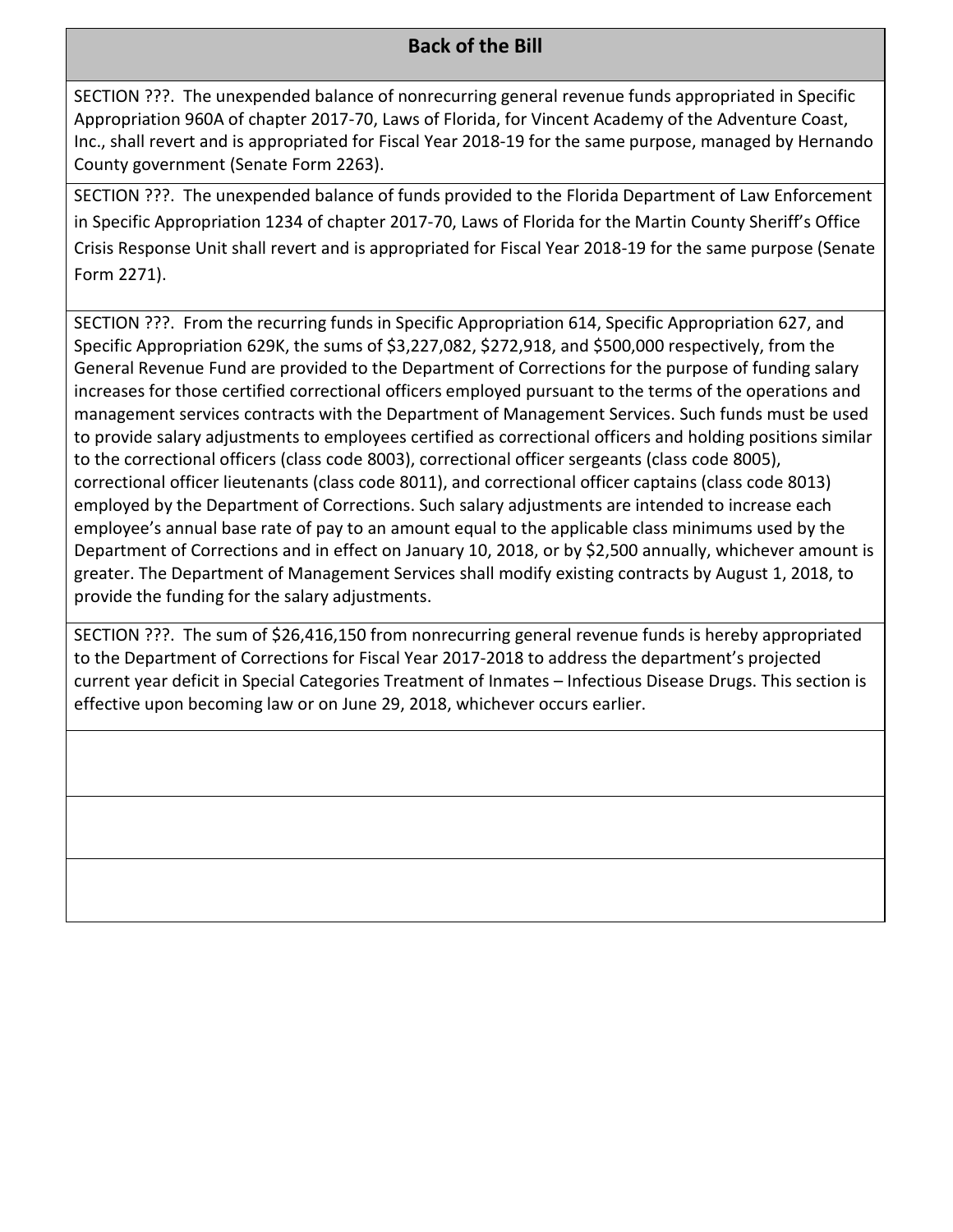#### **Criminal and Civil Justice Appropriations Summary of Implementing Bill Sections**

Section 1 amends s. 216.262, F.S., to allow the EOG to request additional positions and appropriations from unallocated general revenue during the 2018-2019 fiscal year for the **Department of Corrections** (DOC), if the actual inmate population of the DOC exceeds certain Criminal Justice Estimating Conference forecasts. The additional positions and appropriations may be used for essential staff, fixed capital improvements, and other resources to provide classification, security, food services, health services, and other variable expenses within the institutions to accommodate the estimated increase in the inmate population, and are subject to Legislative Budget Commission review and approval.

Section 2 amends s. 215.18, F.S., to provide the Chief Justice the authority to request a trust fund loan.

Section 3 authorizes the Department of Corrections to transfer funds from categories other than fixed capital outlay into the Inmate Health Services category subject to the notice, review and objection procedures of s. 216.177, F.S.

Section 4 requires the Department of Juvenile Justice to ensure that counties are fulfilling their financial responsibilities and report any deficiencies to the Department of Revenue. If the Department of Juvenile Justice determines that a county has not met its obligations, it must direct the Department of Revenue to deduct the amount owed to the Department of Juvenile Justice from shared revenue funds provided to the county under s. 218.23, F.S. The section also includes procedures to provide assurance to holders of bonds for which shared revenue fund distributions are pledged.

Section 5 prohibits the payment of reimbursement or application of credits to a nonfiscally constrained county for any previous overpayment of juvenile detention costs, to offset detention share costs owed, pursuant to s. 985.686, F.S., in Fiscal Year 2018-2019.

**Section 6** amends s. 27.5304, F.S., to increase the statutory compensation limits for fees paid to court-appointed attorneys for non-capital, non-life felonies and life felony cases. These changes allow the Legislature to increase flat fees paid to attorneys in these categories, which are set annually in the General Appropriations Act. The 2016 Legislature funded \$2.7 million in recurring general revenue to increase compensation for selected felony cases.

Section 7 amends s. 1011.80, F.S., to authorize the Department of Corrections to use state funds appropriated specifically for postsecondary education of inmates through CareerSource Florida.

Section 8 amends s. 25.025, F.S., to permit Supreme Court justices who reside outside of Leon County to designate an official headquarters in the District Court of Appeal district in which they reside. Justices may be paid travel and subsistence expenses when travelling between their official headquarters and Tallahassee on official business.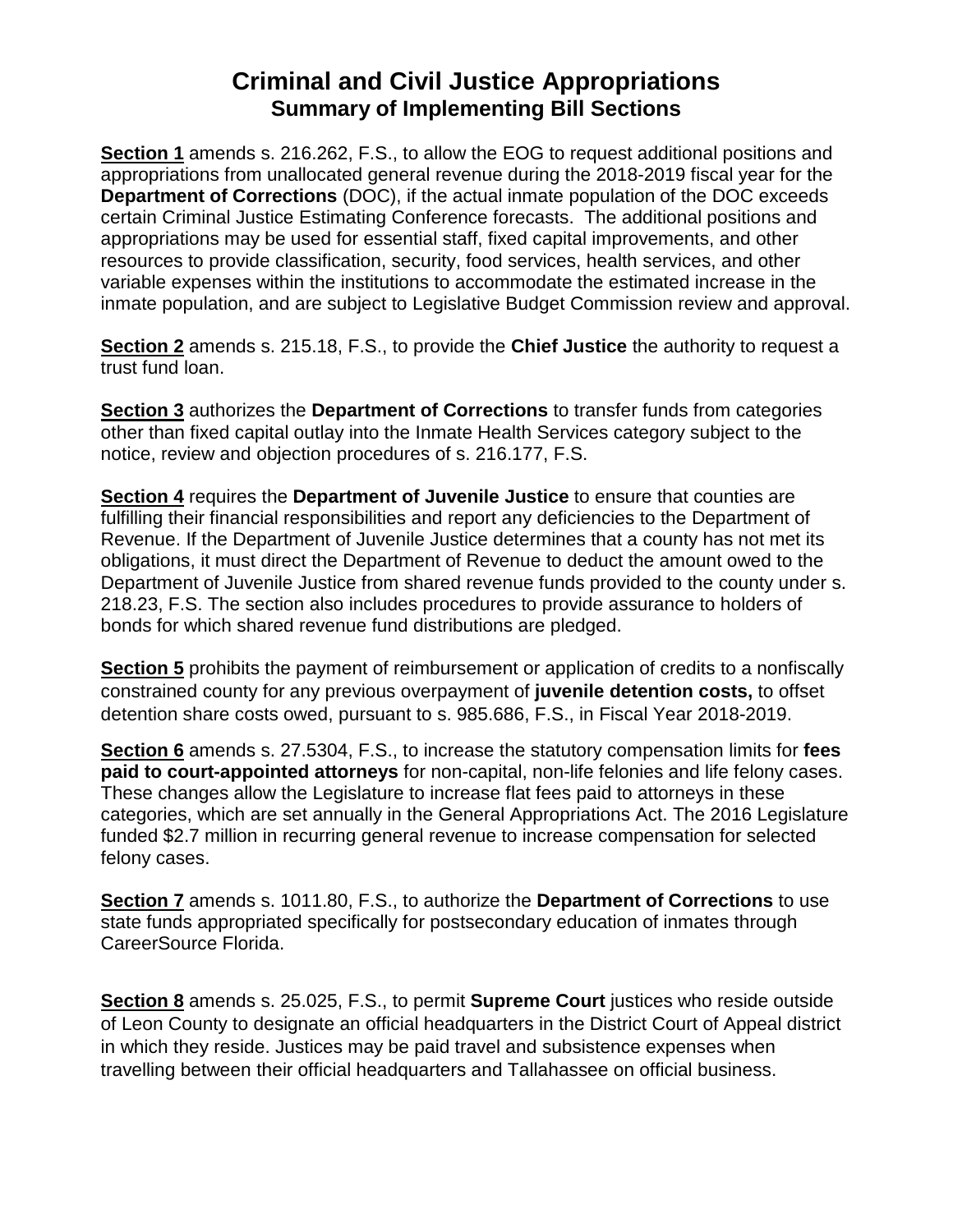#### **Summary of Sentencing Conforming Bill** Senate Bill 484

This draft conforming bill:

- Authorizes the courts to sentence offenders to county jails, in the counties where the offenses were committed, for up to 24 months.
- Authorizes DOC to transfer inmates to county jails, if they have less than 24 months remaining on their sentences or they are terminally ill with less than 12 months to live.
- Specifies that inmates housed in county jails are under the jurisdiction of the DOC and will be transferred to DOC facilities if the contracts expire, terminate, or are not renewed.
- Permits inmates housed in county jails to request transfer to DOC facilities, if they are not receiving substantially similar services and programming as provided by DOC.
- Requires that contracts to house inmates are contingent upon an appropriation for the specific purpose of funding inmates housed in county jails. Contracts are awarded on a first-come, first-served basis up to the maximum appropriation allowable.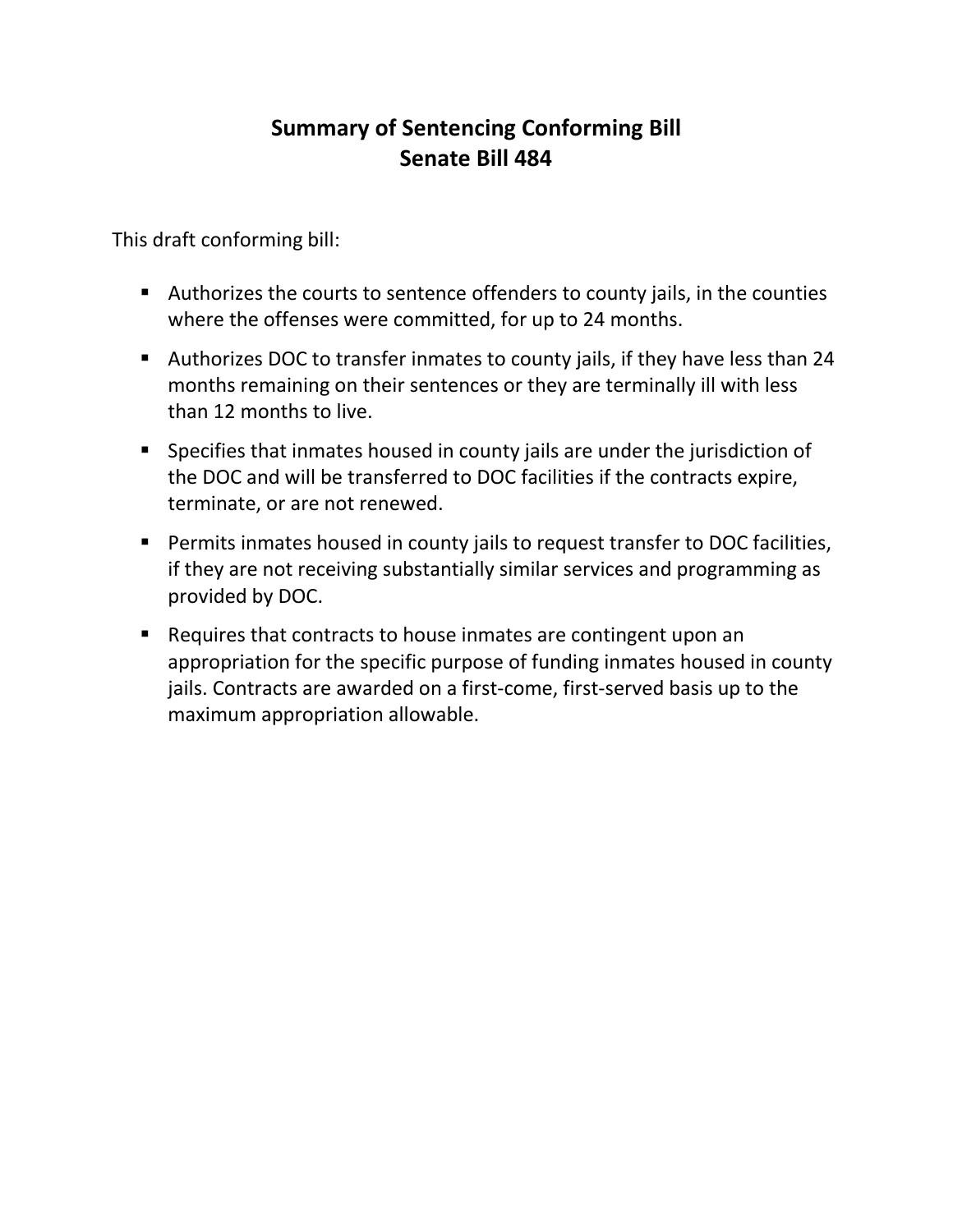**THE FLORIDA SENATE APPEARANCE RECORD** 

(Deliver BOTH copies of this form to the Senator or Senate Professional Staff conducting the meeting)

| <b>Meeting Date</b>                                                                                                                                                                                                                                     | <b>Bill Number (if applicable)</b>                                                                                |  |
|---------------------------------------------------------------------------------------------------------------------------------------------------------------------------------------------------------------------------------------------------------|-------------------------------------------------------------------------------------------------------------------|--|
| Prodigy Cultural<br>Topic                                                                                                                                                                                                                               | Amendment Barcode (if applicable)                                                                                 |  |
| Name                                                                                                                                                                                                                                                    |                                                                                                                   |  |
| Director<br>Job Title                                                                                                                                                                                                                                   |                                                                                                                   |  |
| Address $14013$ N; 22<br><b>Street</b>                                                                                                                                                                                                                  | Phone $8/3 - 1/3 - 9/6$                                                                                           |  |
| 13625<br>ampa<br>$\overline{Citv}$                                                                                                                                                                                                                      | Email Mtrepp-roavacdc.                                                                                            |  |
| <b>State</b><br>Speaking:<br>Against<br>Information<br>For                                                                                                                                                                                              | <b>Waive Speaking:</b><br>In Support<br><b>Against</b><br>(The Chair will read this information into the record.) |  |
| Representing                                                                                                                                                                                                                                            |                                                                                                                   |  |
| Appearing at request of Chair:<br> Yes                                                                                                                                                                                                                  | Lobbyist registered with Legislature:<br> Yes                                                                     |  |
| While it is a Senate tradition to encourage public testimony, time may not permit all persons wishing to speak to be heard at this<br>meeting. Those who do speak may be asked to limit their remarks so that as many persons as possible can be heard. |                                                                                                                   |  |

This form is part of the public record for this meeting.

S-001 (10/14/14)